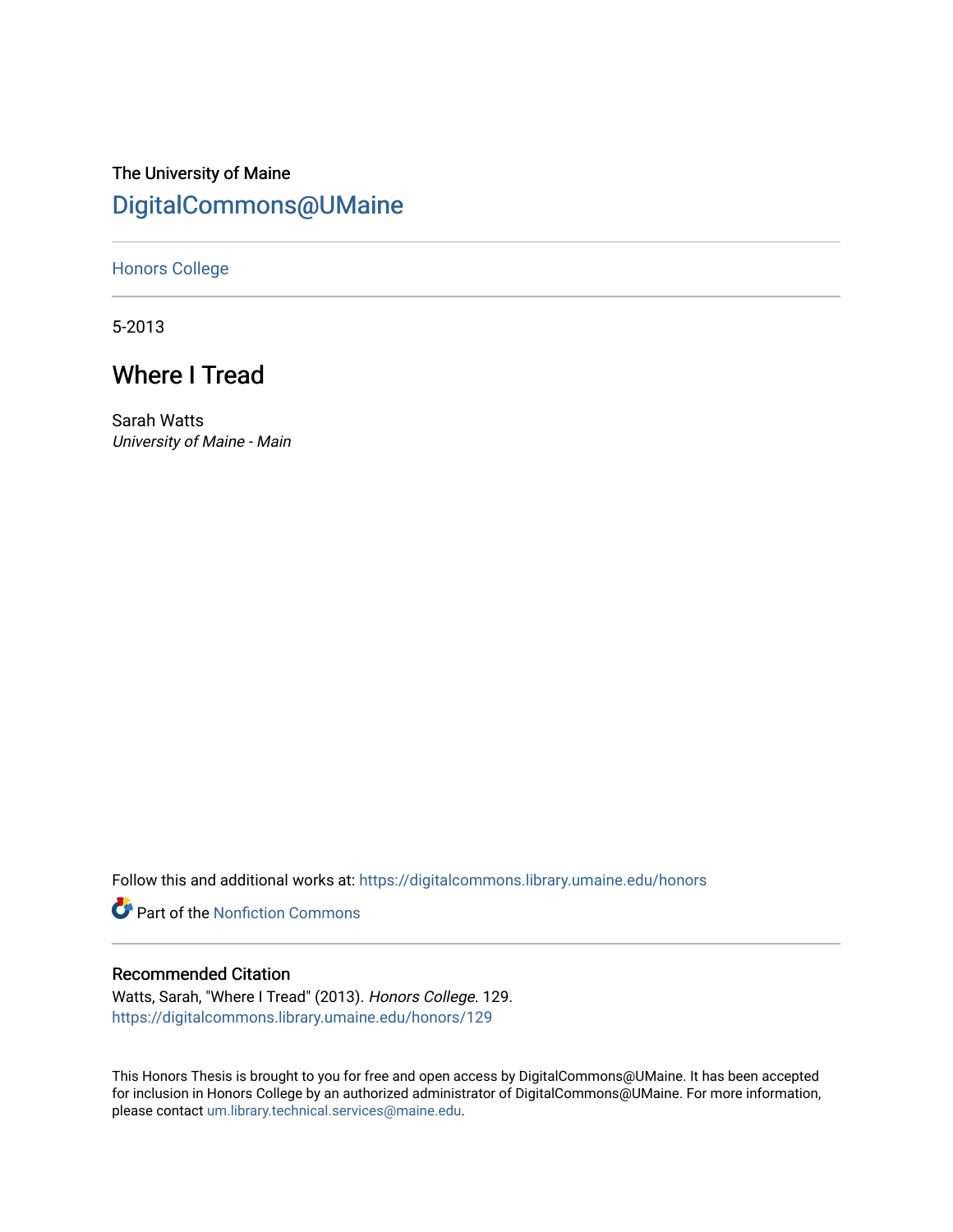## WHERE I TREAD

by

Sarah Watts

A Thesis Submitted in Partial Fulfillment of the Requirements for a Degree with Honors (Ecology and Environmental Sciences; Spanish)

> The Honors College University of Maine

> > May 2013

Advisory Committee:

Sarah Harlan-Haughey, Professor of English and Honors, Chair Mark Brewer, Associate Professor of Political Science and Honors Margery Irvine, Lecturer of English Kristin Langellier, Professor of Communication and Journalism Krista Capps, Postdoctoral Fellow, Sustainability Solutions Initiative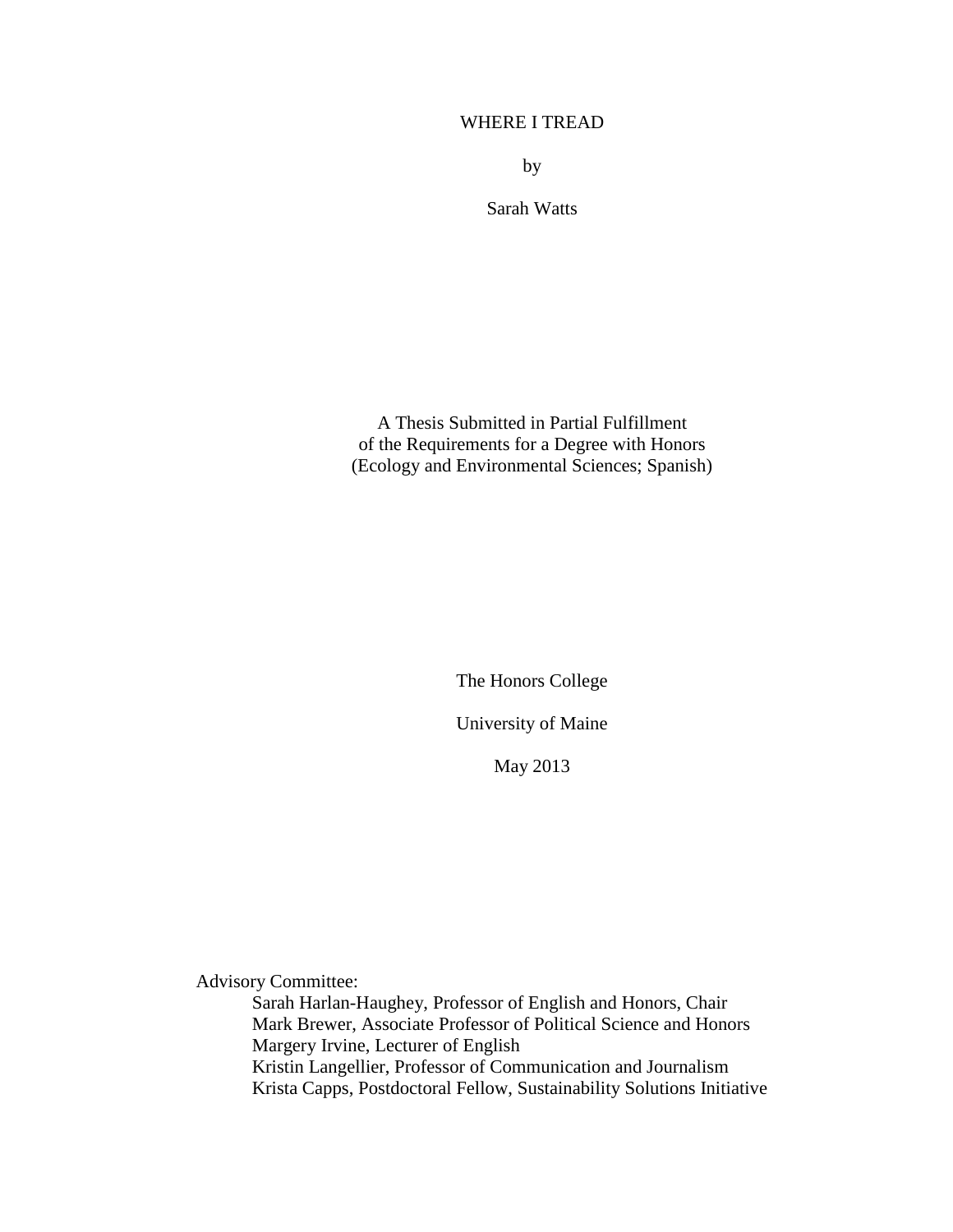## **Abstract**

I studied abroad for two semesters during the 2011-2012 academic year; I spent the first semester in Bilbao, Spain and the second in Cork, Ireland. Over the course of this experience, I got to know my host cities, traveled widely, and wrote a lengthy blog about my experience. The blog covers not only my experiences but also observations and historical accounts: I connected what I did with the greater context of the places I was in. Study abroad proved to be transformative, something the blog shows.

I have chosen to use the blog as the basis of my thesis because it tracks a comingof-age story I believe many people share; I illustrate this with a selection of blog posts as well as an essay. I discuss the questions many people ask of themselves and of their cultures while traveling: in so doing, I have shown, in part, why travel is so important.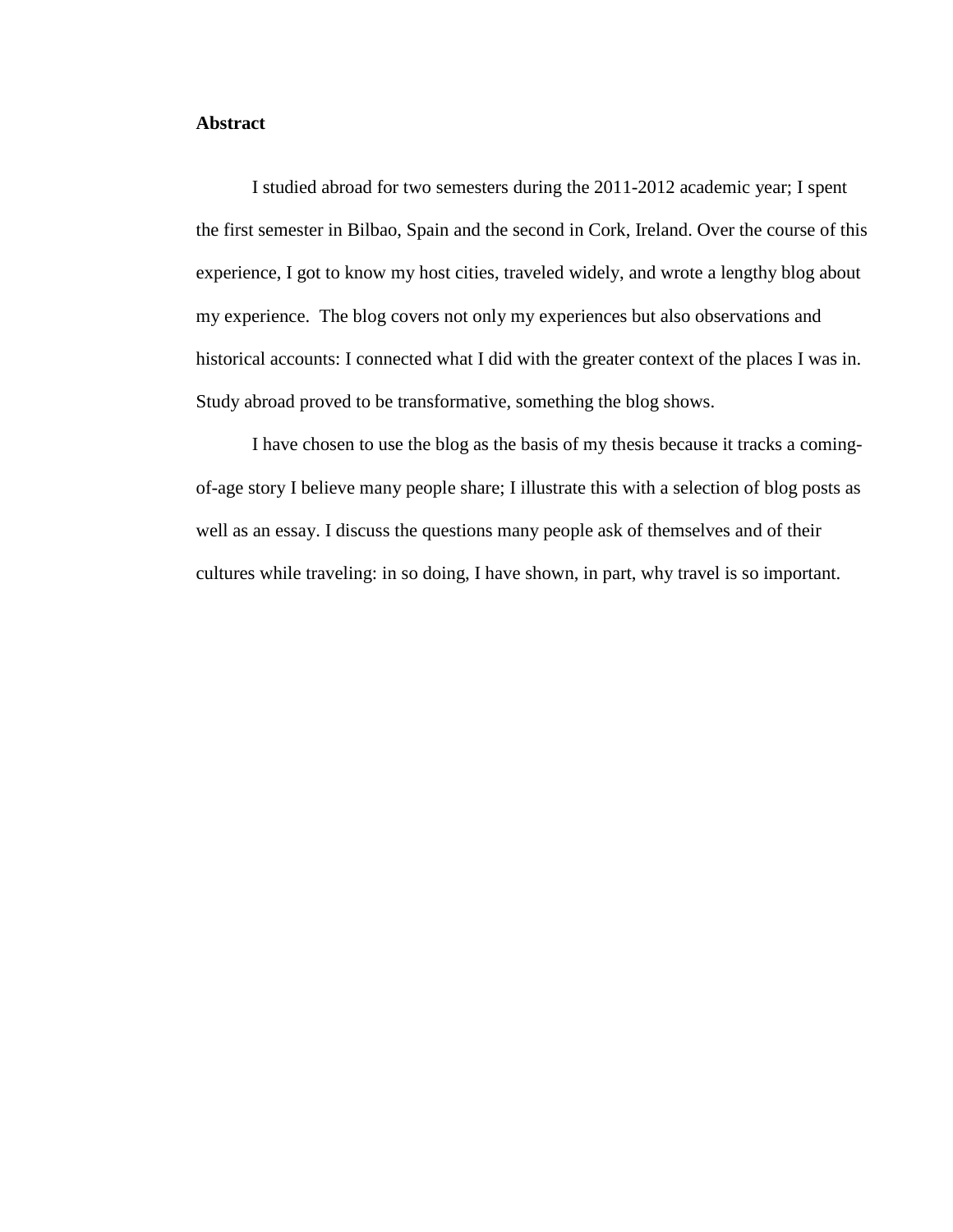## **Acknowledgements**

I would like to thank the plethora of people that helped make this project possible. First, I would like to thank my advisor, Sarah Harlan-Haughey, for her support and insight, and to my committee, for challenging me to do this thesis right. In addition, I would like to thank Mel Johnson at Fogler Library for helping me find many of my sources, without which the essay would not be as interesting, as well as my friends and family, who encouraged me throughout the process. A special thanks goes to Stephanie Rayner, whose wit and wisdom not only colored this project but also the way I see life: we may be small sparks in the night, but it's that flash of light that makes life worth living.

Thank you all.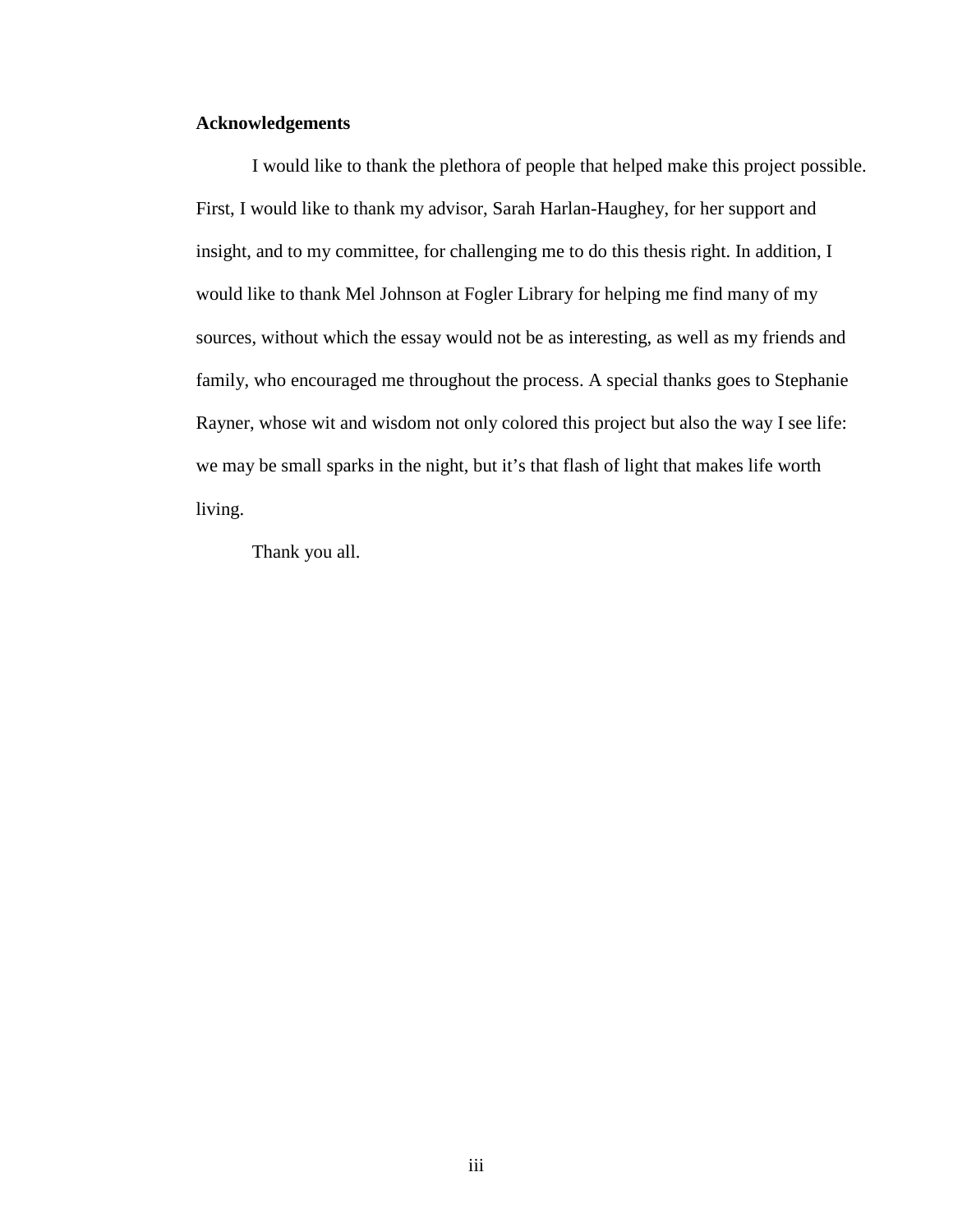## **Table of Contents**

| Abstract                                         | $\mathbf{ii}$ |
|--------------------------------------------------|---------------|
| Acknowledgements                                 | iii           |
| I. Introduction                                  | $1-3$         |
| II. Blog Posts                                   | $4 - 5$       |
| III. Prelude to the Essay                        | $6 - 7$       |
| IV. Part One of the Essay: Responses to Religion | $8-28$        |
| Introduction                                     | $8-9$         |
| Genuine Pilgrimage                               | $10 - 15$     |
| Botched or Well-Intentioned Pilgrimage           | $15-19$       |
| Non-Religious or Ambivalent Pilgrimage           | $20 - 25$     |
| Conclusion                                       | $25 - 28$     |
| V. Part Two of the Essay: Traveling vs. Tourism  | $29-63$       |
| Introduction                                     | 29-30         |
| Tourism: Its Benefits and its Detriments         | $30 - 36$     |
| <b>Culture Shock and Clash</b>                   | $36-40$       |
| The Unexpected                                   | $40 - 41$     |
| <b>Rerouting Expectations</b>                    | 41-47         |
| <b>Historical Attachment</b>                     | $47 - 51$     |
| Nature, Aesthetics, and Observation              | $51 - 53$     |
| <b>Internal Change</b>                           | 54-57         |
| <b>Writing About Travel</b>                      | 57-60         |
| Conclusion                                       | $60 - 63$     |
| VI. Conclusion                                   | 64-66         |
| VII. Works Cited                                 | 67-69         |
| VIII. Author's Biography                         | 70            |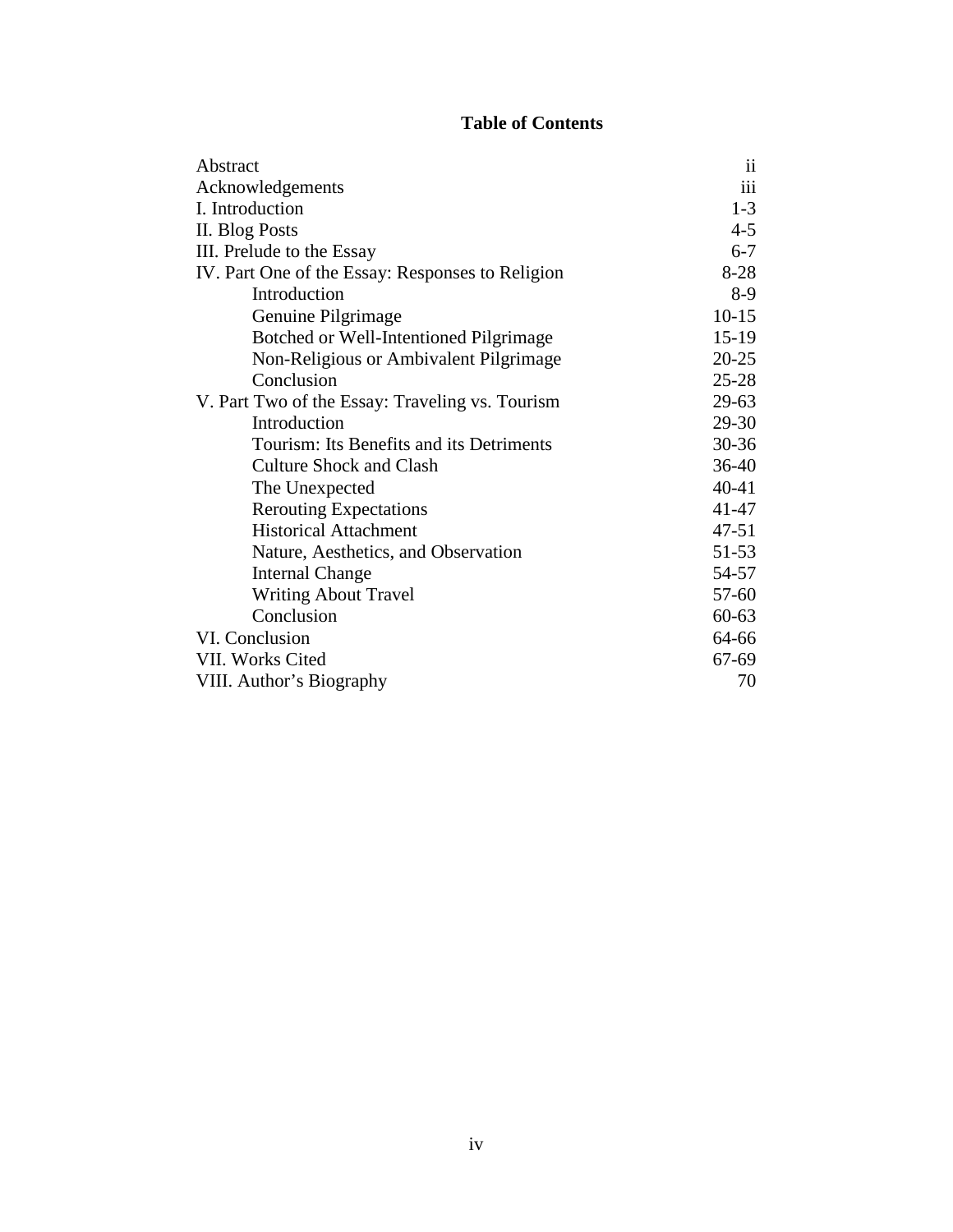#### **I. Introduction**

On August 31, 2011, I arrived in Madrid, Spain. Three days later I was in Bilbao, and stayed there until December 31, 2011, when I left Spain to go to Cork, Ireland. I stayed in Cork until May 30, 2011. While in each of these places, I studied in a university and traveled in the country and abroad.

This information can say a lot about my experience, but it doesn't tell anything about how it made me feel, what interested me, or how I changed. That is what my blog was for: it tracked my experiences (or, at least, what I was comfortable telling my grandmother about) and shared them with others. In the beginning, I wanted to relate my experiences with enough detail to make them interesting, to engage my readers; in the end, I wanted to relay history in the most genuine way possible, to make it fun and worth remembering, and to blend it with my own experiences and impressions. I wanted to take the best photographs possible, to transport people, to inspire them, maybe even to make them jealous. In many ways, my blog was my proving ground: I showed the people who had set convictions about who I was that I could be smart, funny, and empathetic; I showed that I could talk about profound themes with respect, if not complete fairness; I showed that I could entertain people with my words, that writing that way was something I could do well; and if nothing else, the blog showed my tenacity, my drive to finish what I started. The blog enabled me to grow as a person and to show other people that such growth was happening. I was tired of not being taken seriously by nearly all of the people around me; the blog changed that. I demonstrated to people my humor and goofiness, but at the same time that I was a force to be reckoned with.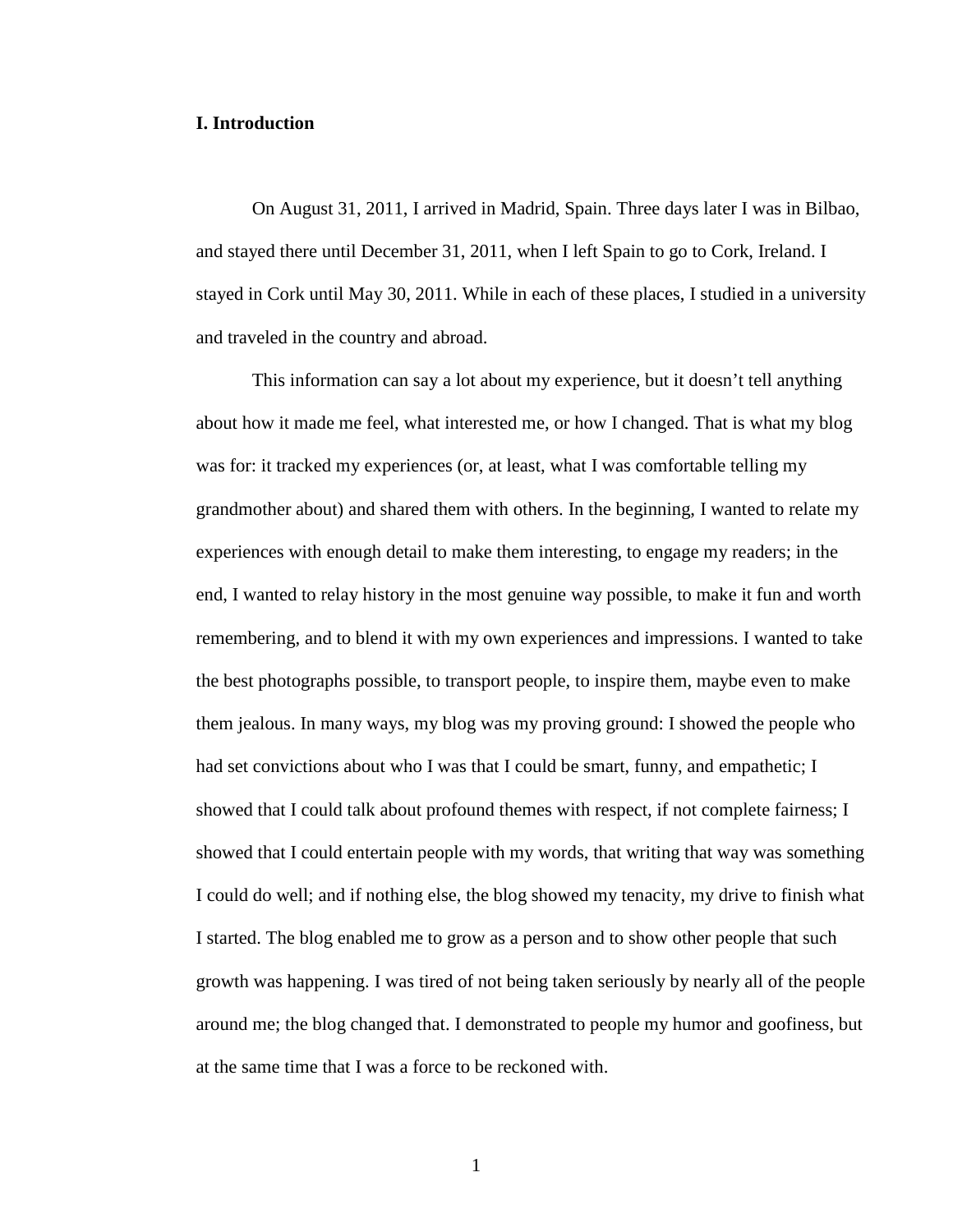Study abroad for me was about freedom and discovery, stretching my limits and gaining in confidence. I began my journey scared out of my wits, wondering what I would be like at the end of those nine months; I emerged, the same person I was when I left, but able to see the world in terms of possibilities instead of boundaries. I had expected this, but it still surprised me that I could be this open and this free to do what I wanted, that I could have the courage to walk into the unknown and enjoy the uncertainty; I am told now that I am much more carefree and able. My experience proved to be transformative, as many early-adulthood voyages tend to be: the difference between myself and my peers is negligible in this regard; the only difference may be how well documented my experience was.

This thesis follows through a progression of blog posts, which show my instinctual, raw experiences as well as my growth as a person and as a writer. Over the course of the essay, I use hindsight to address issues and themes common in other travelers' accounts; first, I discuss the effects of religion and pilgrimage on travelers – in essence, I converse about the effects that profound experiences have on people, the way in which religion motivates and informs those deep experiences. I use the accounts of a variety of writers to act as a counterpoint to my blog and my own adventures. Second, I move from what motivates people and the reactions they have to a common stereotype, a distinction many travelers make, that line between what constitutes tourists and travelers; I show what the stereotype truly entails, what we think and why we think it. More than that, though, I show that through the explication of a stereotype other themes can be accessed and discussed in a new and useful manner.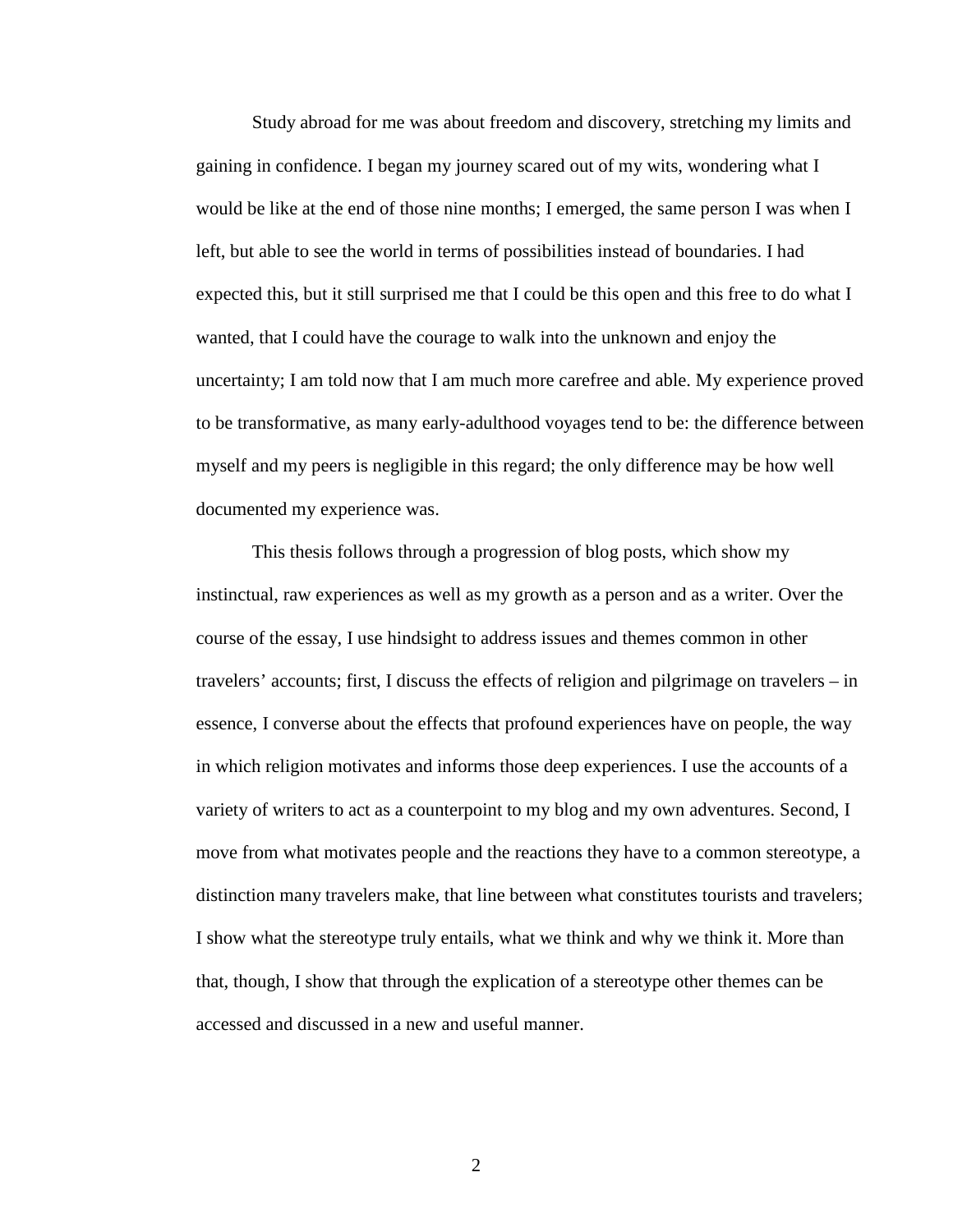The blog posts that follow are selected to represent my experience and my metamorphosis; the essay explicates certain parts of that experience and puts it in context with what others have written. Neither the posts nor the essay gives a complete picture of my affairs in Bilbao and Cork, but they come as close as it is possible to be: I hope to invite you to different perspectives not only about why people travel but also about what travel is meant to do.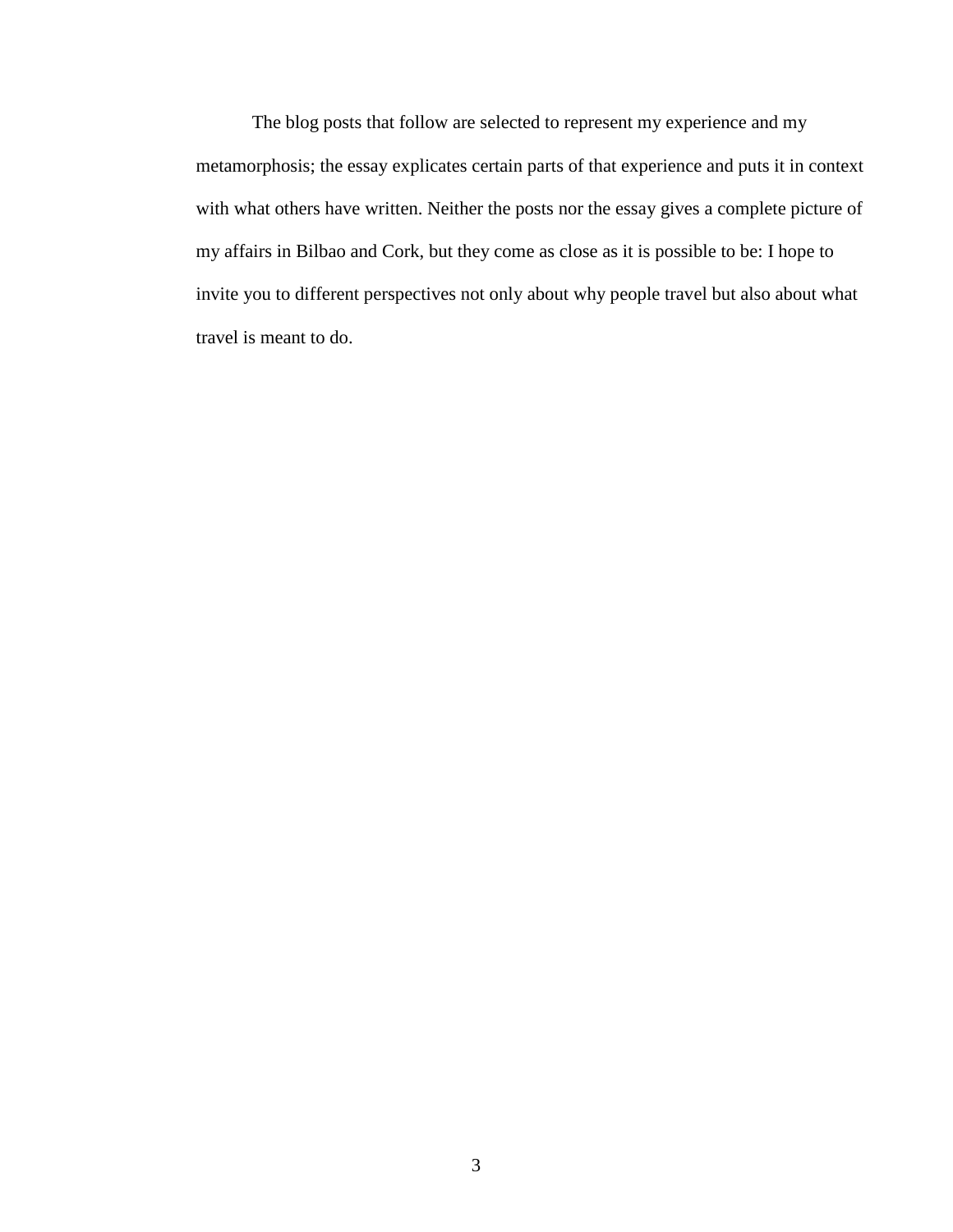#### **II. Blog Posts**

The blog posts featured on this thesis can be referenced on the website www.sarahgoestobilbork.wordpress.com. The posts listed here are in chronological order; they will be listed in reverse chronological order online, the most recent post shown first. I have provided two lists, one of posts that I believe are essential to a full reading of this thesis ("Required"), and those that show more dimension of the blog itself ("Recommended"). In addition, the online version of this thesis features hyperlinks – when I reference one of my experiences, there will be a footnote to direct you to the post in question. If you like what you are reading, feel free to branch out. Enjoy!

## *Required:*

| I'm in the Blogosphere!         | Aug. 24, The Beginning         |
|---------------------------------|--------------------------------|
| Getting a Little Chubby, There? | Sept. 20, Bilbao               |
| Pilgrims that Cheat             | Nov. 8, Santiago de Compostela |
| As the Romans Do                | Jan. 12, Rome                  |
| 'Sploring                       | March 11, Cork                 |
| Like a Red, Red Rose            | May 21, Edinburgh              |
| In My Shoes                     | Nov. 26, The Conclusion        |

#### *Recommended:*

| The Coast, the Sea, the Sky        | Oct. 9, San Juan de Gaztelugatxe |  |
|------------------------------------|----------------------------------|--|
| Going Slowly But Efficiently Crazy | Dec. 1, Bilbao                   |  |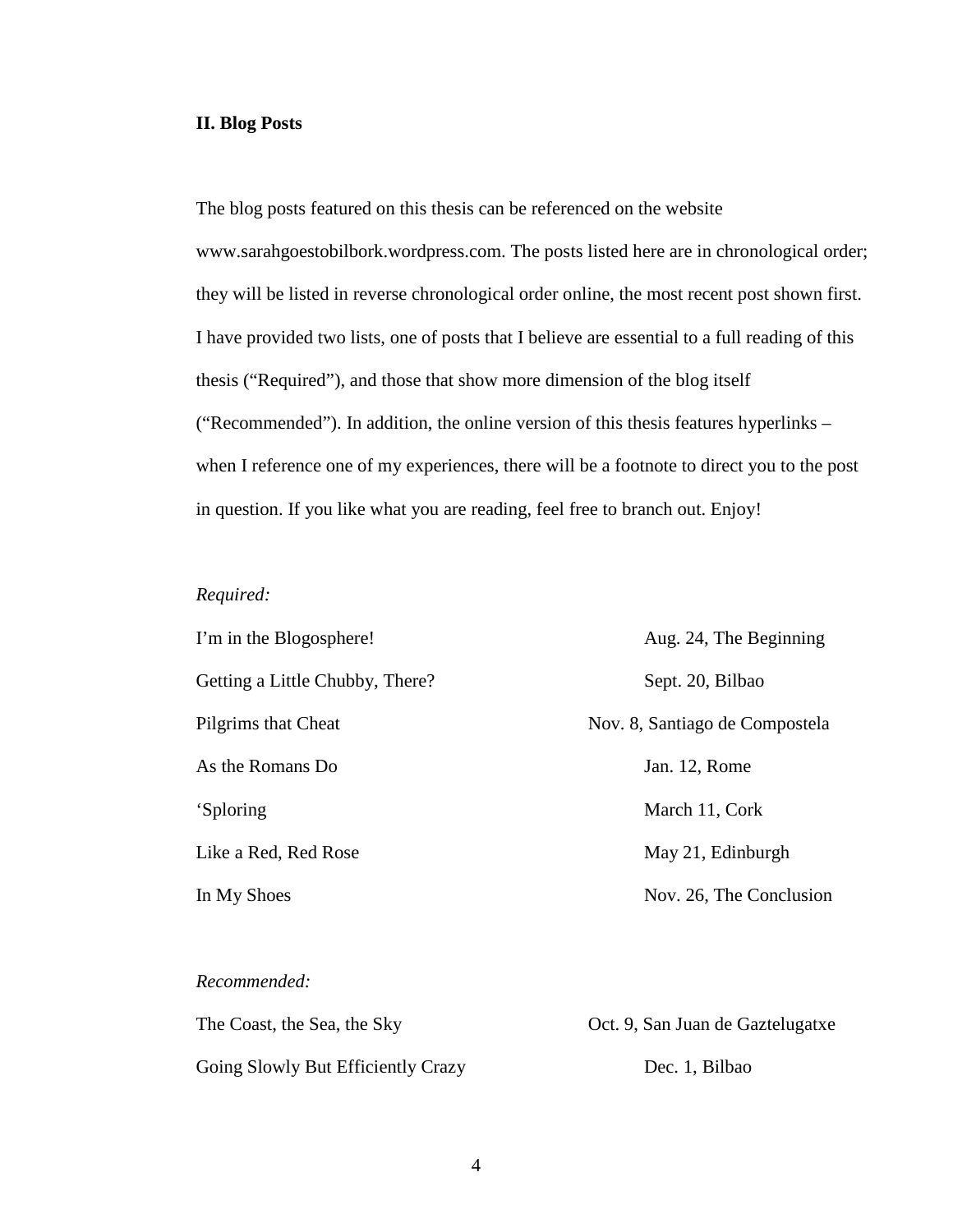| The War on Pants – Christmas Edition                   | Dec. 27, Bilbao     |
|--------------------------------------------------------|---------------------|
| The Streets are Made of Water, I Ain't Kiddin'!        | Dec. 29, Venice     |
| Don't Bring a Slingshot to the PradoAbroad (A Guide)   | Dec. 13             |
| Unpacking, Recovery, Suspense                          | Jan. 16, Cork       |
| A Strong Sense of Self-Preservation                    | Feb. 14, Blarney    |
| The Daily Grind                                        | Feb. 20, Daily life |
| The Shower in the Kitchen and the Ship in the Backyard | May 24, Oslo        |
| The Year 1916 and Falafel                              | Oct. 21, Dublin     |
| Good Fences                                            | Nov. 26, Belfast    |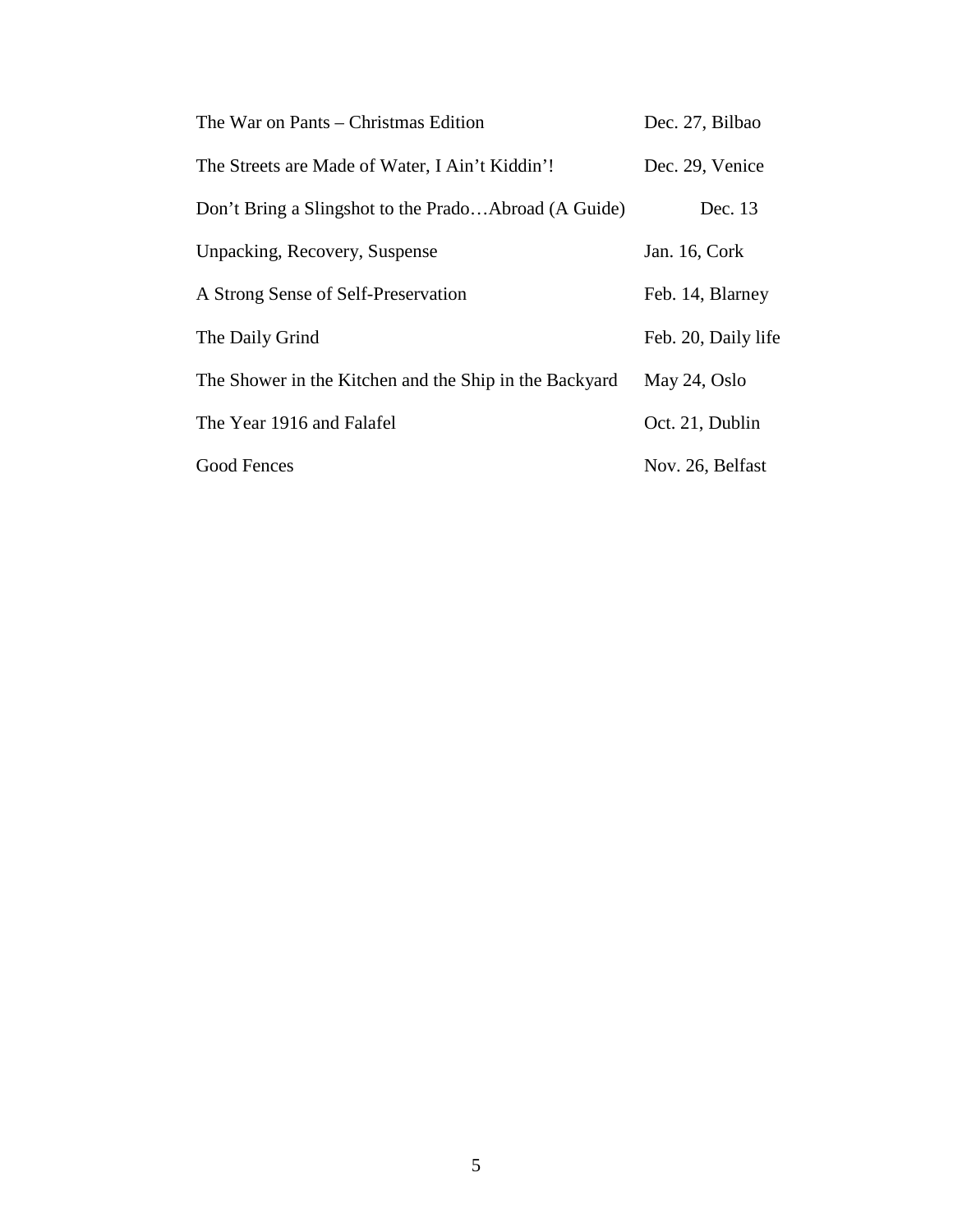#### **III. Prelude to the Essay**

During my time abroad and after I returned home, certain ideas and certain experiences continued to be in my mind, coloring my thoughts about a number of subjects. I was – and continue to be – consumed with questions about what constitutes home, nationality, and how history can be concentrated in certain locations. In addition, I wonder on an almost daily basis about the importance of talismans and how luck and chance encounters can define a journey. I think about the roles of humor, music, and food on how we perceive cultures, how these can be used to gauge our reactions to different societies. More and more, I think about the otherness inherent in the study abroad experience, about being an impermanent citizen of a country I would not belong to for more than five months: was I more of a voyeur into others' lives or a part of their culture? Was I still completely American or was I at least a little Spanish and Irish? Did I belong or was the freedom I enjoyed too much to let me put down roots? In some respects, these questions gauged how successful my experience was, because the feeling of belonging is a fundamental part of the human existence: if we do not belong, we are directionless. Over time, I learned how to grapple with these overarching themes in my life; I learned how to stop comparing Maine to Bilbao or Cork and to accept "otherness."

The questions I have asked have been pondered by many others before me, but I do not think that all of them have thought about them to a great degree. I have decided to take two of my larger questions and explicate them in the two sections of the essay, as a way of looking back on the blog and making sense of the subtext of my experience. The first part of the essay describes how different people react to being in religious places and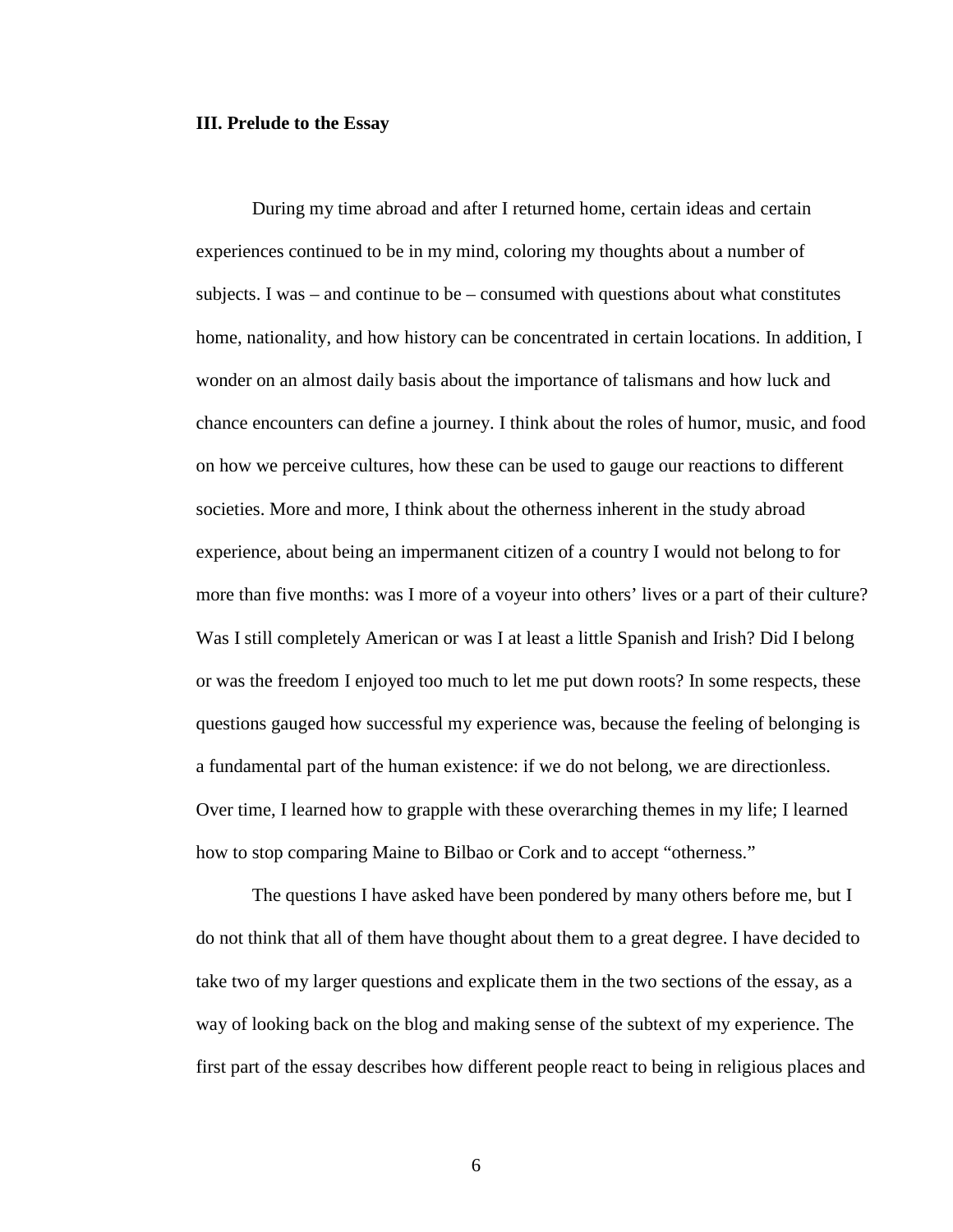what they typically learn about themselves while on pilgrimage. The second part details the stereotypical difference between travelers and tourists and what being a tourist or traveler means in a broader sense. In both sections of the essay, as with the blog, emotional responses play an important role; however, these responses will now be analyzed in order to come to larger conclusions about what it means to travel and to have life-altering experiences.

In reading this essay, I hope that you will be challenged to think in different ways and to connect to your own experience: it is my aim to be academic but also relatable. In order to do this, I have inserted my own experiences throughout the essay, the backstory that explains my personal attachment to these subjects, as well as links back to the blog, which started this journey; in so doing, I have inserted my own point of view – my bias – into the essay, which has shaped my thinking and therefore this essay. My experiences will serve as a counterpoint to academic thinking and ground the essay in real life experience.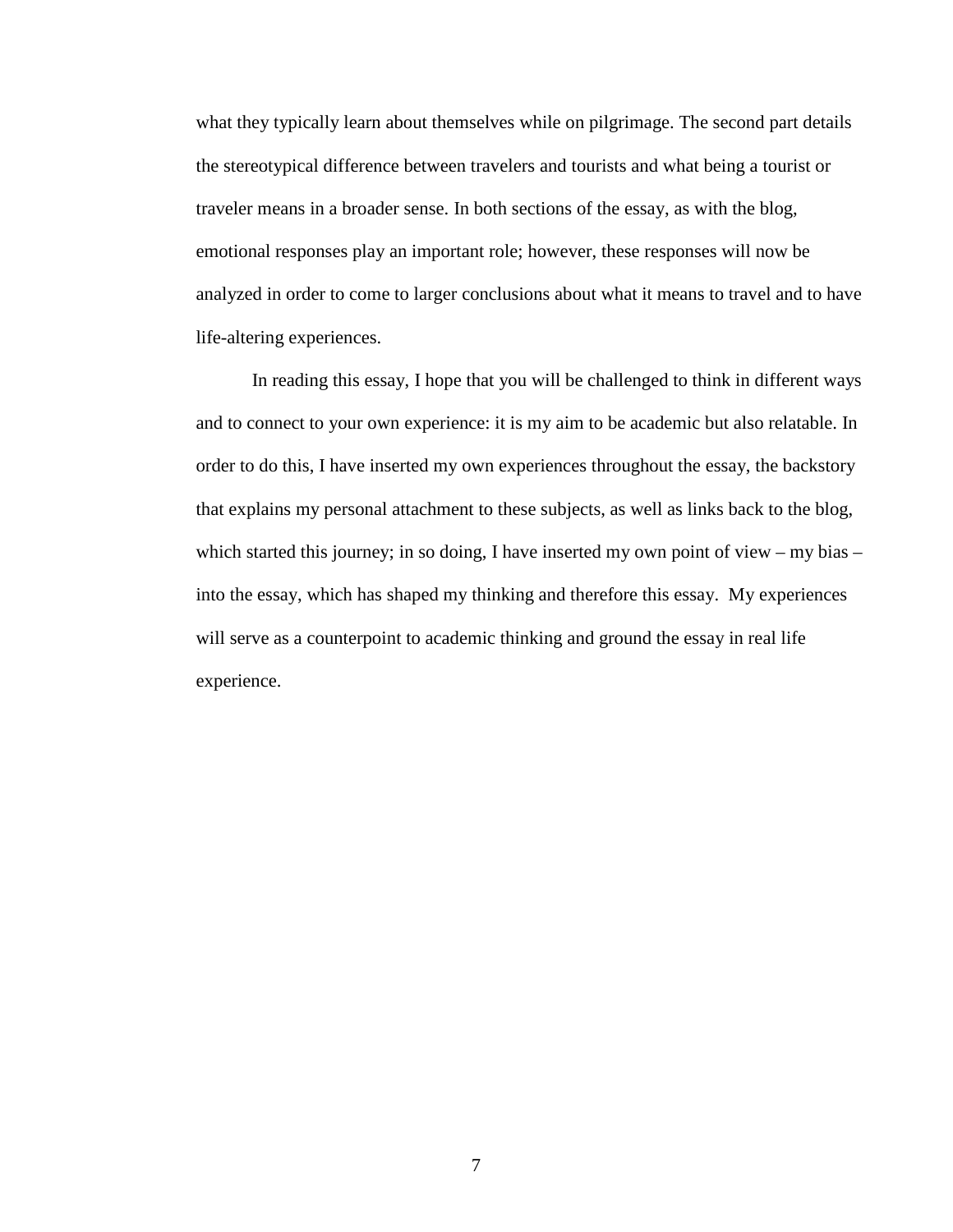#### **IV. Responses to Religion**

#### Introduction

The reactions people have to being in religious places are varied; some people can experience an intense religious connection, while others do not. This part of the essay will explore some of these people's reactions in different time periods in two locations: the Vatican in Rome and in Santiago de Compostela, Spain of people who have gone on pilgrimages. Pilgrimages offer travelers the opportunity to discuss the themes that arise from people's responses, as the long journey to a pilgrimage site allows travelers to fully digest their reasons for going to that particular place or to develop other insights about themselves: when they finally reach their destination, their reactions can be heightened.

Travel accounts of pilgrimage have a long history, going back to Egeria's journey to the holy land in the fifth century A.D., which happens to also be one of the first known travel accounts in history (Blanton 6). Chaucer's *Canterbury Tales* continue this tradition of accounts of pilgrimage; it blends truth and myth with fiction, changing the nature of religious travel and the idea of who should embark upon it. Chaucer shows that piousness is not a prerequisite for pilgrims – as is shown by the Wife of Bath. The tradition of pilgrimage has continued in every religion to this day, perpetuating a practice at least 2,000 years old (Swatos 33) – though there is evidence that people have gone on pilgrimages ever since they have traveled, such as Stonehenge, a latter-day Mecca.

Today, more and more people are able to go on pilgrimage – in terms of money and time – however, contemporary pilgrims undergo significantly less deprivation in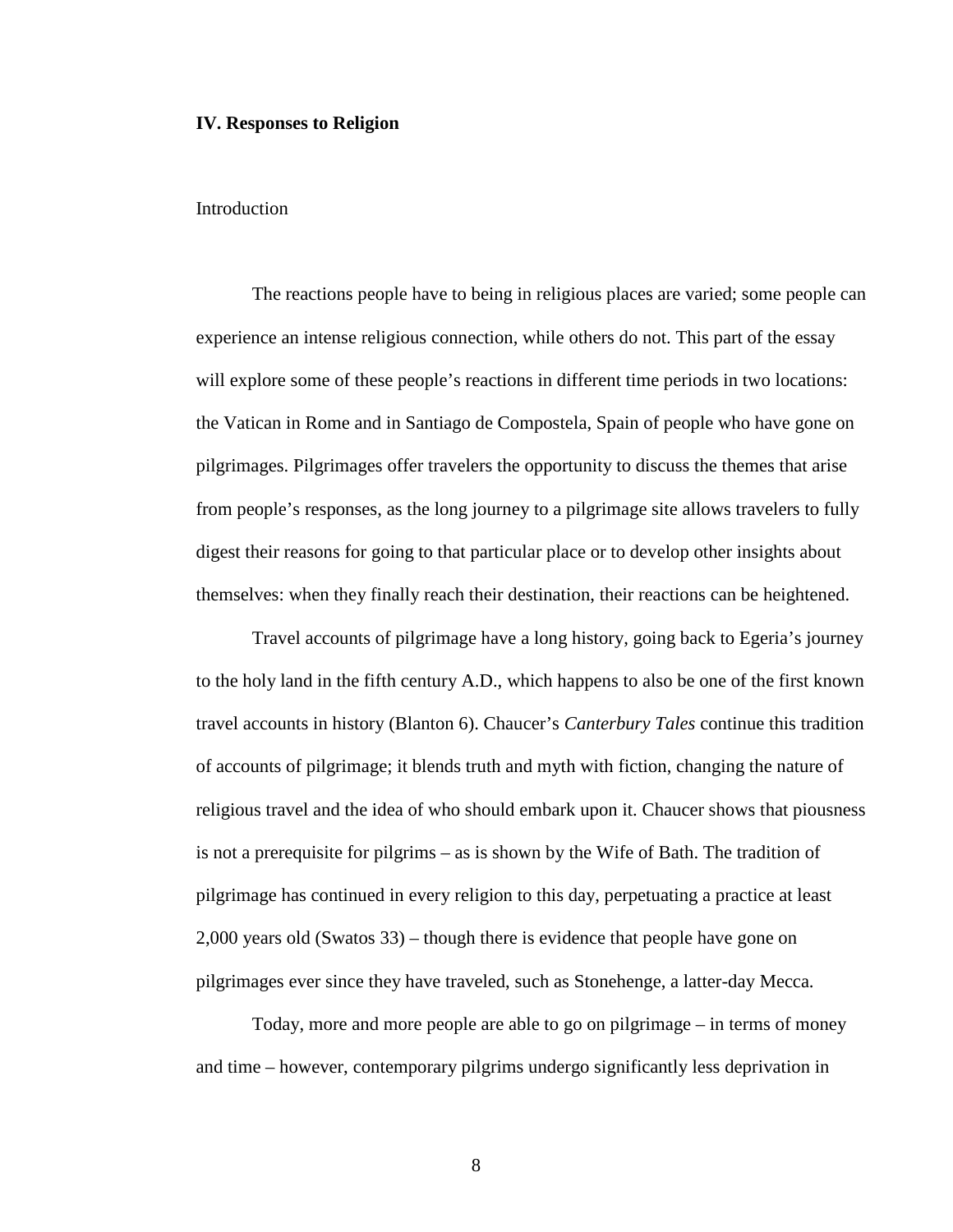comparison with their historical counterparts (Swatos 37). As a result, today's religious travel is about religion only part of the time: spiritualism has become an important part of many cultures, including that of the United States. Spiritualism has come so far as to be considered part of our "global value system" (Herntrei 201) rather than as a trend, characterized by the discovery and betterment of self through introspection (Herntrei 209). Pilgrimage allows not only for religious motives, but also for spiritual ones as well, meaning that many different kinds of people go on pilgrimage.

Both of the two kinds of pilgrims have the aim of changing themselves, but the outcome is generally different, depending on whether they travel for religious or spiritual reasons. Pilgrims are defined as people that go on journeys in order to feel a connection to their religion, as a sign of their devotion, or as a sign of their dedication to their religion ("Pilgrim"). Spirituality has different connotations – the word 'spiritual,' for example, does not always have religious connotations, according to the Oxford English Dictionary, the word means: "Of or relating to, affecting or concerning, the spirit or high moral qualities" ("Spiritual"). Spirituality is also associated with liberation from material possessions, harmony, and learning to belong. For the purposes of this part of the essay, spiritual pilgrims are secular travelers, and pilgrims are religious. The difference, as we will see, is that devout and secular pilgrims have different motivations and draw different insights from their experiences: the presence or absence of religion can drive the responses people have, as well as define their differences.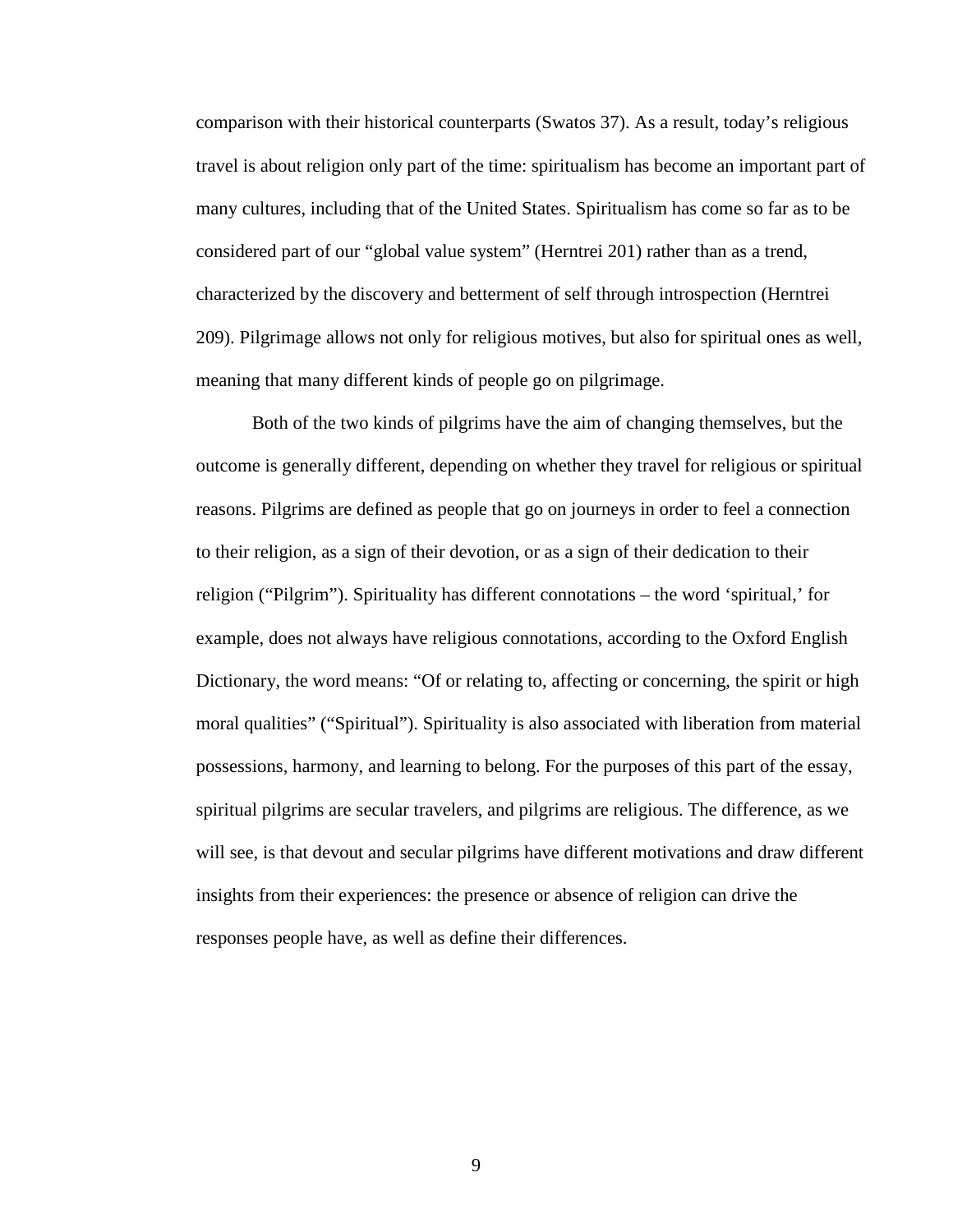#### Genuine Pilgrimage

*I enter the piazza of San Pietro, surrounded and jostled by the crowds milling around. I am unimpressed with the scope of the piazza, only wishing that I could see the statues on the colonnade better. The cathedral itself is imposing, tall, ungiving. I resign myself to the idea of going inside.[1](#page-14-0)*

Rome has long been a popular pilgrimage site; it is the center of many iconic biblical stories, most notably that of Saint Peter, though there are also other saints, such as Francis of Assisi, who went to Rome, strengthening the religious pull of the place, drawing pilgrims there. The experiences of influential religious figures draw others: Peter, who was fleeing the city, saw a vision of Jesus and was compelled to return, to certain martyrdom, and St. Francis was inspired to take the next step into his preferred life of poverty, by exchanging clothes with beggars and breaking bread with them in the gutter (Franke 33-34). It is not possible for the usual pilgrim to have such profound and direct experiences like these – for personal or divine reasons – but in some circumstances, the history itself is enough to inspire fervor. When history itself is not enough, architecture steps in: "One hundred and forty sculpted saints march around the top of Bernini's graceful colonnade rimming the sixteenth-century piazza…If the scope of St. Peter's is meant to humble mere mortals, it succeeds" (Franke 32). The architecture of the Vatican is designed to inspire divine feeling in its viewers, a feeling that a single person's role in the world is cowed by the role of the Church and of God.

Accounts of the power of the architecture of the Vatican have long been recorded; one of the oldest and most celebratory accounts comes from Florence Nightingale, in a letter she wrote while in the Holy City: she got up at first light and hurried to St. Peter:

<span id="page-14-0"></span><sup>&</sup>lt;sup>1</sup> [As the Romans Do](http://sarahgoestobilbork.wordpress.com/2012/01/12/as-the-romans-do/)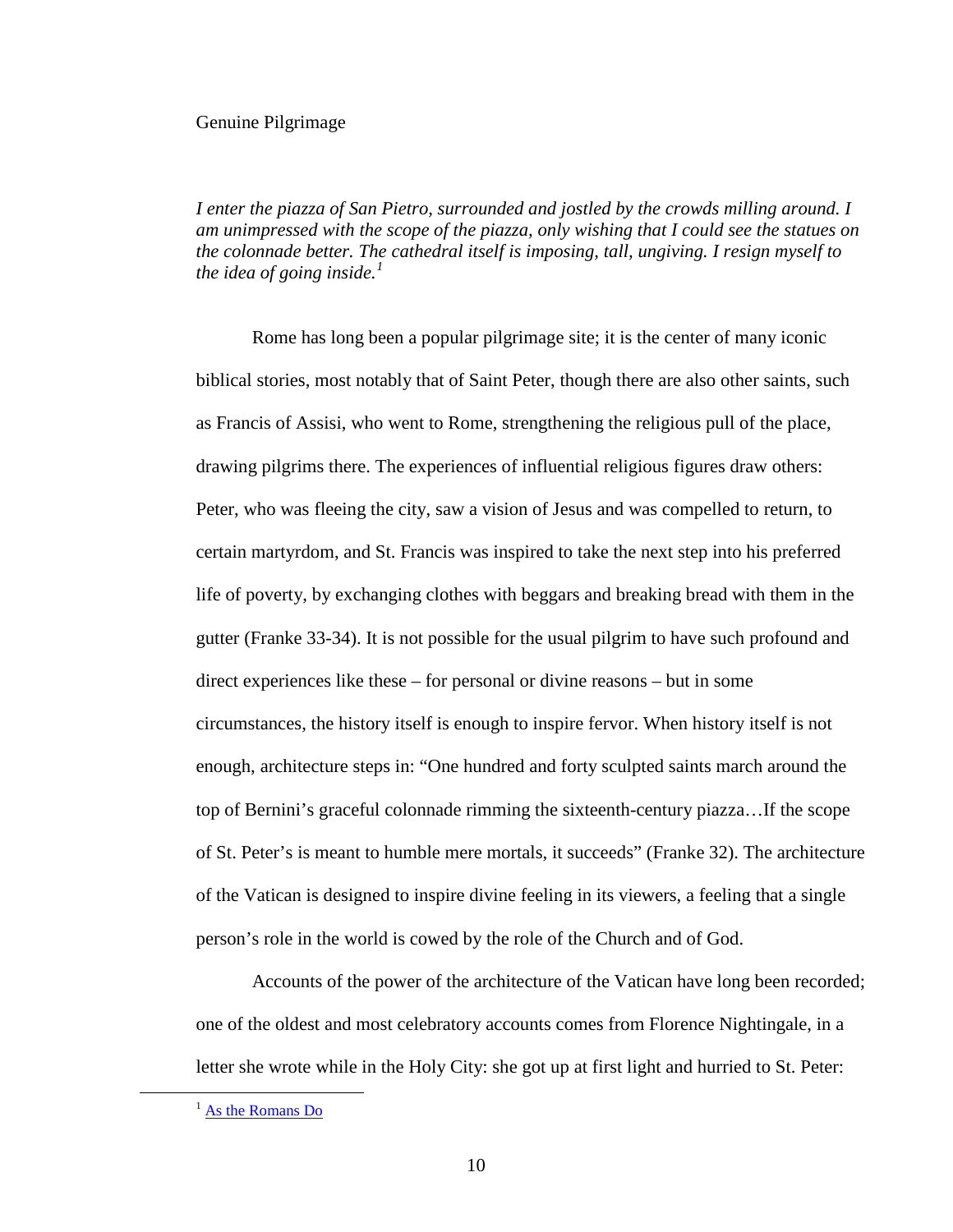The dome was much smaller than I expected. But that enormous atrio. I stopped under it, for my mind was out of breath, to recover its strength before I went in. No event in my life, except my death can ever be greater than that first entrance into St. Peter's, the concentrated spirit of Christianity of so many years, the great image of our Faith…You know I have no art, and it was not an artistic effect it made on me – it was the effect of the presence of God. (Cahill 185)

Here Nightingale expresses a few different effects of being in a holy space in a holy frame of mind: mental overload, a sense of being overwhelmed, and the feeling of being in audience with God. This is the sensation most, if not all, pilgrims seek to achieve: if not a miracle, then it is the profound feeling that something – someone – has control, a deeper work that will never be understood. It is that exact sensation I did not get while in Rome: the enormity of the architecture coupled with what it represented did not uplift me but rather overcame me. Florence Nightingale had the opposite reaction to the same edifice and the same representation of the Holy See; she experienced an interaction with the divine and became euphoric.

In order to have such a religious connection, pilgrims can go through a number of different steps and do a variety of activities deemed "customary" to get themselves in the correct frame of mind. In the Vatican, such activities abound: on the Aventine Hill is a gateway with a keyhole through which the distant dome of St. Peter can be seen (Sheen 104), in the basilica itself is a statue of St. Peter, whose right foot the pious kiss (Sheen 116-117), finally, there is the cap to the religious experience: seeing the Pope.

In many accounts of people who have gone to Rome, they describe at length when and where they saw the Pope, what he said and what ceremonies he preformed, regardless of their religious fervor. However, when it is the description of a pilgrim in search of a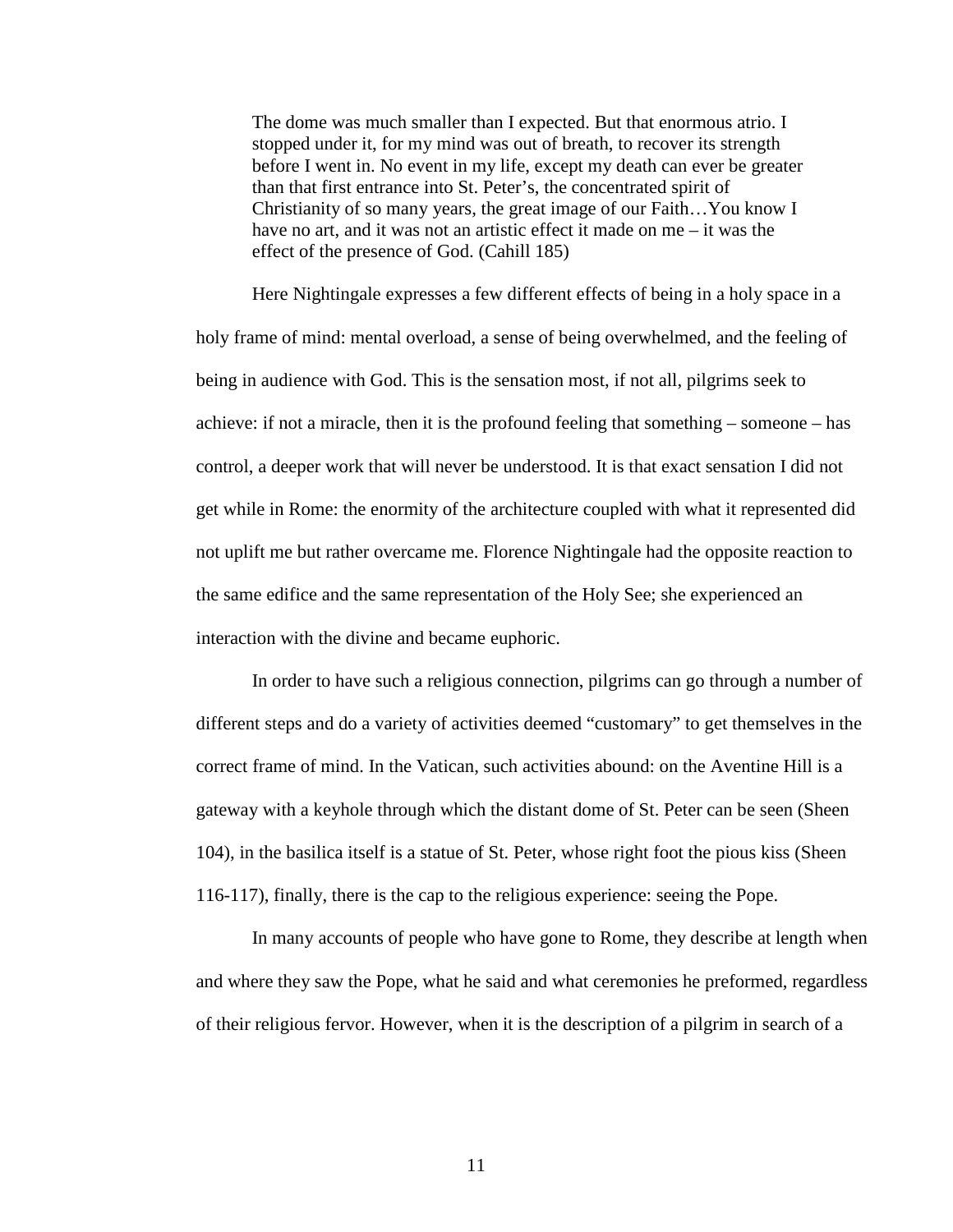revelation or a reinforcement of his or her belief, the description is ecstatic, rather than mechanical:

No royal sovereign has ever achieved such an effect…one sees not one Pope but the last Pope in an unbroken chain of Popes stretching back into the mists of Time, beyond the Renaissance into the Middle Ages, and still back into the Dark Ages, to the Catacombs, to Imperial Rome itself – to St. Peter. (Sheen 119-120)

The Pope serves not only as the head of the Papacy – the role also makes him the physical manifestation of the history of the Church, the representation of a long line of leaders of Catholicism. This heritage can inspire awe even in nonbelievers; this long, uncut thread of leaders into the distant past lends the Church much of its power, the weight of hundreds of years of tradition. What the Pope really serves to do is to marry history with what grand architecture imparts: the notion that the history in the books is still very much alive, in structure and in the human being assigned to be the caretaker of the Catholic congregation of the world.

*The guts of the cathedral are awful; I feel swaddled, bound, smothered, gagged, by the space. There is no place for my eye to rest because of all of the ornamentation; it is clearly a place where many people have spent a lot of money. My breath comes faster, I can feel the blood draining from my face. For once I am the first person out of the cathedral.*

There are other popular Catholic religious sites – that is, sites other than the trio of Rome, Santiago de Comostela and Jerusalem – that still get a lot of traffic, such as Fatima, Portugal; the Basilica of Our Lady of Guadaloupe, Mexico; and Lourdes, France. There are fewer travel accounts of people who go to these places, but there are still some, such as James Martin, who writes of his experience in Lourdes in is book *My Life with the Saints*; he goes to see the healing fountain and shrine of Bernadette Souborious, a girl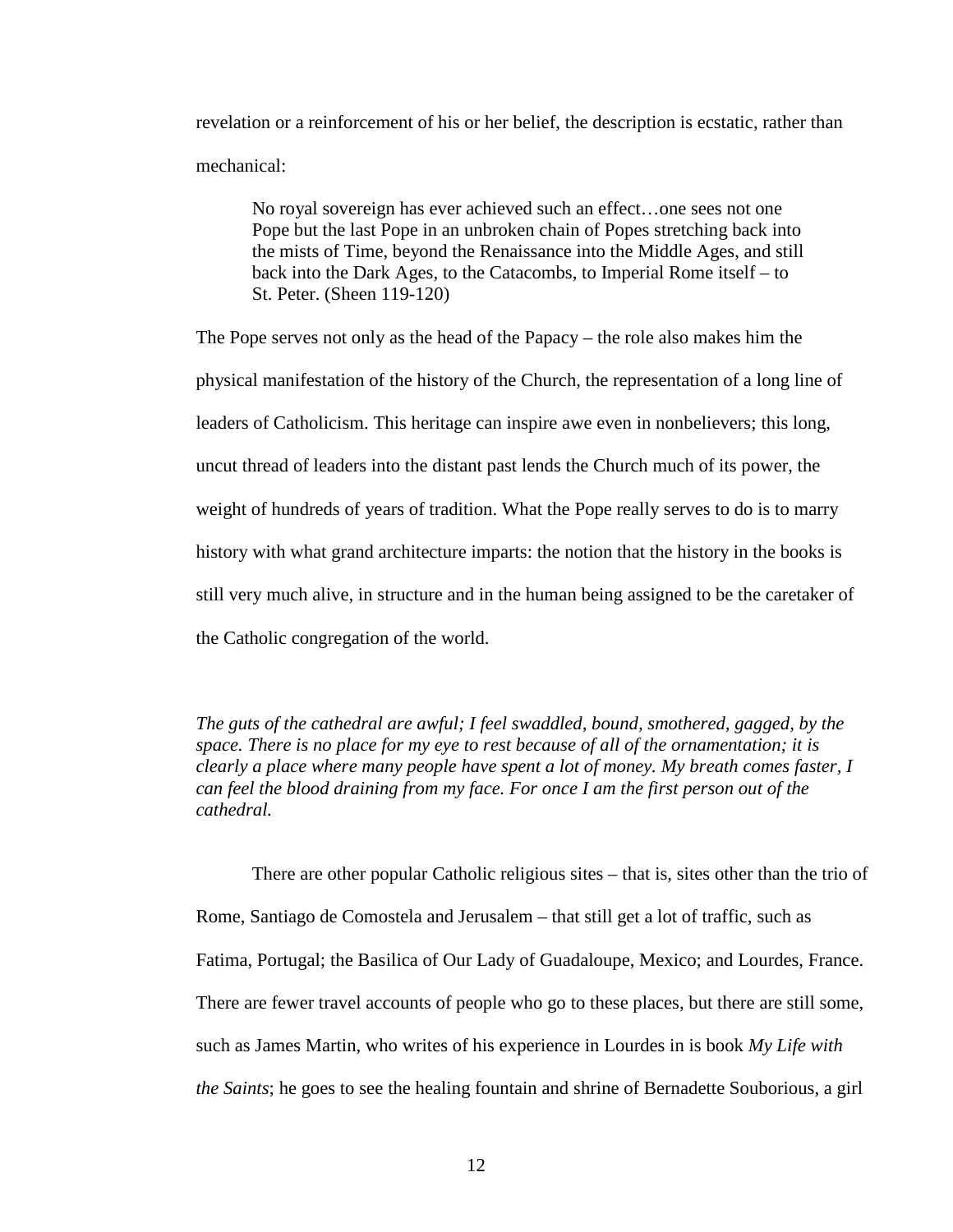who saw the Virgin Mary on several occasions in a filthy grotto of Lourdes in 1858 (Martin 129-136).

Martin has two main reasons for visiting Bernadette's shrine: the combination of a documentary, *The Song of Bernadette*, and the offer of the Knights of Malta who offer Martin, a Jesuit priest, the position of chaplain for their upcoming trip to Lourdes (138). The idea that had been in the back of his mind come to fruition; Martin accepts the offer.

Over the course of his short stay in Lourdes, Martin takes part in many of the ceremonies and activities related to the saint: rosary processions, visits to the baths, masses, and so on. During his account (a series of journal entries), he describes how he was moved at several points: on his first visit to the spring, he writes, "I am filled with wonder at being here" (140); in his first evening rosary procession, he professes to be "overcome by the sight of this procession of faith: *malades* and the able-bodied, of all ages, from across the globe. It seems a vision of what the world could be" (141). For Martin, the pilgrimage gives him the opportunity to see his religion in a different light: the things he would have overlooked in his everyday life are intensified by his observations and participation in the rites. It is not an accident that his most intense experiences occur when he first takes part in the ceremonies – the newness of the procedure as well as the quantity of people around him heighten his senses, mix with his faith, and produce a strong reaction.

What is refreshing (though decidedly sermon-like) about Martin's account is that moments of humor – of realism – are interspersed with his moments of religious clarity; this is not to say that humor is completely separated from pilgrims' accounts, but that it is rare and does not generally have to do with religion itself. The most extreme comic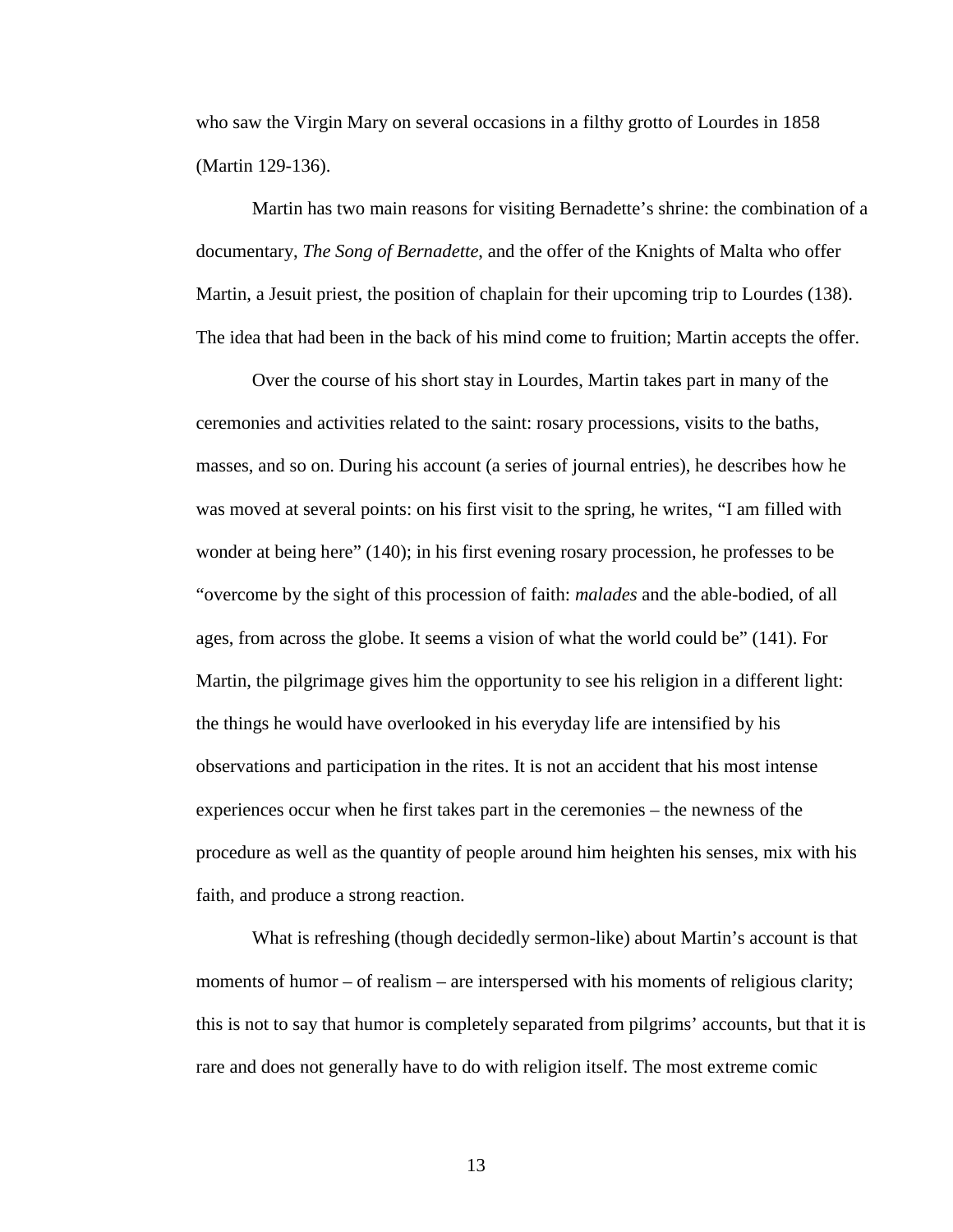moment is Martin's first, sleepless night in Lourdes: "I finally climb into bed, after almost thirty-six hours awake. I'm sharing a room with Brian, who I discover is a champion snorer…Maybe this is part of a spiritual discipline that God is asking me to accept. I say a rosary" (141). Later – after giving up all hope of sleep – Martin wanders the streets, looking for another hotel room. Unfortunately for him, he ends up walking into a plate glass window, convincing a hotel clerk that he is drunk. The next day, as Martin walks past the hotel in question the clerk "smiles slyly at me and waggles his finger at me as if to say, 'I know all about your revelry last night, Father'" (143). The entire account smacks of the ridiculous, but with a quality that makes it eminently possible: the humor grounds Martin's religious experiences so that they can be more readily accepted as reality by the reader.

The humor Martin uses becomes instrumental as the account comes to a close: on his final day in Lourdes, he is struck by the thought that if saints such as Bernadette Suborious receive visions and messages from God in the ugliest backwater of the town, today's visions could well be experienced in bathrooms. Only a few minutes later, an elderly man asks to speak to him privately. The man relates an experience he had had in the healing baths of the grotto earlier that day: a voice had spoken to him in the men's bathroom, absolving him of his sins. Martin reassures the man: "He is surprised when I say that I was just thinking that a bathroom would not be such a bad place for a religious experience. And though it's unexpected, it makes sense: a grace received in a clear and distinct way while on pilgrimage" (150). While Martin does not use the word "miracle," the reader is left under no doubt as to what the old man spoke of. It is the unforeseen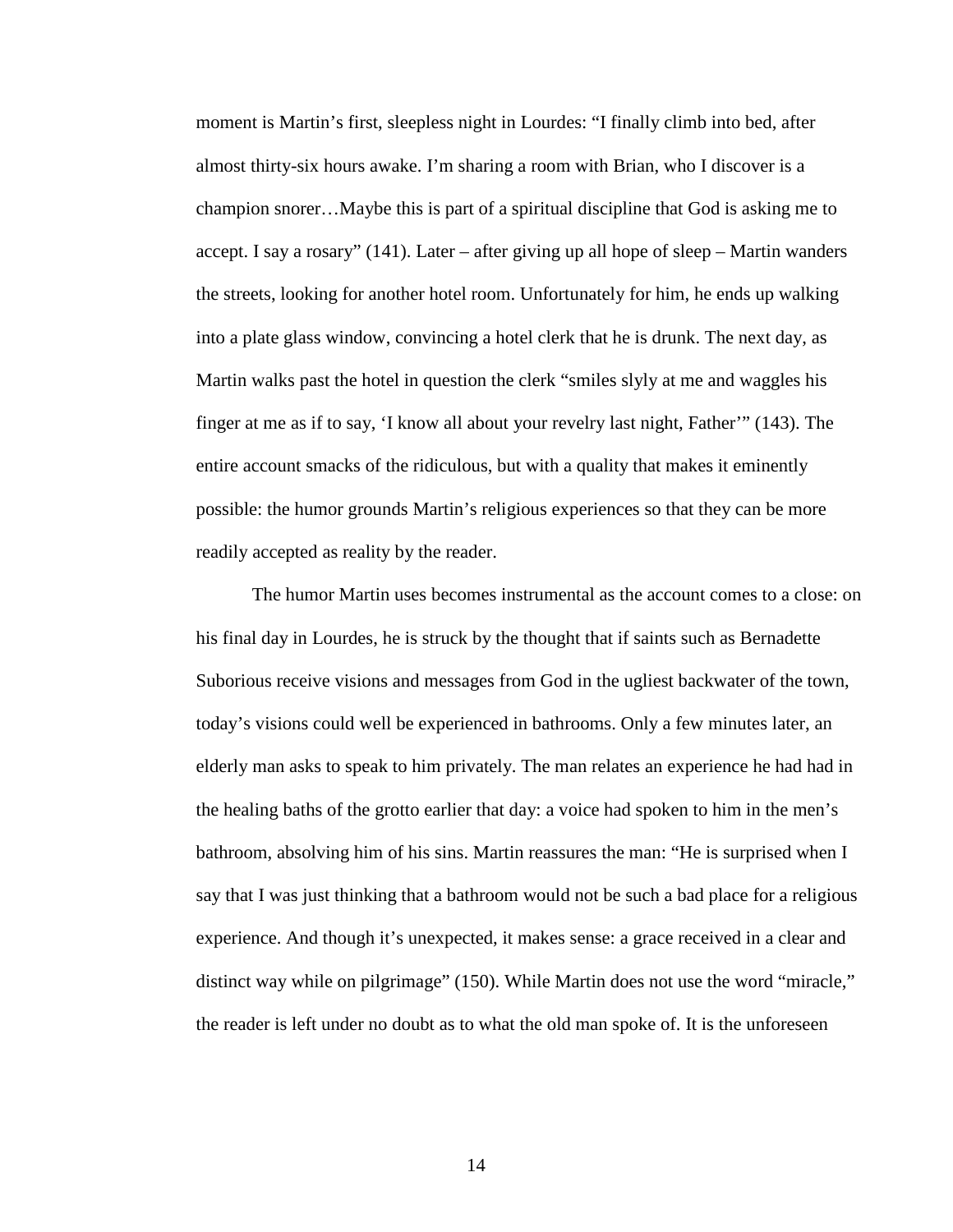which allows such experiences to happen – much as how the right humor can lighten a terrible situation without cheapening it.

We can draw from the idea of devout pilgrimage the balance between planned enlightenment and surprises (divine or otherwise) that crop up along the way, reshaping faith. The difference between planned enlightenment and the element of surprise is that some people go on pilgrimage expecting religious experiences and that some go on pilgrimage with no real expectations of deep personal change or illumination, even though it usually happens – though most pilgrims that travel for religious reasons experience a mixture of the two, as Martin does. This is in contrast to the people that go to religious places without the expectation of enlightenment – such as my experience in Rome, for example.

The novelty of new experiences and different settings allow people to be open to this reshaping of their character, to the realizations that manifest themselves. What may not be obvious at home is stunningly clear while abroad, when one is surrounded by likeminded people, in a setting home to religious heritage. In other words, the devout are drawn to places where others have had profound experiences; pilgrims seek a taste of those experiences for themselves.

Botched or Well-Intentioned Pilgrimage

*Outside, it is almost noon. A crowd has gathered at one end of the piazza; we decide to wait and see what is going to happen. After noon had struck, the Pope comes onto a small balcony, waits for the cheers to die down, and speaks. His voice wavers, he sings off-key, and even at such a distance he appears to me to be bone-weary. I feel sorry for him, even though my body has rejected his Church. At long last, he withdraws and we turn away and forget, lost in our plans.*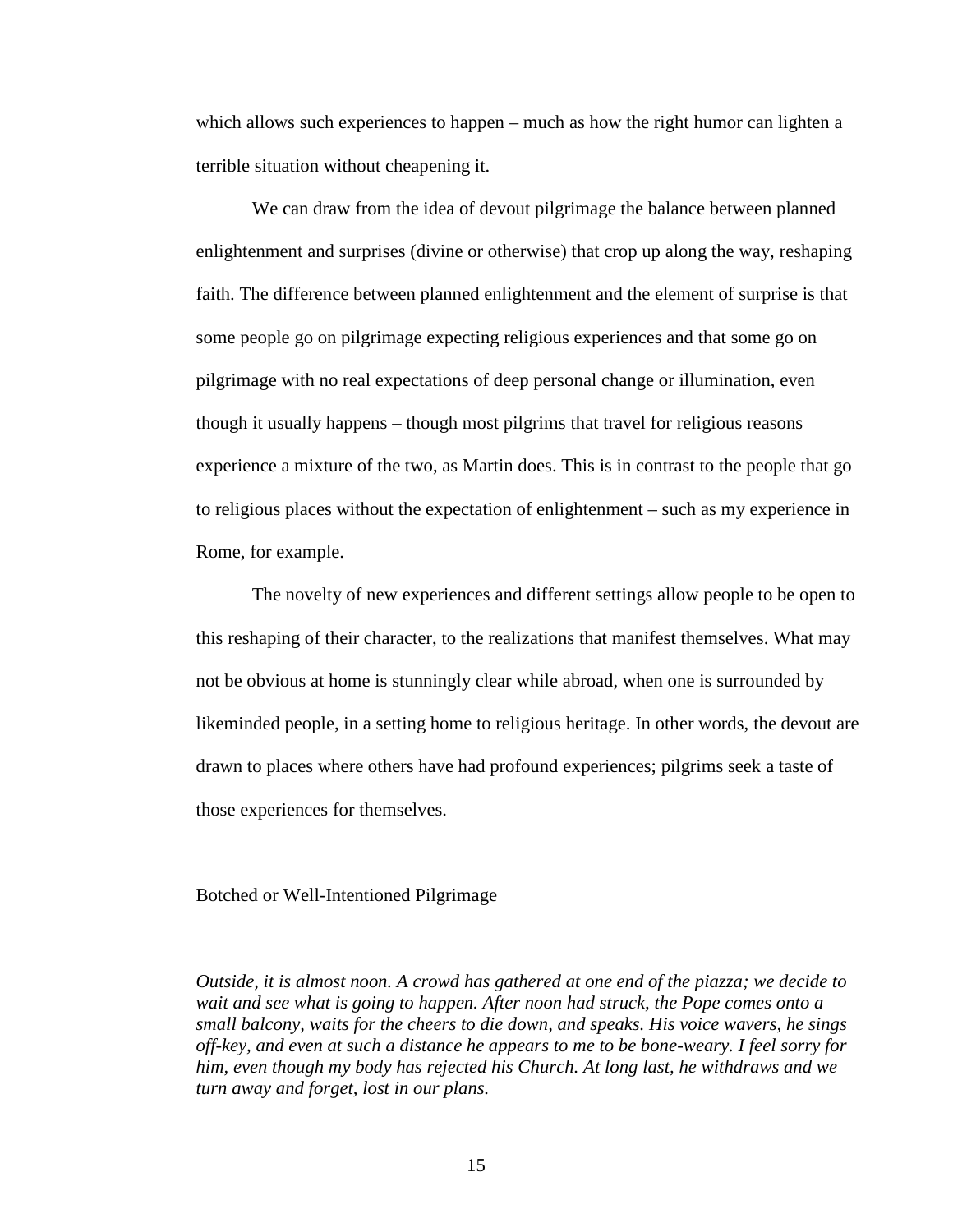Not every pilgrimage is successful. For some, that can mean a lack of religious enlightenment; for others, such as James Boswell, it can mean that good intentions often go awry. Boswell is a well known traveler who lived and traveled in the eighteenth century; one of his most known works is the journal he kept while on his Grand Tour of Europe, from 1763 to 1766. Boswell spent several months in Rome in 1765 during his Tour, during which he was expected to take in as much culture as possible before returning home to his responsibilities. During his trip, Boswell struggled with what he needed to do to build his character and decide what he truly wanted, including a period of time in Rome where he struggled with religion.

Boswell's first mention of his visits to the Vatican are cursory and his observations analytical; he comments on the art and the ceremonies the Pope conducts, telling nothing of any personal reaction to the rites:

[The Pope] made the round of the church and gave his blessing to the whole congregation, who knelt before his Holiness. Then he took his place on a sort of throne, where, after he had performed certain sacred rites of which I understood nothing, people kissed his slipper. After this there was a procession of Roman girls who had received dowries from a public foundation, some to be married and some to become nuns. They marched in separate groups, the nuns coming last and wearing crowns. Only a few of them were pretty, and most of the pretty ones were nuns. It was a curious enough function (Boswell 60).

Boswell's strongest reaction was not to seeing the Pope or witnessing the ceremony, but to the attractiveness of the girls presented before the crowd – though it is also pertinent to mention that Boswell had a habit of contracting venereal disease and was known for his baser appetites. To say the least, Boswell was not known for being a fervent Christian.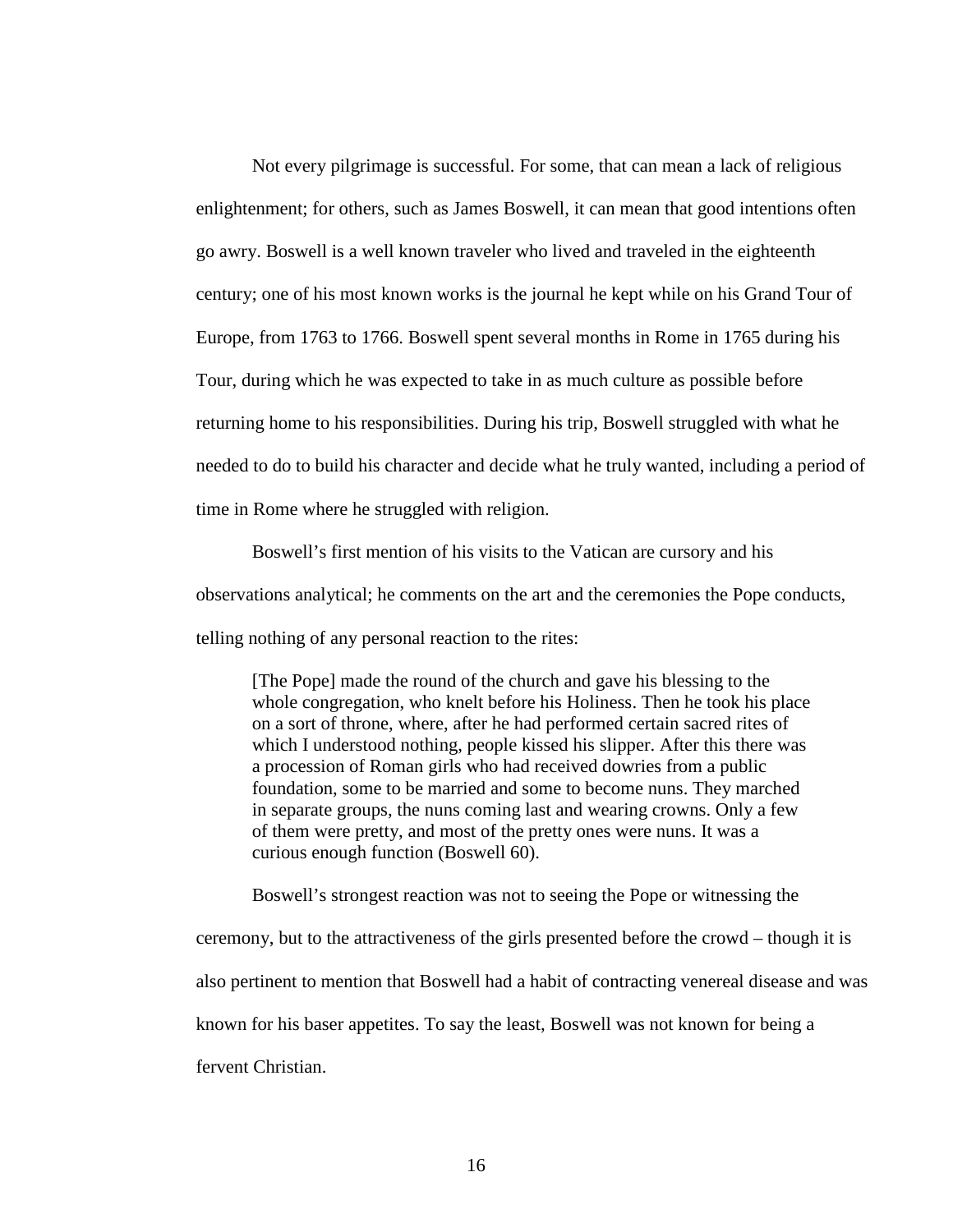However. Boswell changed his mind between the  $25<sup>th</sup>$  of March (the day of the above episode) and the  $6<sup>th</sup>$  of April, when Boswell expresses how moved he had been during a Mass officiated by the Pope: "Universal silence; perfect devotion. Was quite in frame; thought it *one* way of adoring the Father of the universe, and was certain no death for ever" (65). It is uncertain if this change of heart was occurring from within Boswell or if it was prompted by the piety of the crowd, though it does show that he wanted to make life changes, as is also shown in his journal entry a few days later: "swear no women for a week" (65). At the very least, Boswell shows that he at least makes the effort, even mentioning a trip to St. Peter to pray fervently to "drive away melancholy" and to "behave calm and decent, and at last die a worthy old laird" (66). This "melancholy" could be his wanderlust or his need for sex, but whatever it symbolizes, it shows that Boswell would like to obey his father and his culture, be satisfied with the life he has been given – though the way in which he hopes to reinvent himself clashes with his character. It does not appear that he has any prevailing anti-Catholic views (though it is worthwhile to mention that he grew up in Presbyterian Scotland), but rather that he hopes to encourage some sort of religion inside himself that just will not grow.

Boswell's ruminations about religion largely disappear until he mentions observations he wrote about faith, saying that he was "perfectly impartial" in his analysis and that it could make "a very good essay" (68). It is also his last note about religion, though his search to better himself continues. In a letter he writes to Rousseau a month later, he tells the philosopher that he had not been behaving as well as he had intended, but that he was trying again and that "Patience is necessary" (81). It is quite apparent that Boswell had attempted reformation through religion and that it had not gone as well as he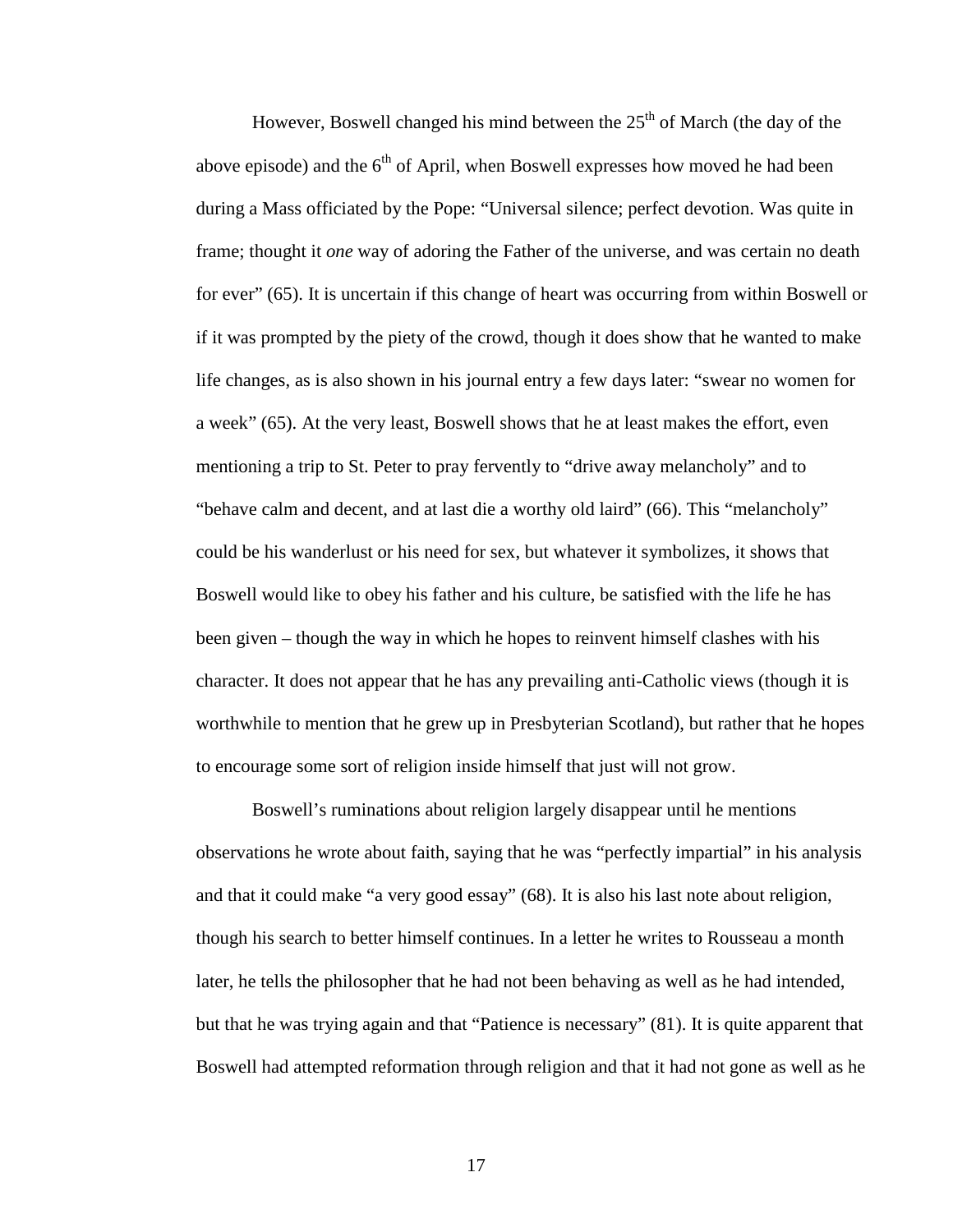had hoped, that his intentions and will to behave properly were not enough for the proclivities of his character.

*I spend the majority of time on the way to Santiago looking out the train car's window. I am supposed to be studying for my upcoming exam, but find myself hypnotized by the passing scenery. Every now and then I finger the pages of notes in front of me, or touch the Japanese coin resting on the table.[2](#page-22-0)*

There are other pilgrims who have less-than-satisfactory experiences, even with true religious feeling; one such pilgrim is Walter Starkie, who wrote about the Camino and Santiago de Compostela. Starkie hiked the Camino in 1953 and gives every impression of being a righteous, devout man along the way. When he finally reaches and goes inside the cathedral, Starkie is struck by the Gate of Glory, which he spends several pages expounding upon:

Often, on my pilgrimage, I had thought of this moment. As I gazed at the central tympanum where Christ sits enthroned and surrounded by angels, saints, and the rest of the glorified company, the words of the Apocalypse came to my mind: "And I saw a new heaven and a new earth; for the first heaven and the first earth were passed away; and there was no more sea. And I John saw the holy city, new Jerusalem, coming down from God out of heaven, prepared as a bride adorned for her husband" (Starkie 309)

Starkie is uplifted and inspired by the cathedral and its art, making connections not only to himself but to history and religion, as many pious pilgrims do. However, when he reaches the crypt of the church – where (supposedly) lie the remains of Saint James – he is less than impressed: "When we descended the narrow steps to the crypt beneath the high altar, I felt a sense of disillusion as I recalled the description given by Aymery Picaud of the fairylike subterranean church, ablaze with lights and flashing jewels and fragrant with oriental perfumes" (314). Starkie spends barely any time after

<span id="page-22-0"></span> <sup>2</sup> [Pilgrims that Cheat](http://sarahgoestobilbork.wordpress.com/2011/11/08/pilgrims-that-cheat/)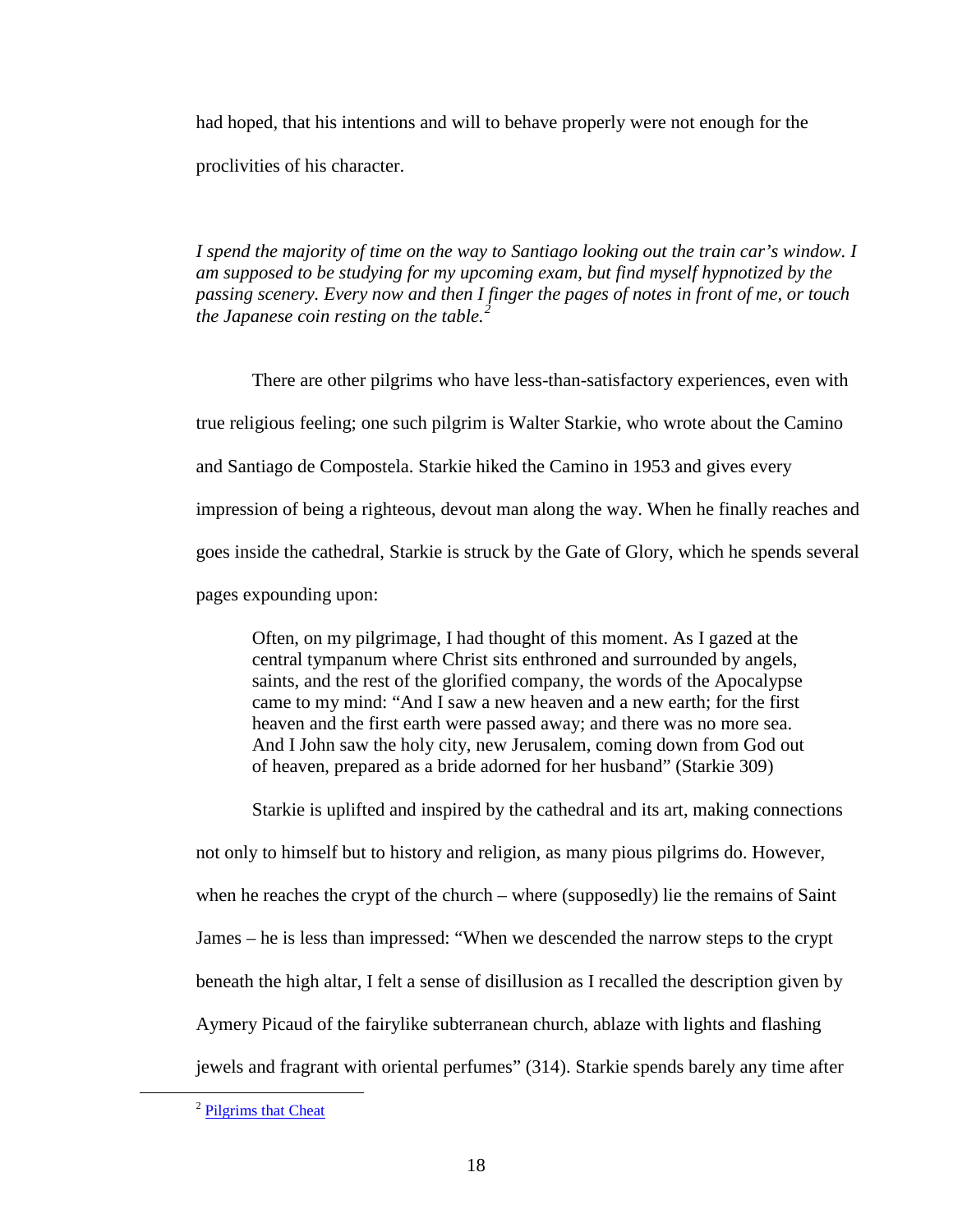this in description of the crypt or what he feels while there. Instead – in stark contrast to the Gate of Glory – Starkie is put out that what he had read does not match reality, rather than getting his own impressions of that part of the cathedral and making religious connections, as he did before. For someone who spent such time and effort in getting to Santiago to see this very part of this very cathedral, it must have been brutal for Starkie to realize that the dream he had been walking towards was to him just that, a vision.

Even though Starkie's experience was suboptimal, it does not mean that he does not walk away with new knowledge or insight. He expresses admiration for those pilgrims who came before him, what trials they must have endured to get to Santiago, and what they must have felt upon arrival, how the cathedral was a busy, important religious space (317-318). But Starkie saves what is most important for the final paragraph of his book, when he writes of a monk who became entranced by the sound of a bird singing – "When the bird ceased, he heard the monastery bell calling him to prayer, but all the world had changed and none of the monks recognized him, for the bird's entrancing song had lasted a hundred years" (324). In Starkie's mind, going to Santiago was a way of being brought back in time, of losing the "real" world, of immersing himself in religion and history, being a part of something larger that the outside world can not understand. Even though Starkie did not have a completely satisfactory experience, there is no doubt that he walked away from it with the memory of a fully experienced, intense pilgrimage. Where Boswell blundered and was rendered incapable of religious feeling due to his character, Starkie was on the whole completed by his experience, though disappointed that what he had expected was not real.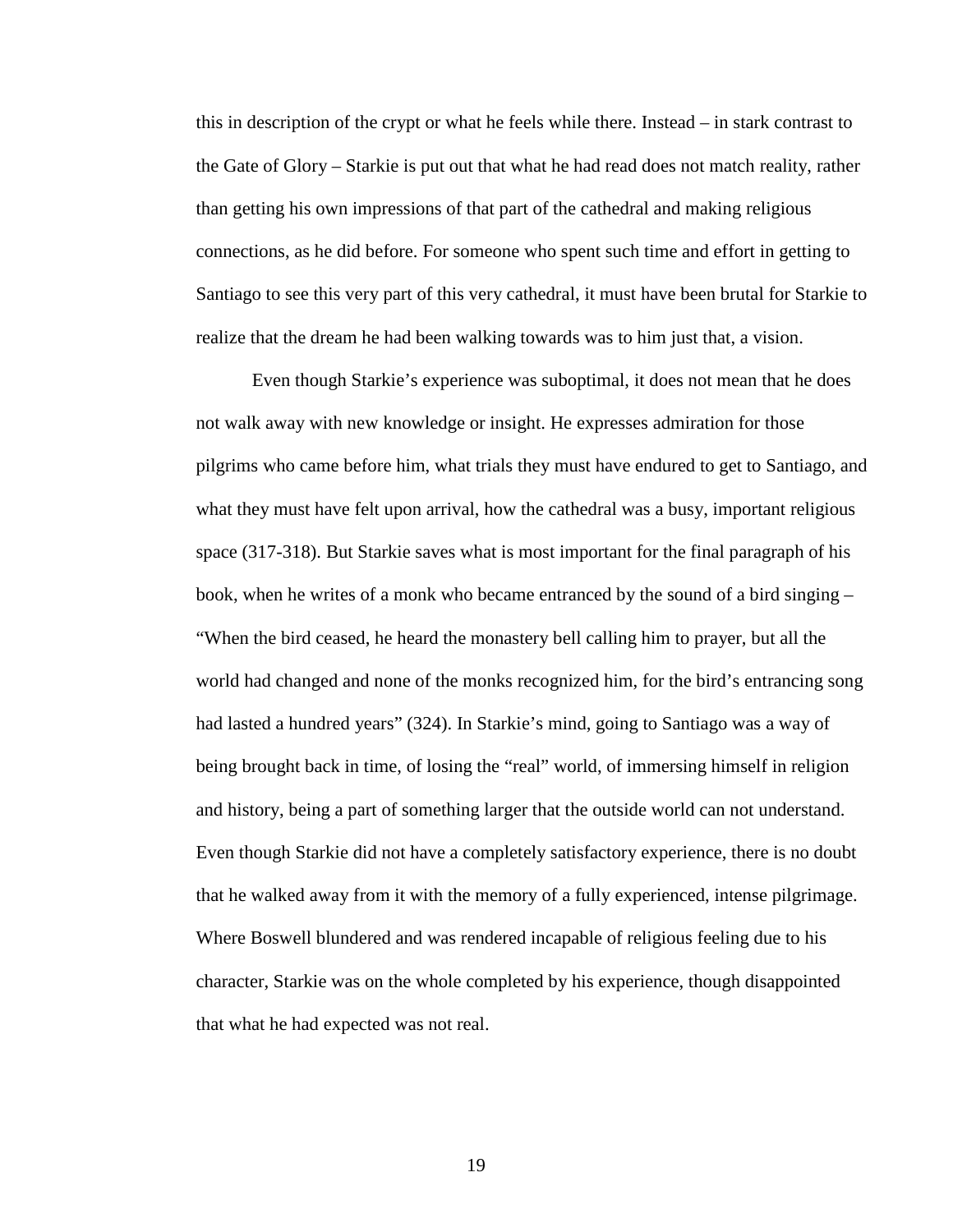#### Non-Religious or Ambivalent Pilgrimage

*My first view of the cathedral is through the hostel's window, lit up against the night sky. I feel a thrill. Later, we walk through the streets until we reach the Obradorio, the square in front of the church, which is mostly deserted. We spend several long moments just staring at it, thinking about the next day, when we will be allowed to enter.*

Many of the accounts I have detailed here have been historical; not many contemporary accounts have been analyzed. This is not a coincidence; many of the pilgrimages that occur today have little religious grounding and are, at least in part, due to a need to simply escape, to *go somewhere*: pilgrimages in name only. The old adage that the journey is more important than the destination is doubly true in this sense, as the majority of the accounts of pilgrimage in modern times express, in one way or another, this sentiment. It is good to note that while these accounts make up the majority, they are not the only ones: there are still a number of modern-day religious accounts, or at the very least, religious reasons for pilgrimage, such as my motivation for going to Santiago.

Lee Hoinacki's pilgrimage to Santiago de Compostela is emblematic of nonreligious pilgrimage. He does not set out on the Camino for religious reasons but is instead fueled by curiosity: "What drew [pilgrims] to a tomb that was, in the beginning, nothing more substantial than a hermit's solitary retreat in the countryside? I concluded that there was but one way to find out: To walk to Compostela myself" (Hoinacki xi). Hoinacki's mission is not to find religion, or even find himself: it is completely fueled by curiosity, to see what could draw so many people across such distances to the shrine.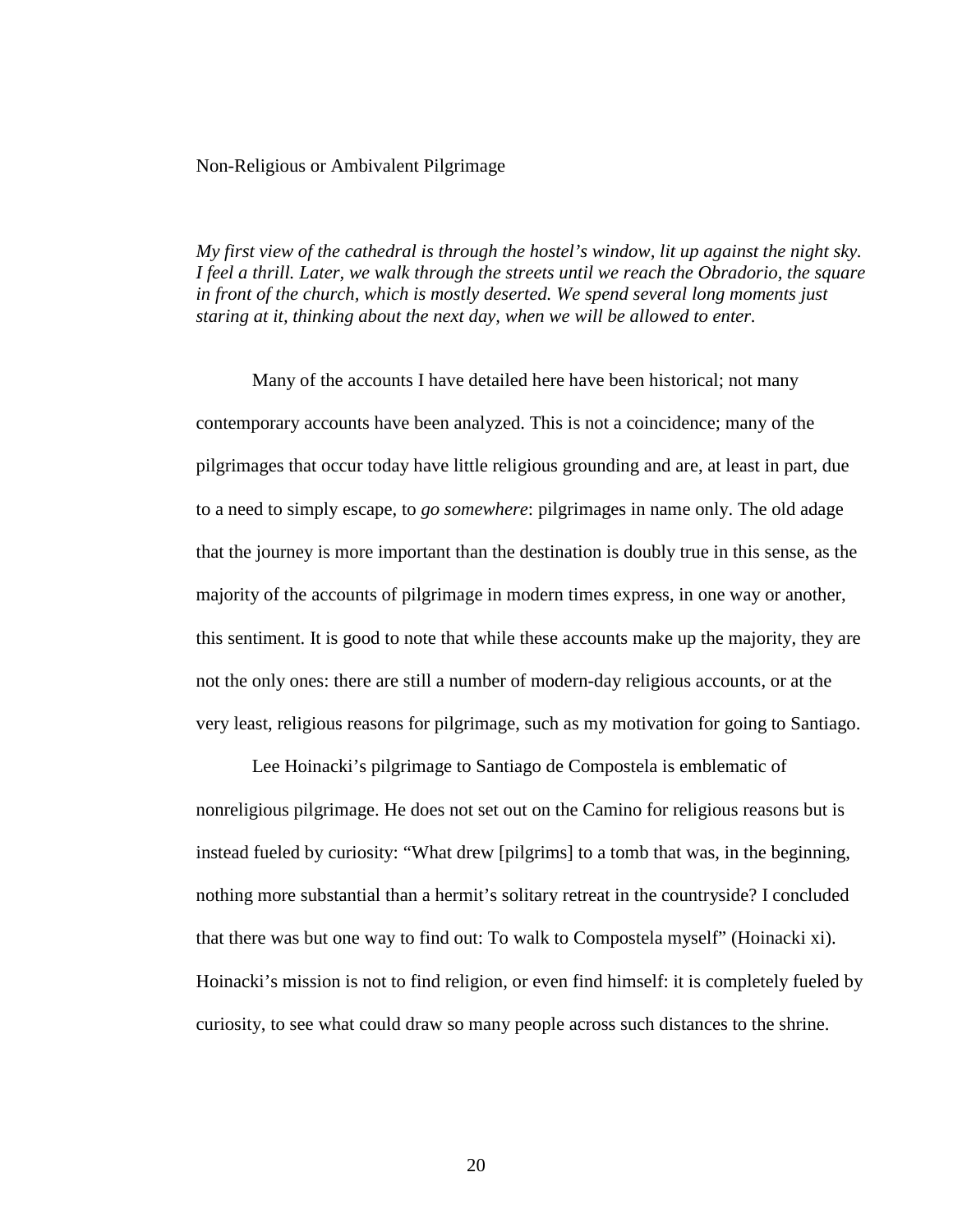At the end of his pilgrimage, Hoinacki is still mulling over what compels so many to travel to Santiago, thinking about how now he, too, is part of the culture of the Camino, that though he follows the path of many, everyone seeks something different: "I know…that each of us is very different; each seeks his or her own grace, an intimate, incommunicable secret in each soul" (270). If pilgrims today do not seek religion, they seek answers for questions they keep to themselves – a concept very enlightening about Hoinacki himself: he shows us that even though his pilgrimage to Santiago first starts as something to pass the time, it grows to encompass larger and more personal issues; it also shows that he thinks that grace is something that every pilgrim searches for through some version of introspection.

Hoinaki arrives at Santiago before the city has woken up, and in the perfect, unexpected silence, is confounded and amazed by what he feels with his first view of the cathedral from the Obradoiro; these feelings continue as he finds a place to sit down and think: "In some sense, I've joined those who came before me…If they had not sanctified the path with their faith, their courage, their very lives…If they had not accompanied me, I would never have been able to bear the pain and exhaustion, as I learned on the very first day" (272). What is so sacred and unimpeachable to him is that he is now part of a larger, grander picture, which has and will continue to impact people's lives, a living history, a personal connection to the past.

Hoinacki's impressions are not alone in a vacuum: another pilgrim, Cees Nooteboom, a Dutchman who traveled the Camino by car, felt much the same – "It is impossible to believe and yet I believe it: there are some places in the world where one is mysteriously magnified on arrival or departure by the emotions by all those who have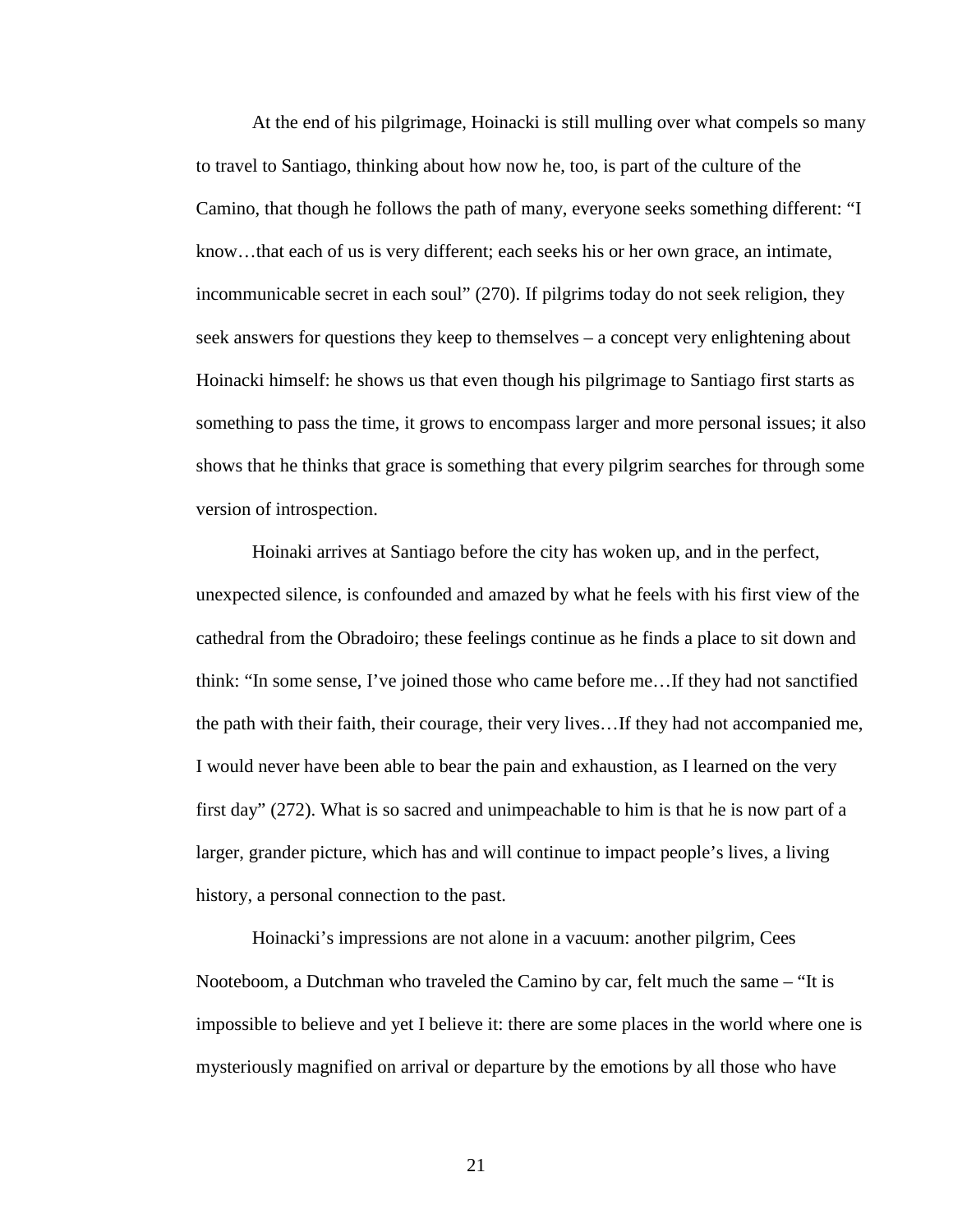arrived and departed before" (Nooteboom 3). People associate very real power with welltraveled, historic places, with the emotions other people felt in the years past, that connection people feel by walking the same road and touching the same stones as innumerable others have before them. For example, at Santiago de Compostela, there is a handprint on one of the columns: it was formed through centuries of pilgrims placing their right hand on the same spot, slowly wearing down the stone. Today pilgrims continue the tradition, reverently continuing the erosion of the stone. The handprint, as well as the Camino in general, provides a connection between the people that went before as well as the people to come, forming a heritage between faceless people that will never be able to know each other.

Nooteboom, too, has strong reactions to seeing the cathedral for the first time, sitting on a hill overlooking the city, thinking of those who had come before, struck by the sheer magnitude of their history. As he prepares himself to leave for the city, he thinks, "Here I am at last, now I can arrive in Santiago"  $(333)$  – it is as though Nooteboom needed to have this moment with the history of Santiago before entering into the heart of it.

After that point, Nooteboom's reactions are focused mainly on the architecture and his own memories, with the exception of one experience, visiting "la oficina de peregrinación" (the office of pilgrimage) in Santiago – in this office the records of the number and nationality of pilgrims are kept, as well as where certificates of pilgrimage are given out. Nooteboom speaks with the priest in charge of keeping the ledger of pilgrims; during this conversation, the priest flips through the pages until he "spotted a Dutchman, a chemistry teacher, 'not a believer,' motive: 'thinking.' He had appreciated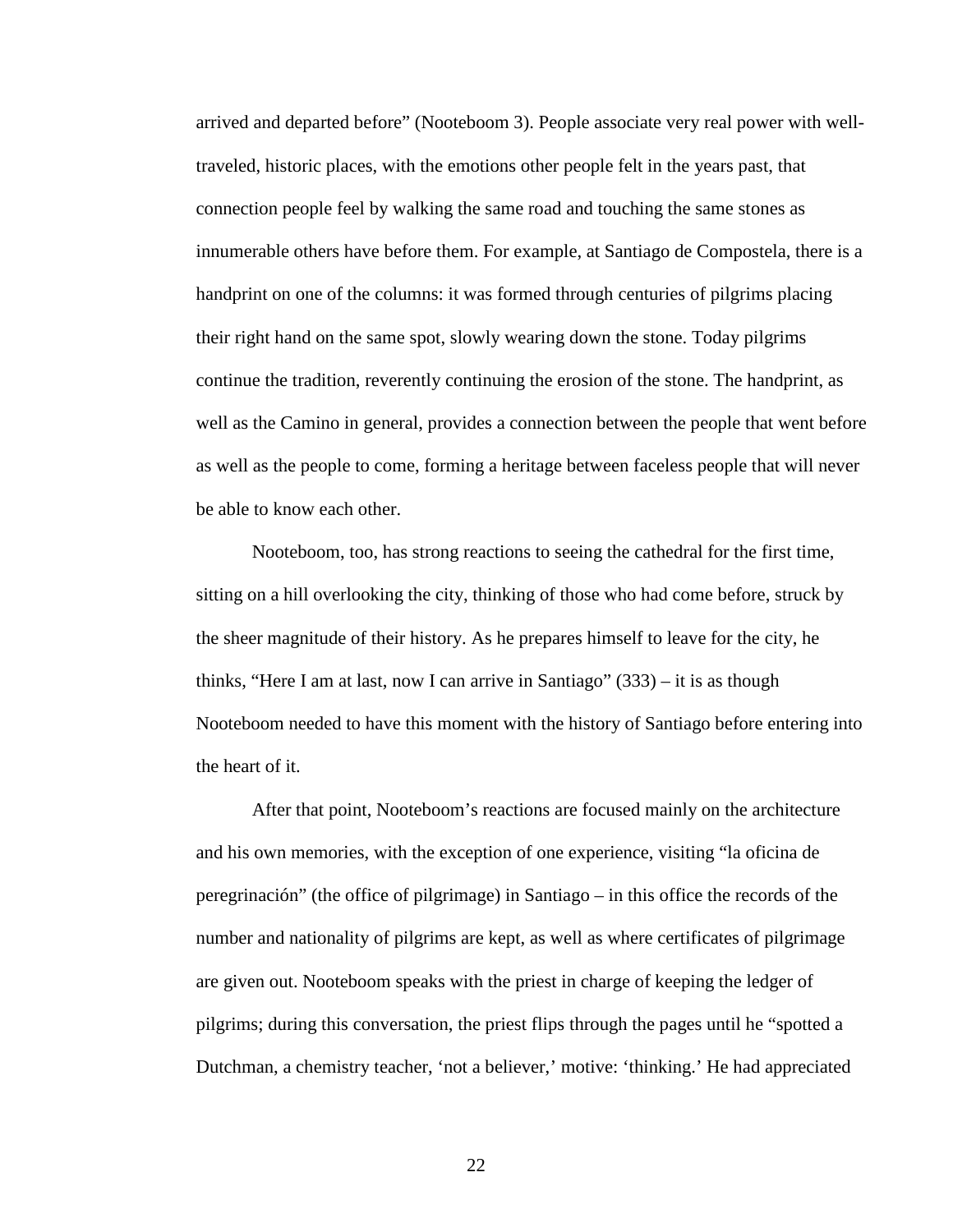that, he said, people came up with the oddest motives, but 'thinking' was seldom among them" (340). This experience of Nooteboom's sticks out in the overall landscape of the book, suggests that this – thinking – is the real reason to go on pilgrimage. Whether religion is the overt reason for going on such a journey or not, what all of the authors have in common is that they think deeply about their voyage; there is something about walking for a long time that fosters and rears new ideas and new ways of thinking, perspectives that can change the hiker's viewpoint on life. For those that do not walk the entire pilgrimage, such as myself, this process happens much more slowly and in snatches, in between the bursts of activity of everyday life. It is harder to get the same kind of clarity, but for the pilgrims who spend enough time thinking about their lives in context with where they wish to go, personal revelations are still possible, with enough introspection.

*The next day, we make our way to the cathedral, following the crowd back to the plaza and up the steps. Many people are milling about inside; it is easy to tell which people walked the Camino, as they smell the worst and still wear their hiking boots. We slowly walk around the church; I wait until I am directly in front of the altar before looking at it.*  I am taken aback by the gaudiness of it, but am comforted by its age and its *tarnish*.

For some secular pilgrims, the reasons for leaving are mainly based on the need for self discovery, such as Babette Gallard, an equestrian who traveled both the Camino and the Via Francigena (which runs from Canterbury to Rome) with her husband. On the eve of their trip to Saniago, their motivations were threefold: first, to emulate Alan Marshall, an author of books on equestrian travel (Gallard 2006 15); second, to stave off boredom (15); and third, to see how such a journey could change them (16-17). Their travels become fraught with unforeseen perils but also with personal change and a sense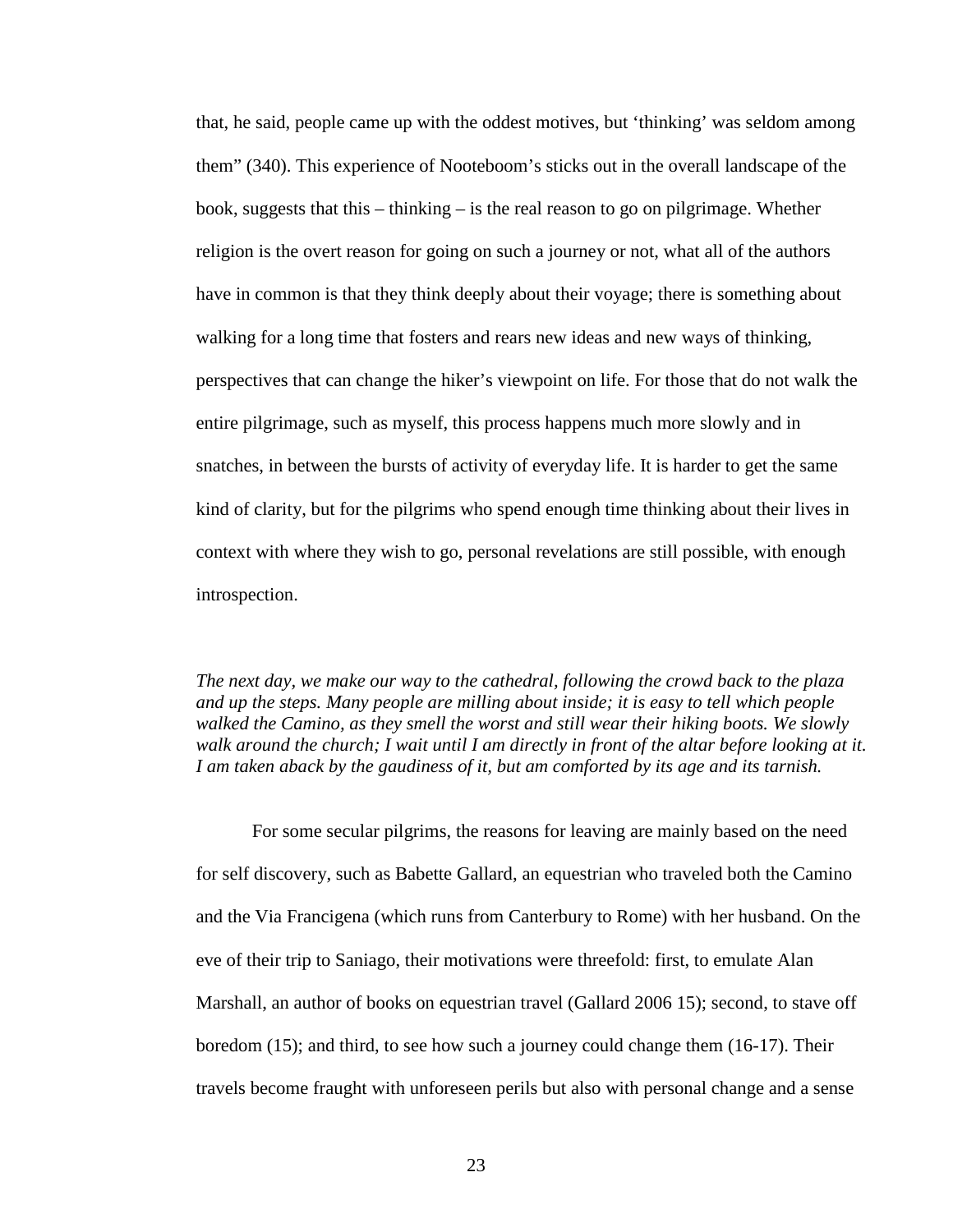of achievement. When they finally reach Santiago, they find a place to board the horses and then "we do what every pilgrim has to do, stand in front of that massive cathedral, stare like goldfish and say 'we've done it'" (231). However, this culmination of their trip is not what they are doing it for: "We don't know what to say because the whole experience has been about getting here, the journey" (233). For the two of them, seeing the cathedral is not really the point: being there at the Obradoiro is symbolic of their overall achievement, a test of teamwork that they are able to pass and which they can relish in this moment.

The couple undertakes their second pilgrimage to Rome for different reasons: after completing the Camino, Gallard and her husband were hooked on the pilgrimage experience, euphoric because they had succeeded in their mission (Gallard 2007 8). Another key difference is in their arrival: Gallard spends barely any time describing her and her husband's reactions to the conclusion of their adventure (three pages): arriving in Rome is not a joyous event, but one colored by resignation, described as "anticlimactic" (178). However, this in no way means that the experience was worthless – again, the process was the most important element, rather than the arrival: "we cut across countries and cultures without any buffers between us and the communities we encountered on the way. This has been a sometimes tough, sometimes humbling experience, during which we learnt more about ourselves and the human race than we could ever have anticipated" (181-182). Rather than have the conclusion of their journey be the point of the whole venture, it was merely the end. Many religious pilgrimage experiences put the destination on a pedestal, and the arrival at that destination the culmination of everything the pilgrim has worked for, as was seen with Walter Starkie's account; for Gallard, the culmination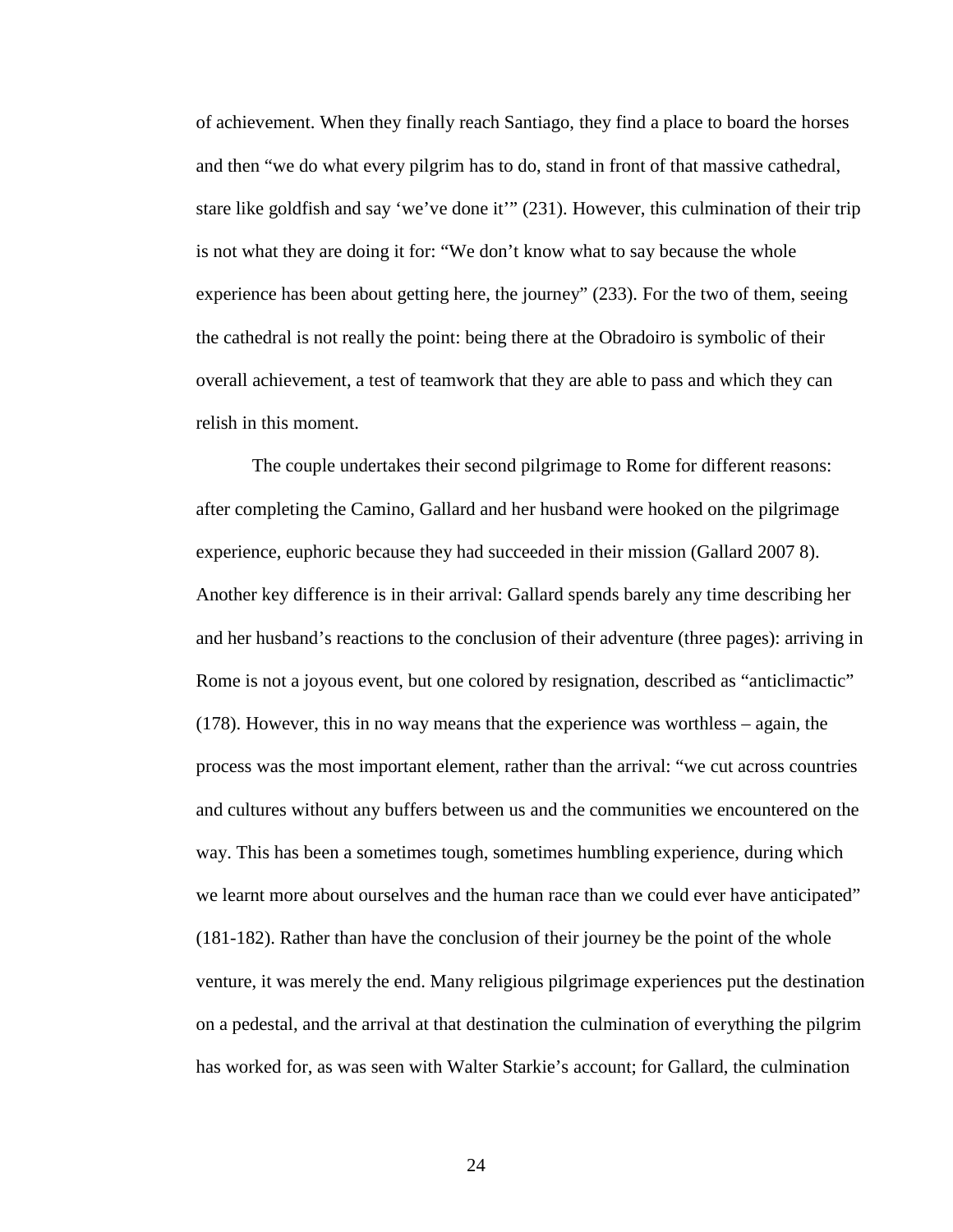of the voyage happens *during* the pilgrimage. However, this does mean that Gallard and those like her are less likely to get the same satisfaction at completing a pilgrimage – as she shows very well in Rome, when she expresses her resignation – finishing is not about seeing or feeling something amazing, about thinking about religion, or even about pondering life.

*We walk up the stairs behind the altar, looking over St. James' shoulder before descending again, this time into the crypt of the saint, who is entombed in a silvercovered box several feet behind a grate. This is what I came to see, and I break out in goosebumps.*

#### **Conclusion**

Everyone that undertakes pilgrimage today is informed by religious and spiritual motives; we can argue that religious reasons for travel can be characterized as another type of spiritual travel, as the aim is very similar in both: "Today's pilgrimage is part of a larger cultural focus on the accumulation of experiences combined with 'spiritual growth'" (Swatos 37). Experiences had while on pilgrimage amplify the changes that occur internally, giving the journey its significance: without the experience of being on the pilgrimage, the journey cannot have the same spiritual or religious experience.

Starkie contends that pilgrimages themselves are a "primitive instinct" (323) that have expressed themselves throughout history, and which are even more important now than they were before, as they slow down the pace of a sped-up world. Starkie finds the immaculately planned, easy trips that many take to be unpalatable – this from in a book written in 1957, to say nothing of how the trends of 50 years ago have given fruit to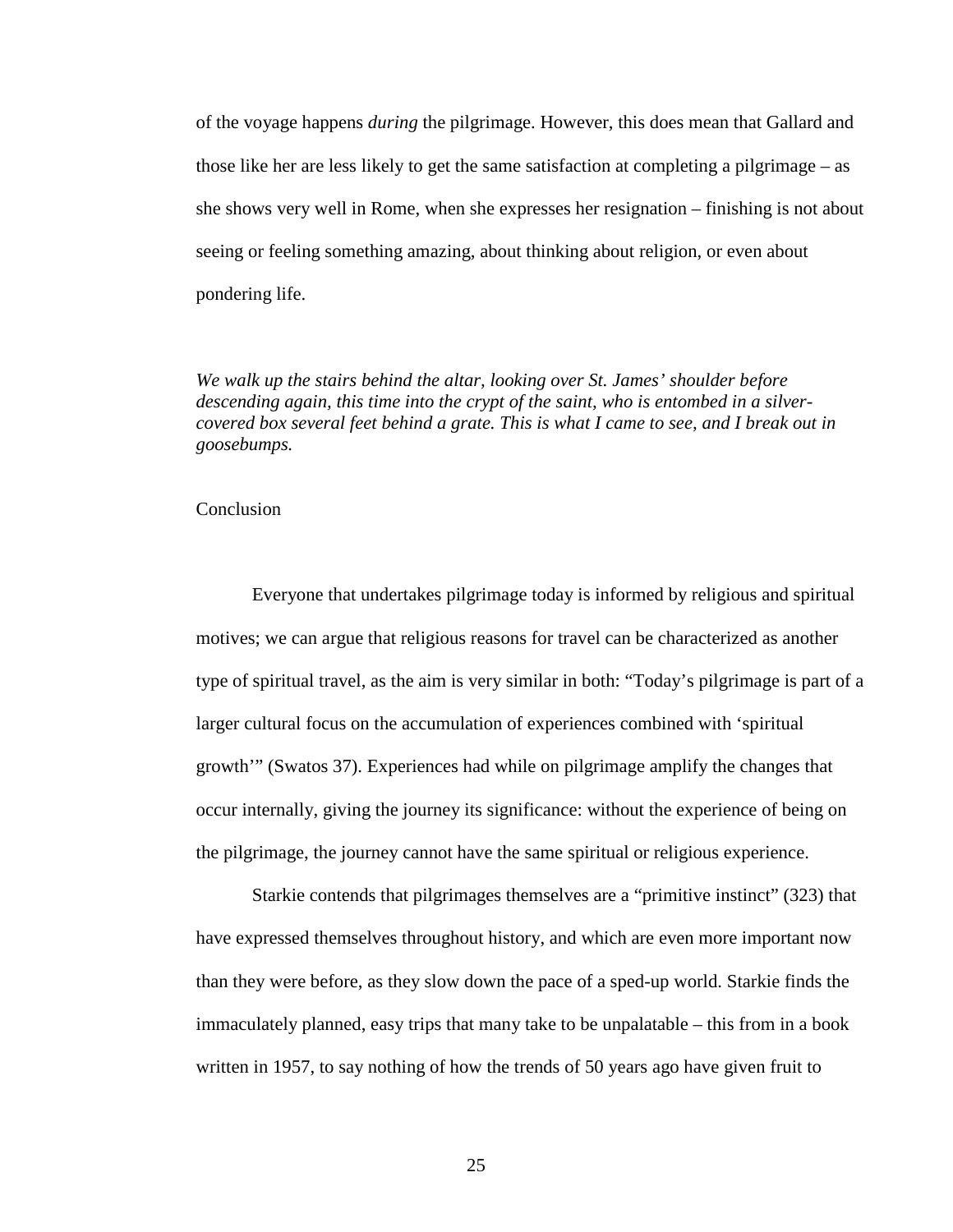today's travel packages – and that pilgrimages, where the experiences are intense and nothing is taken for granted, escape from this norm and are able to access that deep instinct (Starkie 323-324). It gives the traveler purpose, as Hoinacki finds at the prospect of finishing his journey: "Today I will go no further…I will not climb any more mountains…The pain is past, the thrills are over, the magic is finished" (273). At the end of his pilgrimage, Hoinacki is confronted with not only a lack of purpose, but also with reality, that he must now return to his everyday life, in which he does not face difficulties or grow as a person. However, this may be a pitfall of being a spiritually-driven pilgrim: the absence of religion deprives the traveler of the satisfaction of accessing the "bigger picture," the religious tones of the place to which they have peregrinated, something I saw and experienced for myself in Santiago.

It takes a certain kind of person to be a pilgrim – just as it takes a particular type of character to be a tourist – as Collins-Kreiner and Kliot explain: "The pilgrim and the 'pilgrim-tourist' peregrinate toward their socio-cultural centre, while the traveler and the 'traveler-tourist' move in the opposite direction" (65). Essentially, this means that Catholics feel compelled to go to Rome or Lourdes because they are looking for a religious home, and that honeymooners go to Bali or Hawaii to escape their homes, in whatever respect that might be. In this sense, all of the authors in this section of the essay can be characterized: those that go home (the devout) and those that escape (those looking for adventure).

Pilgrims can also be characterized as people looking for philosophical enlightenment, which is a premeditated act of will, and those looking for religious enlightenment, an act of surrender (Budd 124). Here, too, the authors can be grouped.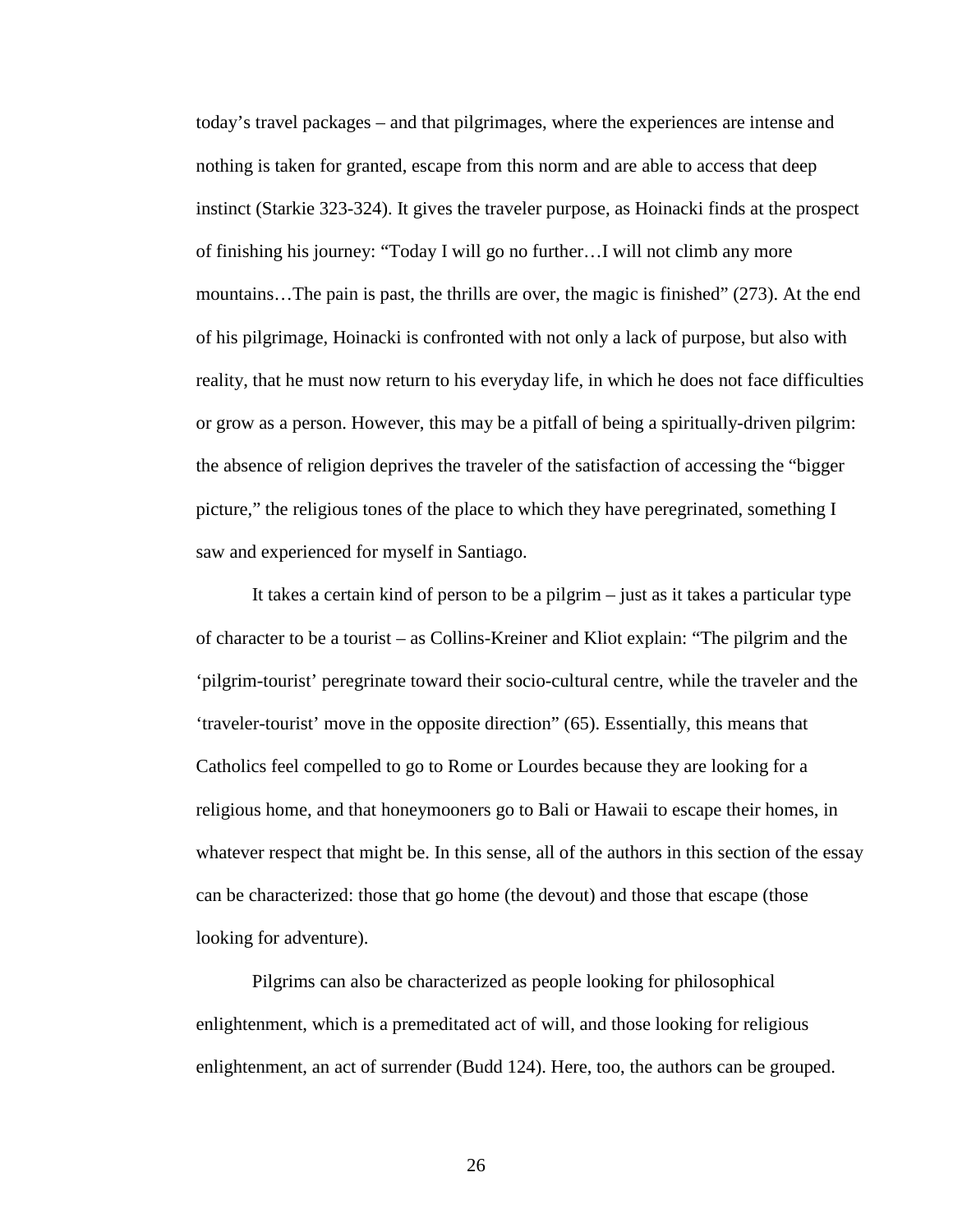However, some authors, such as Babette Gallard and Cees Nooteboom, reached an enlightenment that was not so definite an enlightenment as a "premeditated act of will" might have us believe – or, for that matter, some may not have reached enlightenment at all. For others, such as James Martin and Florence Nightingale, their enlightenment is very clear: by immersing themselves in the religious structures, they reach the religious plane they seek. Of course, for some it is doubtful whether enlightenment ever truly occurred at all – for example, it is obvious that James Boswell wanted to change, but whether that change occurred during his pilgrimage to Rome is dubious, if not outright laughable.

Of course, not all pilgrimage sites are religious – such American locations include Graceland, Gettysburg, Mt. Rushmore, and the Alamo (Campo 40) – but it does not mean that the feelings there are not genuine and intense. Daniel Budd, for example, traveled to Jung's home in Küsnacht in Switzerland and felt what many pilgrims feel for religious sites – that it is sacred – made so because Budd had built it up in his mind to be so (120). Budd sees Jung's home in a way that many other people probably never do: he romanticizes his journey and makes Küsnacht into a religious place. In his essay, he argues that insight that is gained abroad is not conceived there, that all intuition was sleeping inside the mind until it traveled to another location: "An insight is never recognized in its own country but will often be hailed as inspiration if it carries a foreign address" (123). Perhaps the overused idea that everyone becomes who they were meant to be, regardless of specific circumstances, is true: that all of the travelers detailed here were not changing their life, taking themselves off of a prescribed track and laying a new one, but were actually journeying in the direction they were always going to go. Martin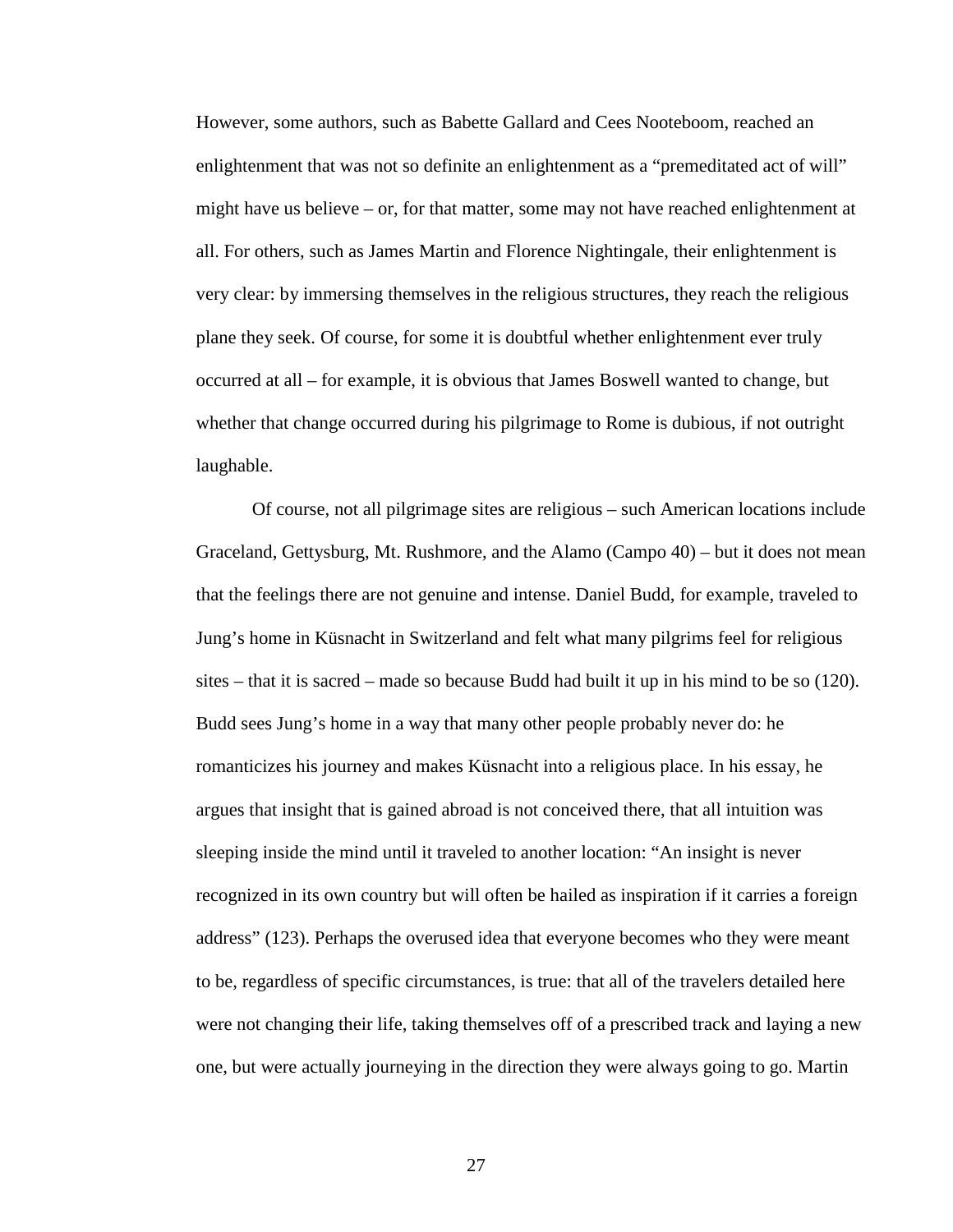was meant to have a new, more firm faith in miracles; Gallard was meant to find a life as a wanderer and author; Boswell was meant to be in a near-permanent struggle with his base desires and his need to better himself. I was meant to be repulsed by Rome and to be enlivened by Santiago de Compostela.

In the end, each wanderer came into contact with a place that he or she had been thinking about over the course of the entire trip. Whether the reaction was that of being moved, of joy, resignation, or distaste, each person came into contact with something that had once been abstract and was then made real: "There is something about seeing a sacred place, that, in a way, demystifies it. It also makes it, and all it represents, more real" (Budd 121). By arriving at and then interacting with their destination, each author validated his or her entire experience, validated whatever had led up to his or her decision to go on pilgrimage, to venture into the unsafe or unknown.

*I take the coin out of my pocket, warm it in my hands. I spend several minutes thinking, kneeling on the crimson velvet-covered hassock, trying to block out the people chattering away behind me, taking flash photography. Finally, gathering my resolve, I throw the coin through the bars of the grate; it strikes the stone floor three times before rolling under the saint's casket. For once, the chatter and the photography stops. I stay a moment longer and then stand to leave. I am uplifted with the feeling that I have completed something I was meant to do.*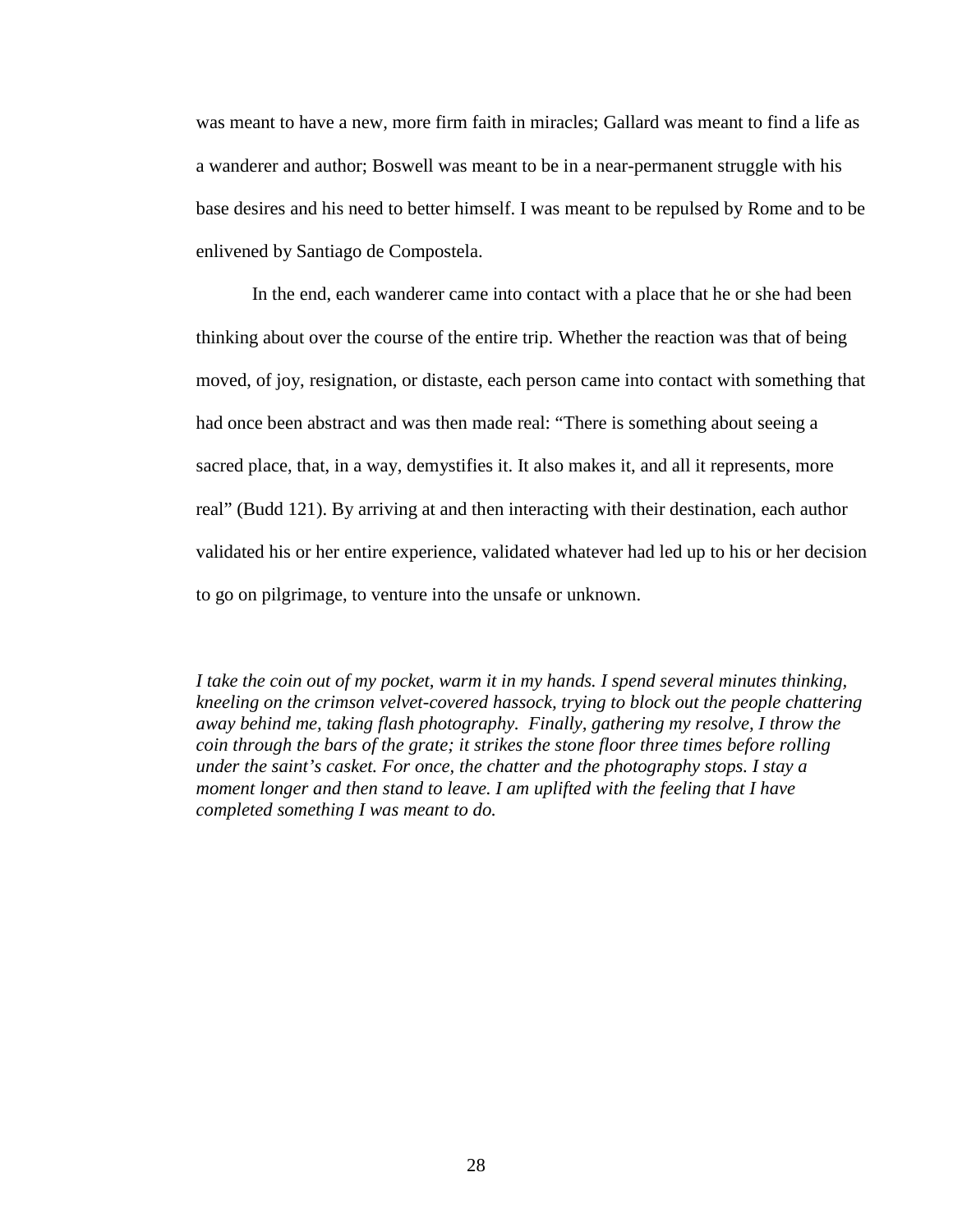#### **V. Traveling vs. Tourism**

#### **Introduction**

One of the main things that people take with them when they go away from home is their identity – their nationality, their personality – but there is also the identity they use only while abroad. This "alter-ego" is that of a tourist or that of a traveler, the middle-aged man in a Hawaiian shirt and camera or the young woman in a pair of hiking boots and backpack – and whether that young woman represents me remains to be seen.

According to the Oxford English Dictionary, a "tourist" is someone who goes on a tour (hence the etymology of the word) or someone who travels for pleasure, culture, or to view places of significance. This indicates planned transience, travel in places that are interesting or relaxing and which pose no immediate social or physical harm ("Tourist"). Under this definition, places such as Disneyland, Mount Rushmore, and Gettysburg could draw tourists, whereas places such as the Appalachian Trail, the Holocaust Museum in Washington, D.C., and the site of the St. Valentine's Day Massacre (now a parking lot) would be of diminished popularity for tourists. It is also important to remember that with tourism usually comes the tourist industry, which expressly supports tourists: lodging, restaurants, and locations and events for visiting groups of people.

The definition of a "traveler" is more vague, a transient who goes from location to location, a person on a journey, a wayfarer – a description that could fit people who never leave their homes. The concept of a traveler becomes more clear when the word is broken down – what does it mean to *travel*? The Oxford English Dictionary states that "travel"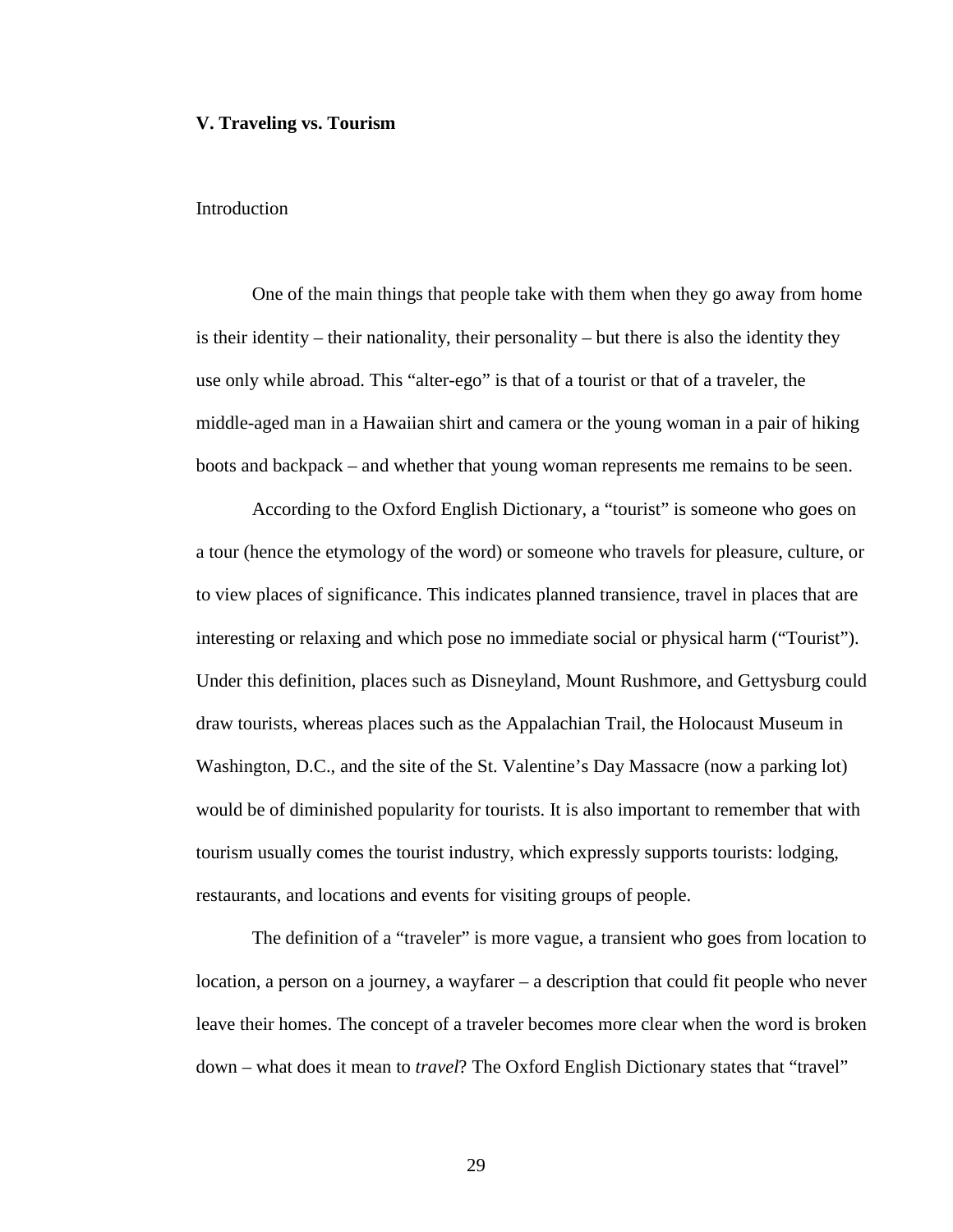not only implies going from point A to point B, but also means "torment, distress; to suffer affliction; to labour, toil; to suffer the pains of parturition." The root of the word extends from the verb "to travail" – which begs the question, if this is what travel is meant to entail, why do people do it? What is travel, really? What is it for? Further definitions of "travel" indicate that travel does not entail getting to a destination, but rather that it is based on the experience of getting there, the process that eventually leads to a conclusion ("Travel"). The dictionary does not specify whether the conclusion of a traveler's journey is more mental than physical, but I believe that we can safely say that this is the case. Where tourism is defined more by psychological and bodily comfort, travel is more about thinking and risk.

I will discuss themes both tourists and travelers face when they go abroad, then expand on the definition of what it means to be a tourist or a traveler, explaining why they are different. This distinction is important to know because it enables us to understand why people behave the way they do while abroad; this is not to say that everyone is a pure tourist or a pure traveler, but it is useful to know the extremes of the spectrum before introducing nuance. Finally, I hope to answer two central questions – what inspires us to take these journeys into the unknown? Why does it affect us so much?

Tourism: Its Benefits and its Detriments

*In nearly all of the major cities, I take a tour. Paris, Rome, Dublin, Edinburgh: I enjoy them and yet always feel sheepish, shuffling along with the rest of the crowd. I compulsively take notes and photographs, my eyes the size of dinner plates. I keep track of my bag at all times.*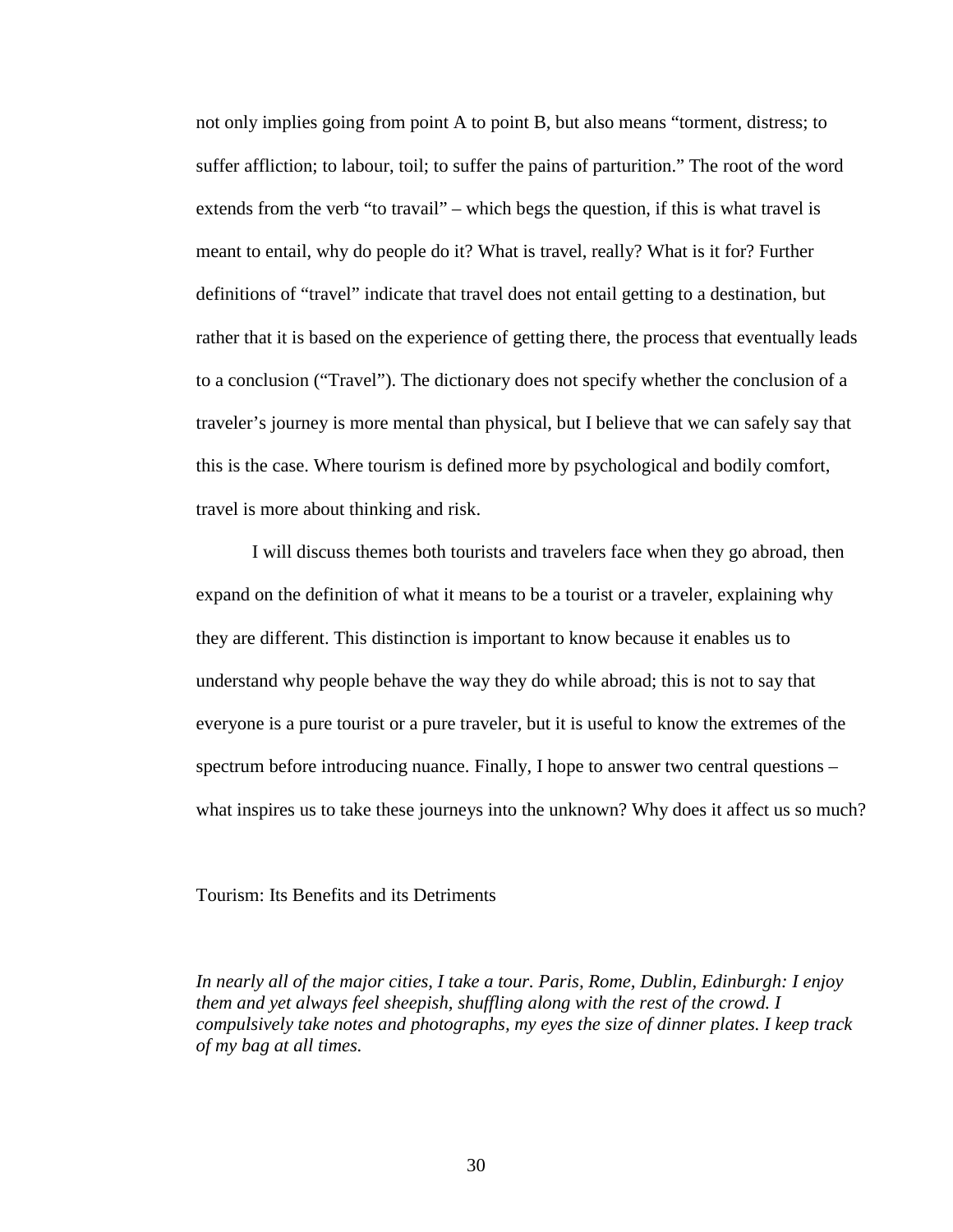Tourism as we know it has existed since the 1950s, when transportation was faster and cheaper than ever before; people responded by going to repositories of culture, enraptured with the foreignness of what they were experiencing. In reality, it succeeded in bridging gaps between cultures but also by introducing aspects of Western culture that make everything seem the same (Blanton 23). This "sameness" came from the generalization that where there are tourists, there are specific expectations: it is why a tourist can locate a McDonald's in virtually every corner of the world. However, the purpose of tourism is not simply the idea of eating a cheap hamburger on every continent.

Tourism can be a form of escape from the everyday – all anyone needs to reference are the advertisements for cruise ships or island getaways. However, there are more reasons for people to leave their "real" lives, as tourism can, in other words: "represent a symbolic quest for the kinds of authentic experiences that elude modern society" (Stronza 277). Unfortunately, what tourism can show in this instance is a large demographic of people who are unsatisfied with their culture, as they cannot access experiences that are "authentic" enough for them – experiences that make them feel alive and make them feel as though they are seeing, if not a part of, something real. In other words, "tourism…provide[s] tourists with authenticated experiences and accounts of the 'world out there'" (Hummon 180). This again displays dissatisfaction with the status quo at home, that the "world in here" is not nearly as great as the world outside, that tourists require a change from what they know at home, something they have in common with travelers (Nash 462). Tourism provides access to these experiences and opportunities while safely packaging them in tours and in hotels with luxury spas.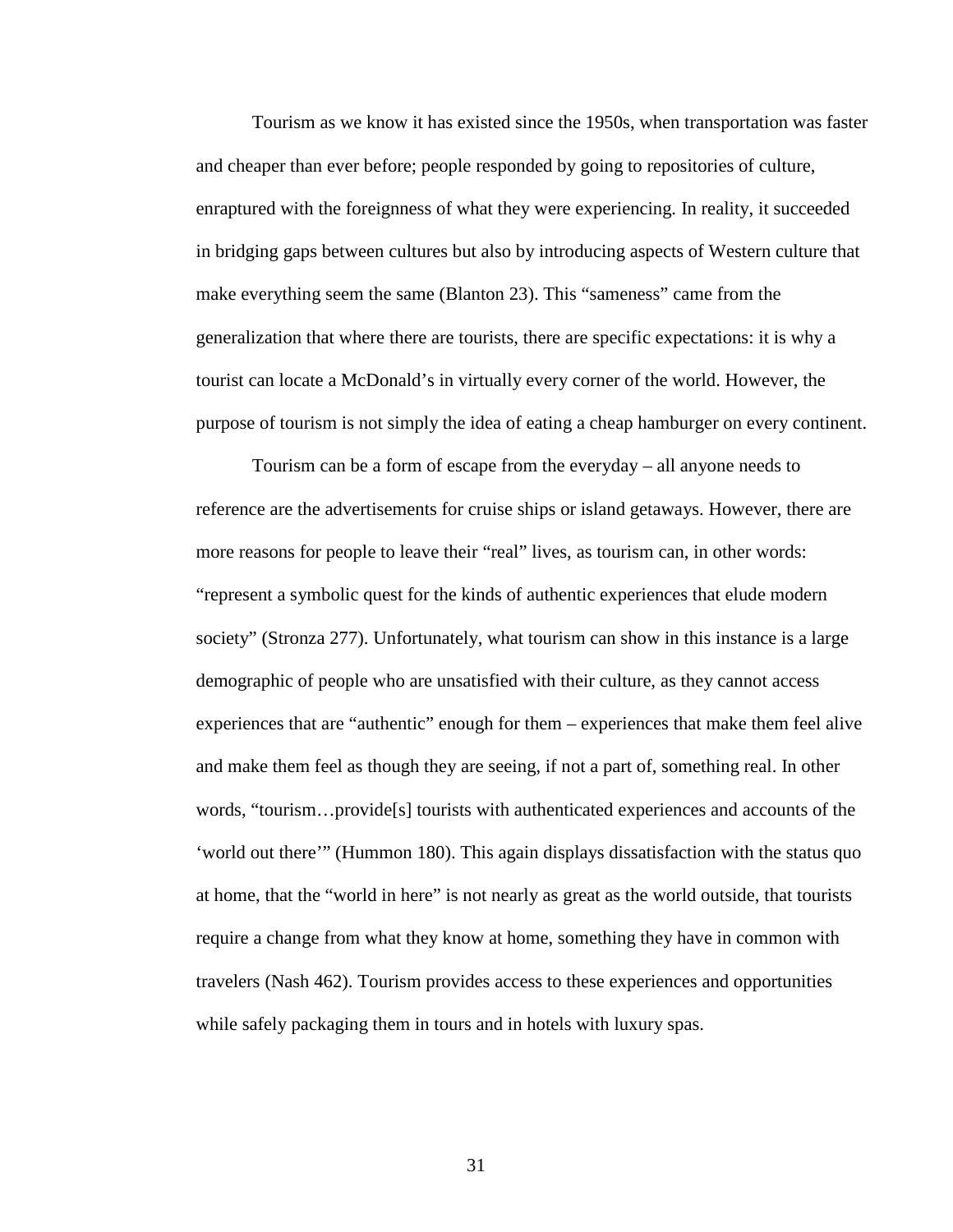Tourism can also denote an important life event: for example, it can mark transitions such as weddings, periods of renewal, or retirement. These periods after change serve a ritualistic function; by acting as the opposite to "real life," tourism validates the transition that happened in the tourist's life (Hummon 181). These kinds of tourists sometimes have aspects of travelers, such as the artists that travel to paint new landscapes or retirees that spend more time with the people of the area rather than behind cameras: these people may still engage in touristic opportunities, but they also look beyond the tours and performances.

Tourism can be beneficial not only for the tourist, but also for the cultures that tourists patronize: not only do the host cultures gain income from selling goods and services, but there the hosts can also place greater cultural value on "traditional" practices. For example, once it became clear that tourists wanted to see tribal dances in Bali, new dances were created (Iyer 2001, 144). Ostensibly, the new dances were for the tourists, but the outcome also forged greater pride in the heritage of Bali.

*I love seeing flamenco in Seville, but am uncomfortable in the knowledge that the entire audience is made up of tourists. Are we, the foreign spectators, the only ones keeping the art alive? I decide that if this is the case, it is better to have this art than to lose it – and how wonderful it must be to have an audience for every performance that sees the music and the dance with new eyes, in awe.[3](#page-36-0)*

For many people, tourism has a significantly bad reputation: tourists who fit the stereotype tend to be crass ("everything's better at home") and cannot understand that speaking louder does not mean that anyone will understand them. For every culture, there is a slightly different stereotype:

<span id="page-36-0"></span><sup>&</sup>lt;sup>3</sup> [Journey Into the Land of Tired But Happy Feet \(Seville Edition\)](http://sarahgoestobilbork.wordpress.com/2011/11/16/journey-into-the-land-of-tired-but-happy-feet-seville-edition/)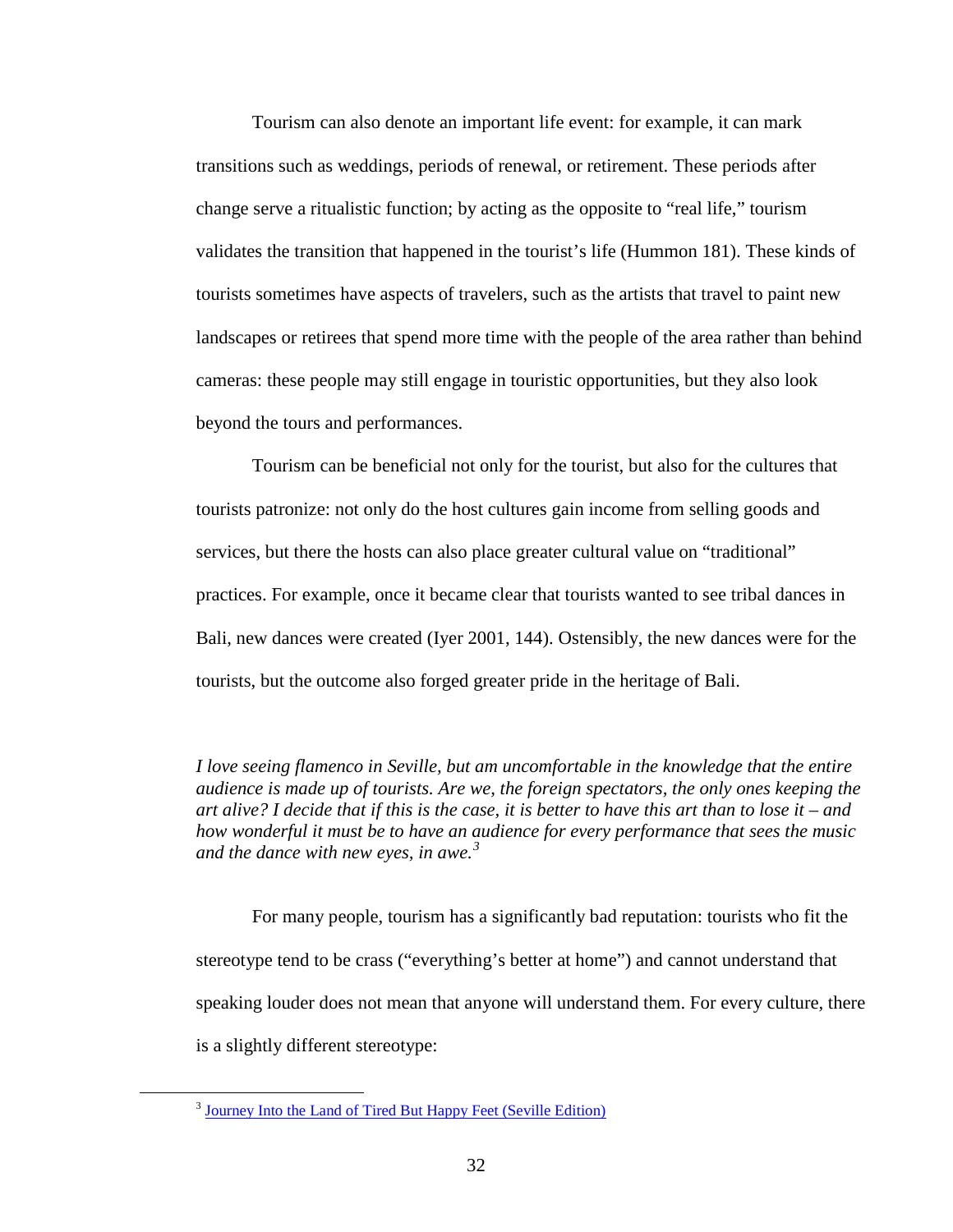There are bespectacled Japanese who fret because the Roman sightseeing buses are seldom on time, and sturdy hiking Germans who scorn buses, and French visitors who flatten themselves against medieval walls trying to photograph the narrow street without being run over, and excited Americans who on hot days do not deign to alight from air-conditioned transport to see the stones. (Hamblin 11)

What reaction is unable to take place in each of these kinds of tourists? When all a tourist can see is a timetable, personal comfort, or the purely visual, do they recognize that they no longer are able to interact and identify with a place? West paraphrases MacCannell (1999) by saying "increasingly, the idea of a "tourist" has come to mean someone who is content with an inauthentic experience" (West 600). There is a duality in the tourism industry: either the amplification of authenticity and traditional culture or a disintegration of the culture to fit the stereotype of the tourists – to give the visitors what they want.

An example of this inauthenticity is the tribal dances that are done for tourists in parts of Kenya: what the tourists see is a version of the ritual engineered to fit a stage and to make foreigners comfortable in a situation they know, that of being in an audience. However, the "real version" of these dances is highly interactive and serves greater ritual purposes than for entertainment only (Kaspin 55). The meaning of the dances fades and only the spectacle remains, with the tourists none the wiser. The changed rituals of local cultures are described by Pico Iyer as a "whole new realm of exotica" that arises "out of the way that one culture colors and appropriates the products of another" (Iyer 2001, 148- 149). The tourists expected a certain ritual to be preformed, so the Kenyans gave it to them, letting the visitors see a different version than the reality, just as tourists to the South Pacific expect piercings and grass skirts where there may be none in local culture, just as how flamenco is advertised in parts of Spain not known for flamenco – what the tourists want to see is provided.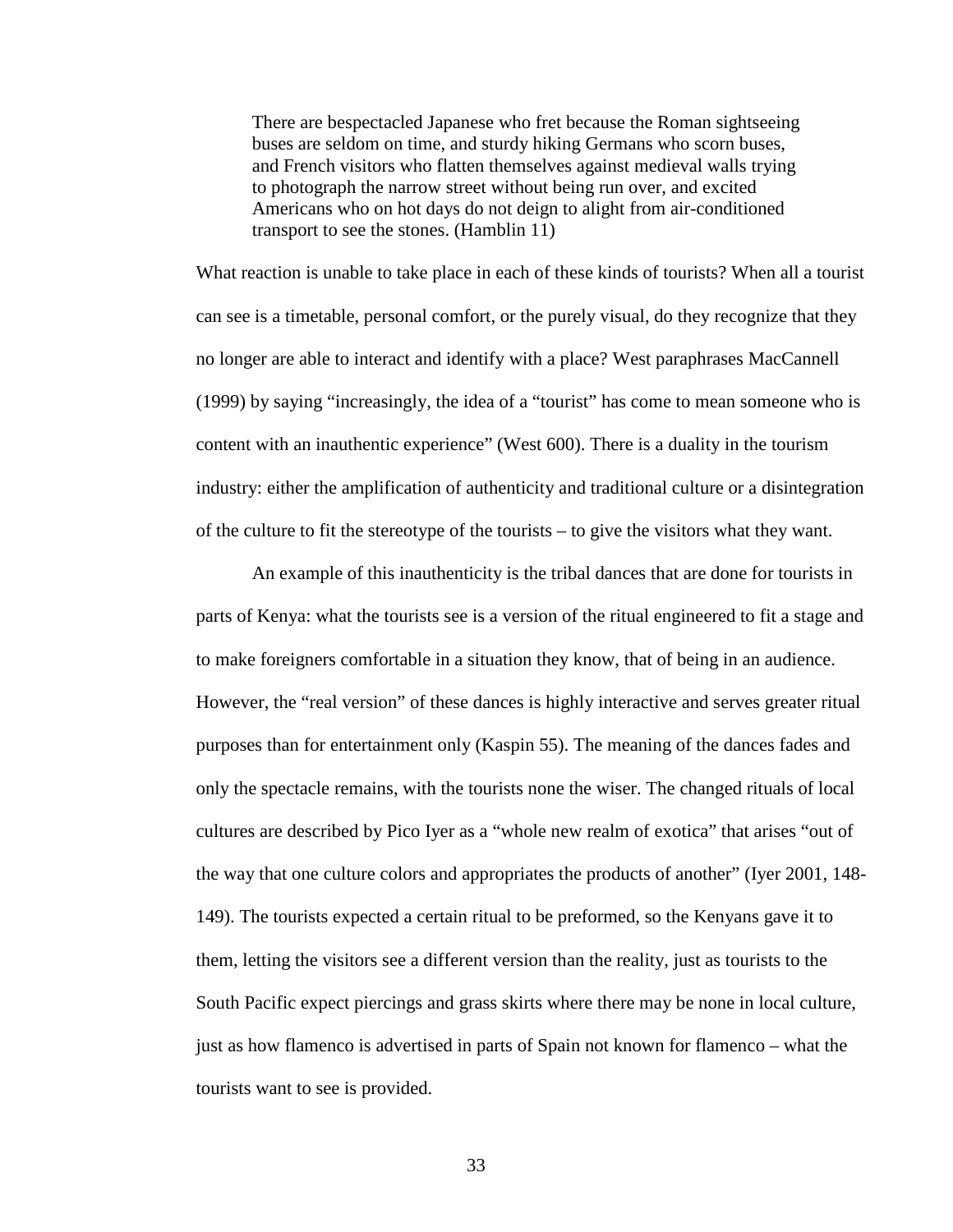Tourists' willingness to see their own versions of various cultures allows them to put on blinders against what can sometimes be a gristly reality: tourists who flock to Greece see resplendent sun-soaked stone temples and may never see the political unrest simmering underneath the veneer of the tourist destinations. For example, at the same time that Kaspin saw the Kenyan ritual dance, the Kenyan president had been kidnapped and presumed dead, something which never reached the ears of the tourists until they returned home: "Not only did the tour services direct us toward a commoditized traditional culture, but with equal facility, they had steered us away from the problematic aspects of contemporary African life" (55). Tourism, for all of its benefits, can be deceptive, allowing tourists to believe themselves in an Eden when in actuality, the apple may have already fallen from the tree.

*Pauline and I loved Glen Coe and the town of Kinlochleven, despite the somewhat brown dreariness of the April season. The mountains rose jaggedly toward the sky, counteracted by the clear lake beneath. We climb a path most of the way up one of those mountains, keeping to the rocky path, sometimes slipping and grabbing onto trees. On our way up, we stop to look long at a waterfall, falling tall from the rocky crag above to the pool below. We close our eyes and listen to the sound of the water.[4](#page-38-0)*

Because of mainstream tourism's bad reputation, many people have instead turned to other kinds of tourism and other varieties of travel. One of the newest forms is ecotourism, which focuses on responsible tourism, usually to places with abundant and beautiful nature or with "genuine" aboriginal cultures. This brand of tourism is meant to be educational, focusing on increasing "environmental awareness" and "cultural sensitivity" (Stronza 278). Of course, ecotourism can still be vulnerable to the pitfalls of conventional tourism – such as the idealization of natives or the degeneration of local

<span id="page-38-0"></span> <sup>4</sup> [Communing With the Mountains for Some Solace](http://sarahgoestobilbork.wordpress.com/2012/05/08/communing-with-the-mountains-for-some-solace/)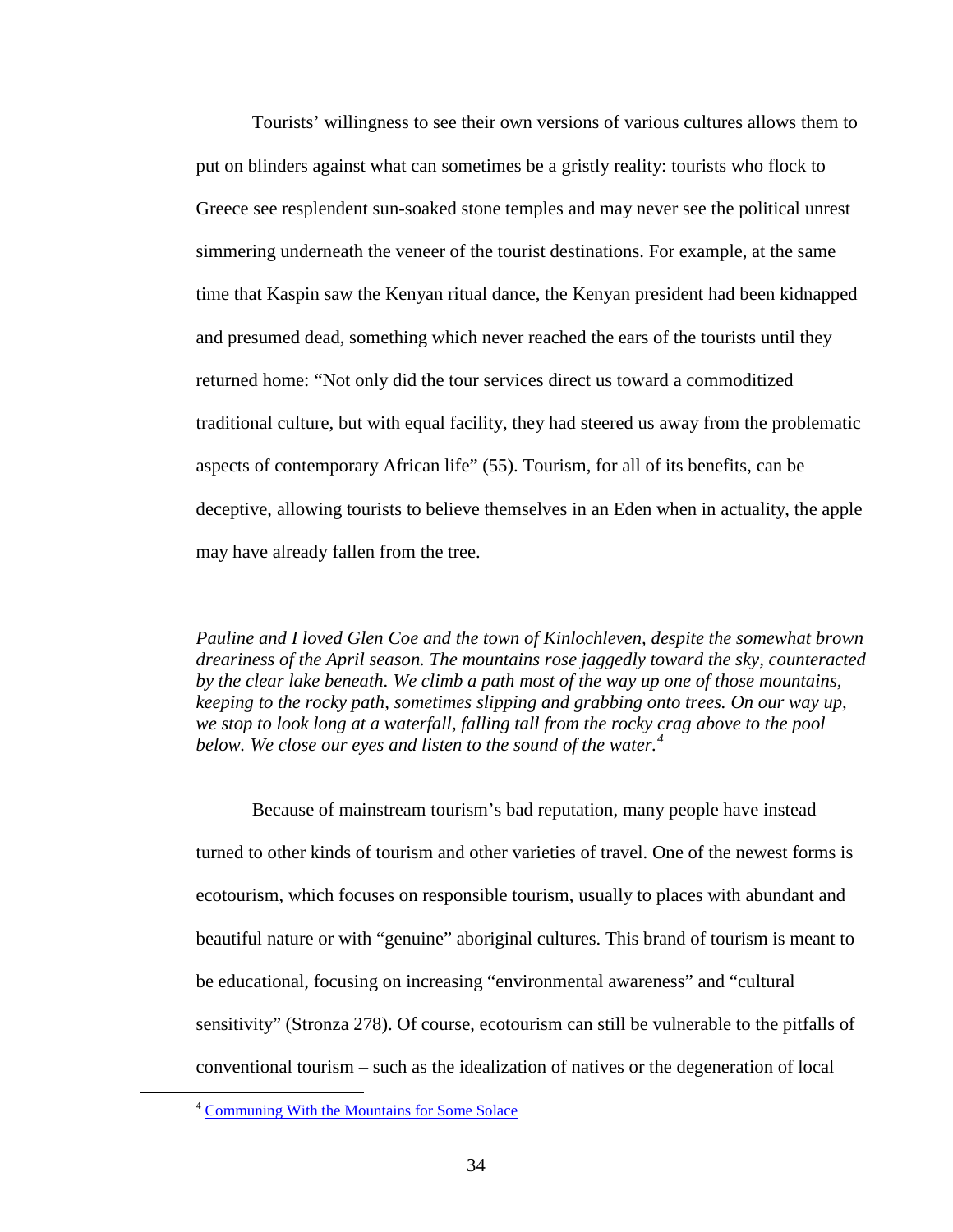wildlife or heritage sites – but for many tourists, it is the lesser of the two evils (West 599-600). That escape from mainstream tourism was one of the things that Pauline and I loved most about Kinlochleven, because we were able to escape the stereotype of traditional tourism.

From here, people diverge from what is strictly classified as "tourism": for example, there are people who travel to various places in order to perform scientific experiments or to observe for anthropological or ecological reasons. These people do not identify themselves as tourists; for that matter, they pride themselves on being different: "When scientific tourists represent their travels as scientific in nature, they are using the language of science to negate the tourism aspect of their travels" (West 611). This is not to say that these visitors are not actually tourists, but the purpose of their mission is meant to distance themselves from what they see as distasteful. Study abroad students use the same guise to shed the idea of tourism – the act of setting out to learn in a different setting is meant to distance the student from the tourist, when at times there is very little learning going on and very much touristing. I was able to see my classmates fall into either category – or the great space in between – but was uncertain of where I fell. This was of tantamount importance to me, as I found tourism repugnant.

Those farthest from the generalization of tourism are the (self-defined) travelers, the people who leave their assumptions and comforts at home in favor of openness to the new and unfamiliar (Iyer, Theroux 143). "True travel" is meant to be everything that tourism cannot allow: travelers are meant to see cultures as they are, to try to understand and integrate themselves into the fabric of life, to meet people on their own terms. In other words, "Travel is the best way we have of rescuing the humanity of places, and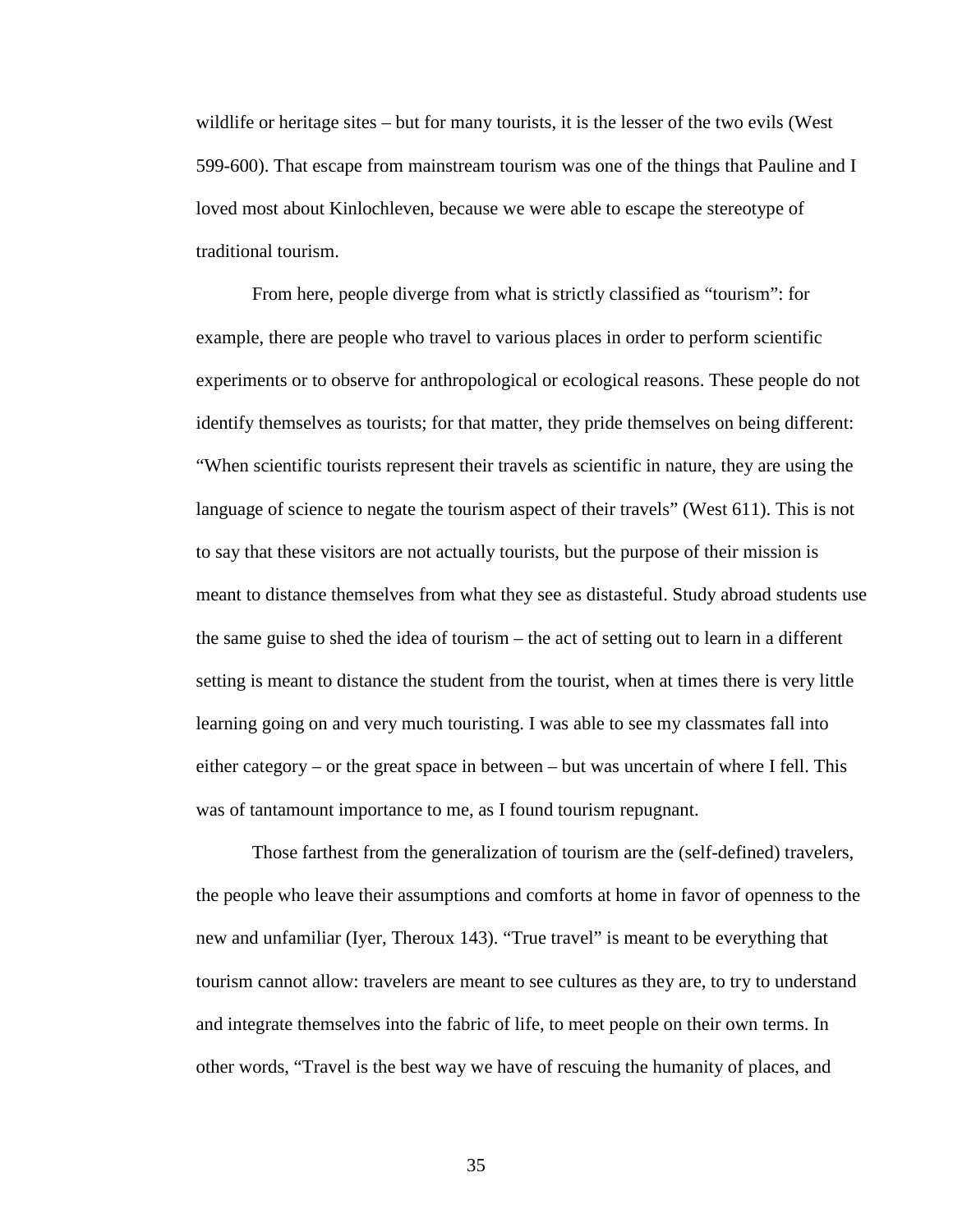saving them from abstraction and ideology" (Iyer, Theroux 144). What people are meant to do is to look into the eyes of another person, someone who may not speak their language, and to converse with them on an organic, real level, so that the conversation does not happen between a visitor and a native, but between two people.

# Culture Shock and Clash

*I'm on the bus back from Pamplona late in the evening, reading and looking out the window. After asking the man in front of me to turn his music down, we strike up a conversation. Turns out, he's from Nigeria and lives in Spain for business. I don't know if it's a Nigerian custom, but he keeps on saying "You understand?" whenever he makes a point. My teeth are grinding together by the time we get back to Bilbao.[5](#page-40-0)*

Today's travel is much faster than it as ever been: now we can catch a plane and be on the other side of the world in ten hours, be transplanted into a different society and culture, sometimes seemingly out of the blue. This sometimes makes it hard for travelers or tourists to differentiate between cultures and sometimes makes it harder to adapt (Iyer 2000, 26-27). That temporary failure to adapt is often called "culture shock," "a state of distress or disorientation brought about by sudden immersion or subjection to an unfamiliar culture" ("Culture"). In more practical terms, culture shock goes through a series of three phases: the "honeymoon period," where everything about the different culture is new and fabulous; a low period, marked by fear, anger, or depression; and finally, there is a leveling out of emotions in which the traveler or tourist feels a balance between the honeymoon phase and the depressive phase, which lasts until he or she goes home again.

<span id="page-40-0"></span> <sup>5</sup> [The Day I Didn't Get Mauled By Bulls](http://sarahgoestobilbork.wordpress.com/2011/11/26/the-day-i-didnt-get-mauled-by-bulls/)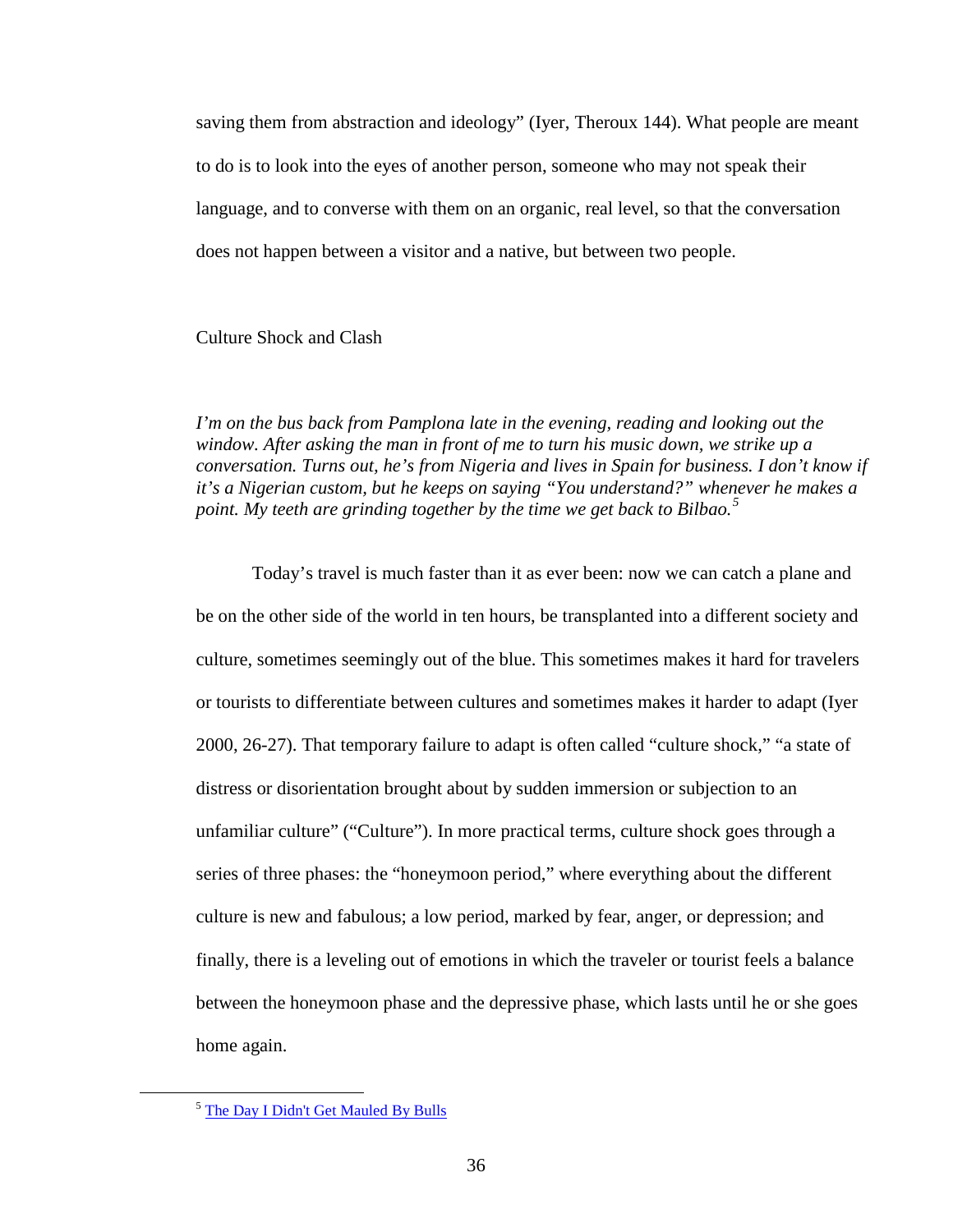The adjustment phase of culture shock is underscored by fragility and awareness of possible failure on the part of the visitor: "the quality that underwrites all of this is vulnerability, the exposedness we feel whenever we're in a place we don't understand, but compounded many times over when we've just descended thirty thousand feet" (Iyer 2000, 67). Iyer is not writing about culture shock at this juncture, but this is the exact feeling culture shock inspires in many people; it explains why people react in anger or in sadness once they hit the second phase, when they realize that they are essentially placeless. The possibilities drug the tourist or the traveler into euphoria, the hangover sets in, and then he or she sails on an even keel from there – hypothetically, at least.

Sometimes culture shock can inspire adverse reactions in visitors – generally those that experience the worst backlash from their host culture are tourists, due to their unwillingness to see outside of their tours or plans, though travelers are not immune. One response of a group is to huddle closer together, circling the wagons against the unfamiliar: a "direct consequence of tourist-host contact is the anxiety inherent in strangerhood. People respond to stranger anxiety in a variety of ways. One response on the tourist side is to clump together against the host 'enemy'" (Nash 467). These are the tourists who walk as one unit, not interacting with the locals, snapping photos without making eye contact.

Another common reaction is to try to "reform" or "improve" the natives of the area, especially in developing countries. Such reformation would include subject matter such as hygiene or education about what constitutes "civilized" behavior. Needless to say, this behavior makes relations between hosts and visitors more forced, impeding the understanding process crucial to identifying with the people of the area (West 605).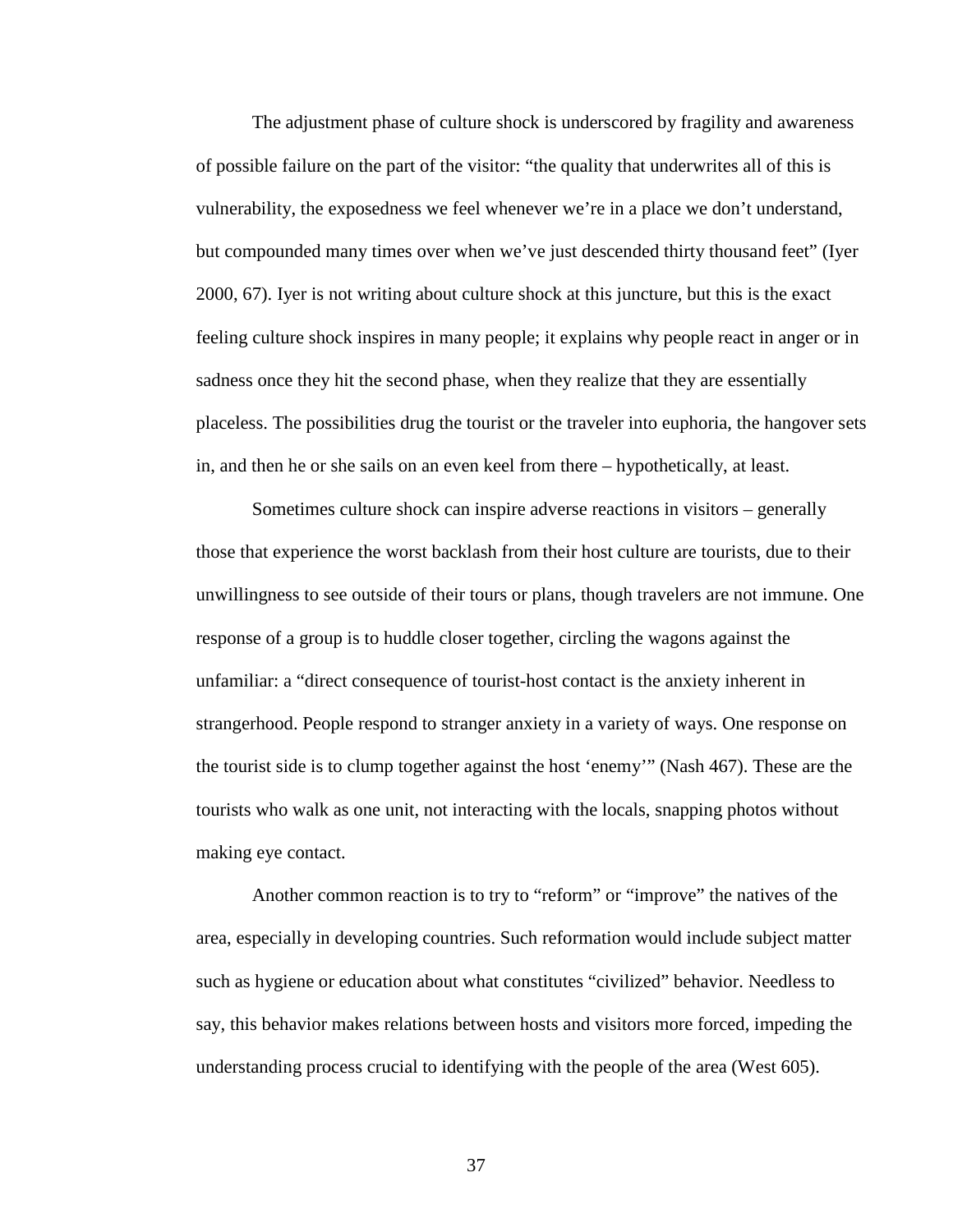Lastly, there are always clashes of culture between people who come from different places, misunderstandings that can be infuriating, confusing, or intimidating – for example, many travelers and tourists are made uncomfortable by the European custom to greet friends with kissing or by the confusing accents of the people of different regions. In some cases, cultures expect haggling in the marketplace or expect reciprocity of gifts; people of the host culture can become angered when social dictates are not followed, as West observes (607). Whatever the reaction, if the tourist or traveler is lucky, these experiences will be a speedbump rather than a lasting impediment to a meaningful experience of the culture; in the end, if the visitor is lucky, he or she will realize that "speaking across a language [or culture] gap means speaking less to win than to communicate" (Iyer 2000, 291), and be able to take home humorous stories of his or her mishaps.

*It's one of my first days in Bilbao, and a group of us are going shopping for essentials; Dennyse's host sister Ana is showing us around Areeta and we follow her like ducklings. In one store (where we are pondering which shampoos to get), Ana's boyfriend comes in and introduces himself to us. He turns to me and leans in to kiss my cheek, only I get the side wrong. Under the scandalized gaze of all present, I come very close to kissing him on the mouth. My cheeks turn red and stay that way.[6](#page-42-0)*

The extent to which each visitor has to cope with culture shock has now, overall, been diminished: that everyone who is anyone can recognize Will Smith and Beyoncé speaks to the reality, that the world has been globalized. Not only can everyone watch today's most famous movies and singers, but they can also eat foods from the same fast food chains and wear the same styles of clothing. It can be a great comfort for tourists and travelers to find all of the accoutrements of home in strange places – though what

<span id="page-42-0"></span><sup>&</sup>lt;sup>6</sup> [My Sweet Bed](http://sarahgoestobilbork.wordpress.com/2011/09/05/my-sweet-bed/)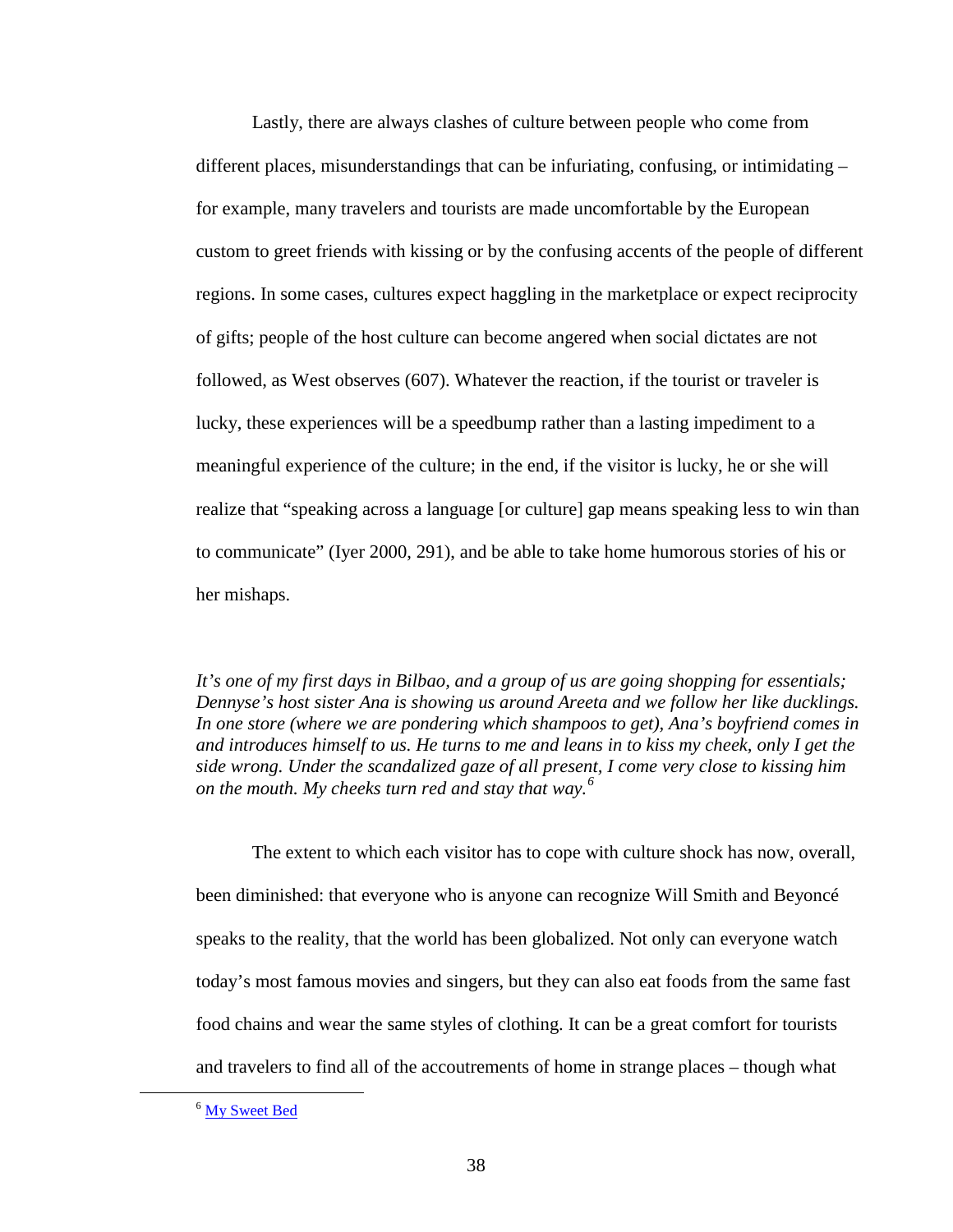separates the two kinds of visitors usually depends upon whether or not they frequently choose to patronize these "homey" or familiar establishments. However, this is not the defining feature of a traveler or a tourist: what is defining is the visitor's openness to new experiences, and in this case, new foods.

Tourism is intertwined with globalization, as the influx of people with different ideas and cultural experiences often cause change to the places they visit (Macleod 445- 446); now even the most historical cities own contemporary fast food restaurants. After all, the international language is not Esperanto or even English, but something more fundamental: French fries. From the moment people disembark from their climatecontrolled airplanes, through the climate-controlled, anonymous airports, they are conditioned to want to eat French fries in any of the national landmarks featured on the posters that line the gangway or the guidebooks they read while waiting for a taxi.

Aside from an insatiable desire for fries, there are other "downsides" to globalism: while any tourist can walk through the Chinatown of any major city in the United States or in other parts of the world, no one is allowed behind the curtain, no traveler is invited inside the home of a Chinese family. The visitors are allowed to walk the streets, smell the food cooking, buy the strange fruits, and receive a measure of the experience of what it must be like to "be Chinese," but there is still a barrier between the visitor and the hearth of a stranger (Iyer 2000, 155). It is the fundamental need for a home that muddies the global waters, creating unhappy wanderers, people with no cultural berth: "Globalism made the world the playground of those with no one to play with" (Iyer 2000, 244). It is possible to know the cobbles of every street of a city but still be unable to know its people: globalism gives us the opportunity to recognize places for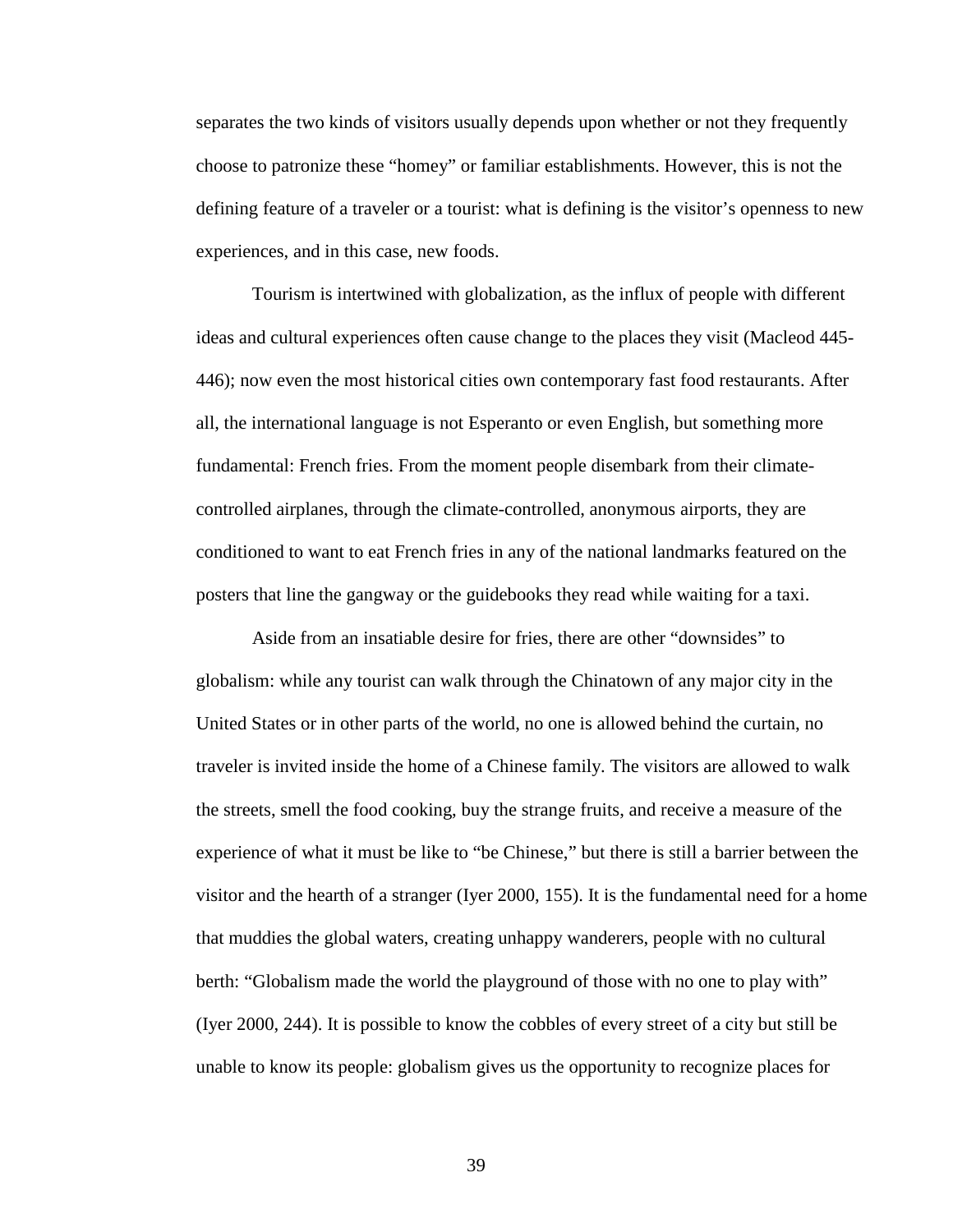their similarities and yet know nothing more than the name of the fruit vendor or the friendliness of the yappy dog at the coffee shop. Is globalism worth reducing culture shock when it makes everything the same and yet fundamentally unknowable? It comes down to being a matter of personal choice, but usually that choice is in favor of the authenticity of a region or culture.

The Unexpected

*After my arrival in Limerick, I set out walking to get to my accommodations. I ask directions repeatedly and finally make my way to Ennis Road. I suddenly realize that the place I am looking for is pretty far down the street after being told twice that "Ennis Road is a big place." I later learn that Ennis Road is several kilometers long and later joins with the N18 highway. Thanks a lot, Ireland.[7](#page-44-0)*

A large part of traveling is that schedules and plans go awry; in the words of Lily Tomlin, "Things are going to get a lot worse before they get better" (Leo 26). This is not to say that all tweaks to the planned procedure are terrible; however, they tend to come across as catastrophe in the spirit of the moment. In many ways, travel, with its complicated machinations of connections, is too complex to run smoothly at all times, in a way that tourism (with its infrastructure) is not so vulnerable to:

Foreign travel simply does not always go smoothly. It *can't*. There are too many moving parts…If you can make peace with the concept of travel as comedy-writing-to-happen, then almost nothing can rob you of the deeper thrill of it. (Leo xvi)

What is a flawed matrix is also funny, in the same way that watching someone slip on a banana peel is funny: it is easy to see the slip coming, with the complications implicit in falling, but at the same time, the spectacle maintains its ludicrousness. Some situations

<span id="page-44-0"></span> <sup>7</sup> [Competitive Jaywalking](http://sarahgoestobilbork.wordpress.com/2012/03/21/competitive-jaywalking/)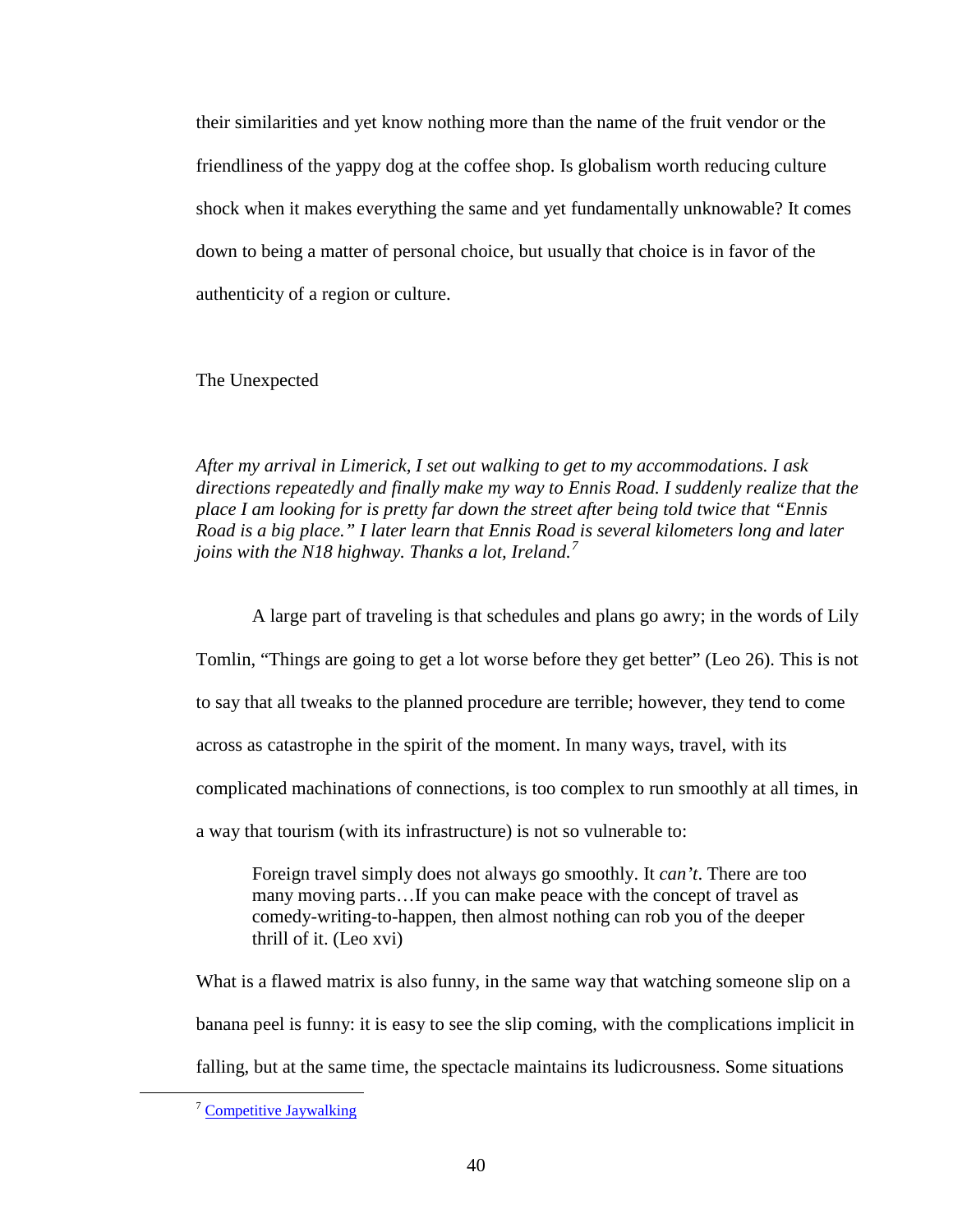mutate into something so bad that it can become sublime (Quammen 2001, 239); this is what memories are made of, not to mention good stories.

How visitors are willing to handle the advent of the unexpected is very telling of whether they are travelers or tourists: tourists are not very permissive ("according to the pamphlet…") where travelers are more likely to laugh in the face of hardship: "I didn't know where we were or what would happen next, yet I relished the anticipation of the unexpected. I like travel that resembles a chaotic Christmas, with mysterious gifts awaiting unveiling. Impending surprise turned my surroundings exotic" (Lee, Theroux 160). Travelers who are receptive to calamity and new direction can also be receptive to new ideas, to see the layers and the history of places not immediately obvious to the passerby (de Botton 242). Mishaps can often lead travelers down new roads, into the nooks and crannies of the areas they visit, so they can see the understory beneath the touristic veneer. I experienced this in Limerick: the process of being lost allowed me to see how people live there. I met a lot of people, but I also saw the university, the dodgy part of town, and the suburbs. My experience over the next couple of days while going through the town was greatly influenced by that first day and allowed me to get a fuller picture of the kinds of people that live in Limerick and what their lives are like: it made the adventure of the first day worthwhile. In the words of Henry David Thoreau, "He who rides and keeps the beaten track studies the fences chiefly" (78).

### Rerouting Expectations

*As I come to know more and more parts of Cork, I am shocked at the number of pubs and bars. But I still haven't seen the one stereotype I came expecting – until I am showing the*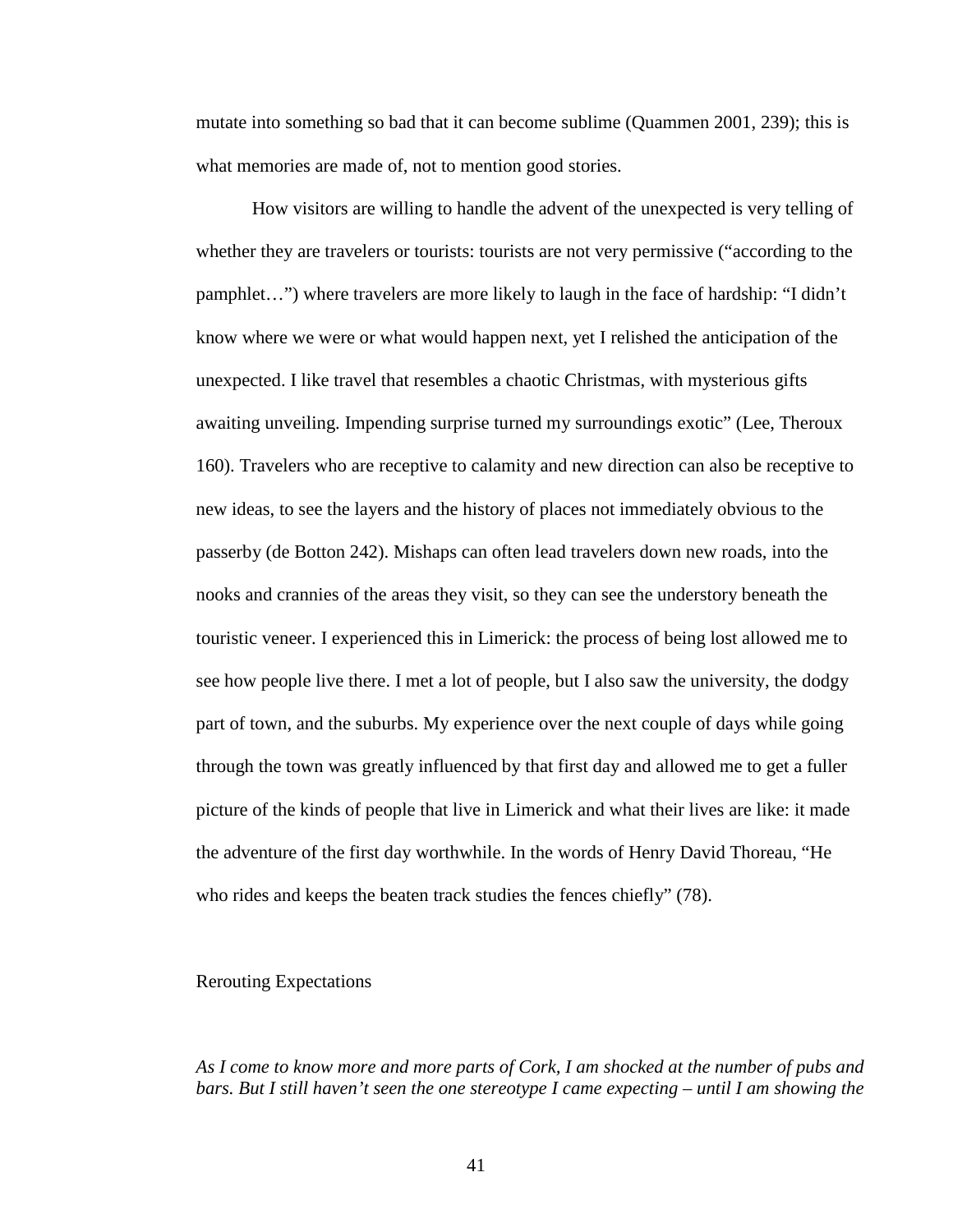*twins, Nick and Dan, around the city. We are walking up the hill to the Shandon Belltower when we see an older, salt-and-pepper haired gentleman in a tweed suit stumble out of the pub and sway up the hill, presumably to his bed. I look at the twins and grin.[8](#page-46-0)*

Often what is so unexpected about a place is how we perceive it; a visitor who has built up an idea or a reputation of a place in his or her mind often finds that expectation shattered. For some, the anticipation before travelling is better than traveling itself, as the myths the traveler or tourist has constructed about that place can still be in effect, without having to deal with the reality (de Botton 14). For others, such as Charles Baudelaire, it is the possibility inherent in travel: "'When shall we set sail for happiness?'" (de Botton 34). In truth, happiness is what most people are looking for, in one way or another, no matter what the more explicit reason may be; they are not looking for just a getaway or only for insight into the human condition, but are also looking for personal satisfaction.

Frequently the expectation – of travelers and tourists alike – is to find purity of some kind: an unadulterated culture, location, or experience (Blanton 47). For example, in the case of Africa "one finds a remarkable consistency in the imagery of primitivism, an African cultural identity embodied in reproducible images that many tourists already know from television" (Kaspin 55). In the instance of Africa, expectations are based on television and the media in general, of the generalizations made to fit an entire continent. The ideas visitors bring with them – ideas that they pack just as they would an extra pair of underwear in preparation for their journey – are sometimes shattered when the rainforest shows signs of logging or when the natives are not as primitive and noble as they had hoped. The search for the authentic or the untouched can be a futile one, as it slams headfirst into reality (West 598).

<span id="page-46-0"></span> <sup>8</sup> ['Sploring](http://sarahgoestobilbork.wordpress.com/2012/03/11/sploring/)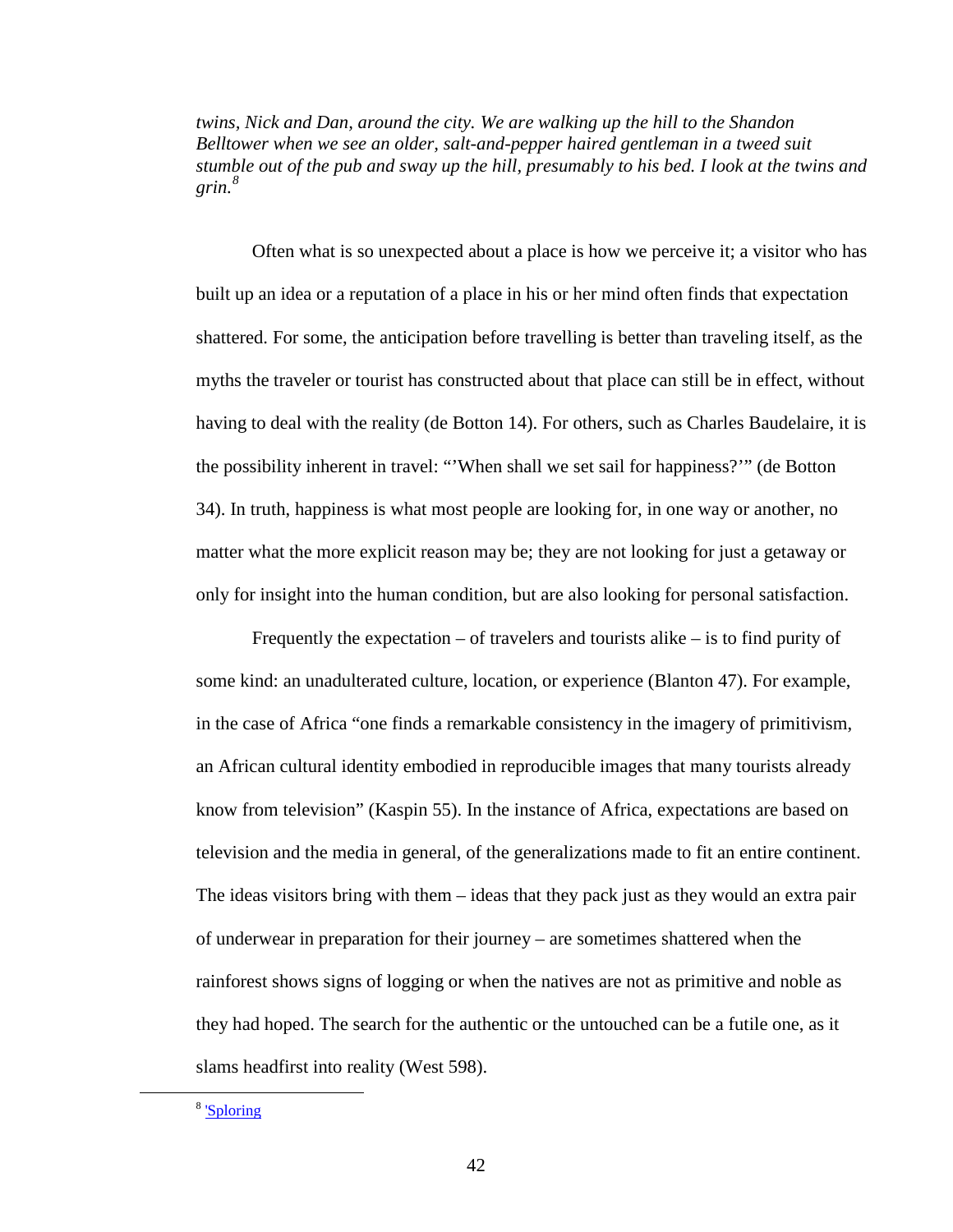The search for purity is a type of superimposition of the desires of travelers or tourists on a place, their own search for happiness that defines their travels and sheds light on themselves (de Botton 9). Sarah Vowell, for example, writes about her college trip to Italy, after spending years building up the ideology of *The Godfather* in her mind; she goes to Sicily, the home of the Corleone family, only to learn that she does not belong: she is not Sicilian (or even Italian) and no longer believes in God. She discovers that where being "in the family" is of paramount importance, she does not have a place to belong: she is glared at in restaurants and on the street. Where there were supposed to be moralistic mobsters who always brought the cannoli home, she found that the culture of the movie to which her heart belonged was not open to her (Vowell 2003, 91-99). What a place symbolizes often draws certain people with certain needs that they wish to have met on their trip, certain freedoms which they want to access; sometimes these superimpositions are beneficial lessons and sometimes they are a disappointment.

Yet another reason why expectations fall flat is because tourists and travelers assume that they will be able to leave their baggage at the door when that is not the case: "A momentous but until then overlooked fact was making itself more apparent: I had inadvertently brought myself with me to the island" (de Botton 19). Travel is meant to be a form of escape – that is part of what people expect – but it sometimes becomes impossible to avoid the same nagging thoughts we face every day, wondering whether everything at home is as it should be. Worries do not have to ruin a trip, but they are an example of what people expect *not* to find, rather then what they *do* anticipate.

The media and visitors are not the only ones complicit in the expectations that surround locations around the world: the people of the places themselves can perpetuate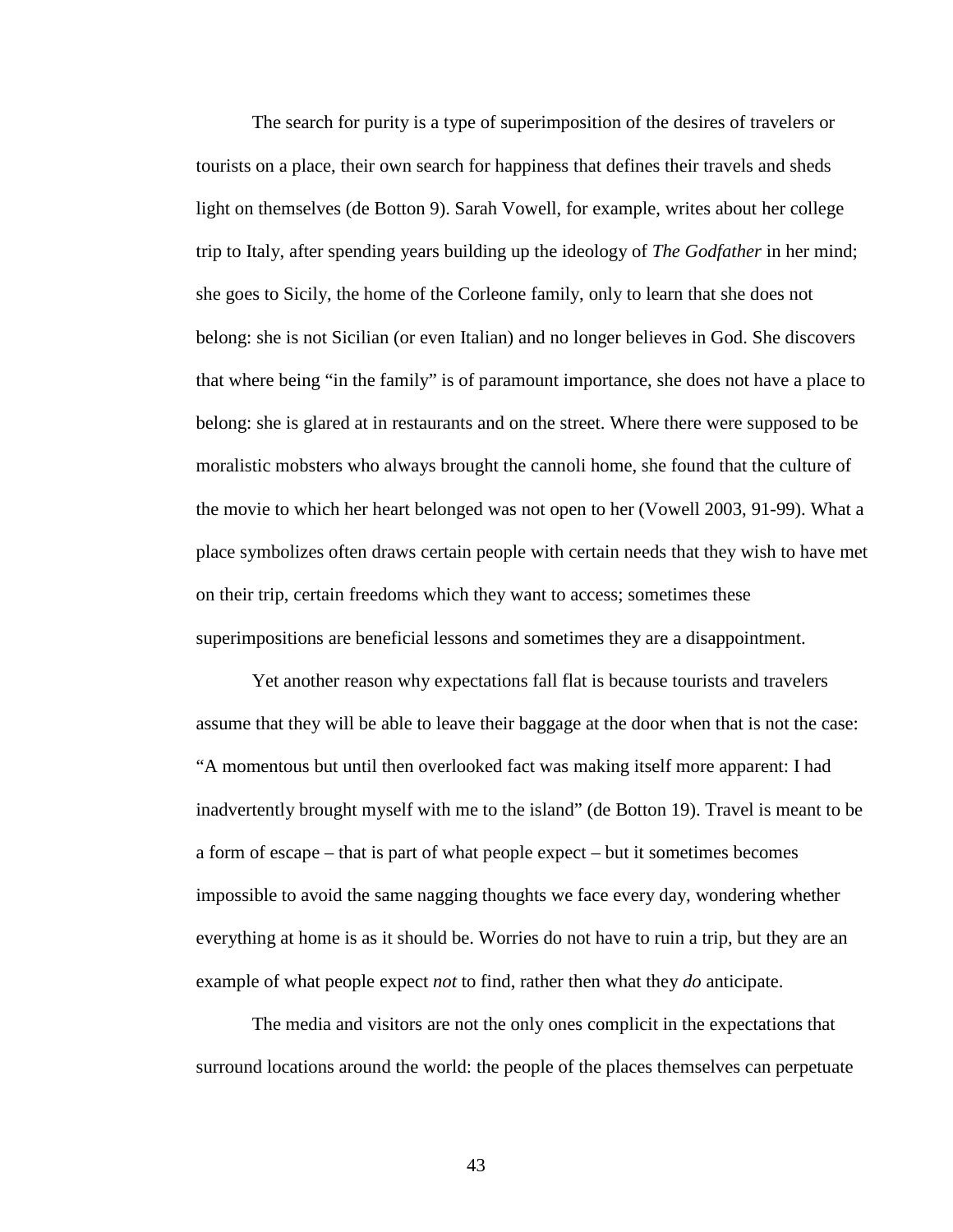the mythology of the place, starting at the airport, the country's "business card and handshake" (Iyer 2000, 46), down to the souvenirs each region of each country sells (Iyer 2000, 48). For example, Paris' airports sell the romanticism of the Eiffel Tower and the souvenir shops sell kitschy music boxes that play "La Vie En Rose;" Edinburgh is steeped in tradition, cloaked in tartan scarves, and choked with bagpipers. All of the promotional material for these places reflect these specific icons and these specific themes: Paris is for romance and Scotland is for heritage. This sets up tourists and travelers to believe the hype; often the difference between the two is in the degrees of willingness to believe in the glossy advertisement (tourists) versus the dirt-on-the-street reality (travelers).

This disconnect between the advertised vision of a place and the truth is another danger of living in a global community (Iyer 2000, 65): a tourist who enthusiastically listens to "Molly Malone" before going to Dublin is more likely to buy into the romantic ideology of the song when in reality Ms. Malone was working the street in entirely another capacity. It is impossible to know a place or make assumptions about it through its published media: movies and music can only prepare a visitor for the superficial, prepackaged version of the culture and society – though it is important to note that in my case, those stereotypes sometimes were fulfilled, such as the stereotypical drunk Irish man.

*'Gladiators' swarm the plaza that surrounds the Coliseum, decked out in the uniforms of Roman soldiers. They heckle the tourists, who sometimes walk faster to get away, some of whom bask in the attention and take the opportunity to get some fun photos for home. Anne and I decide that it's best to avoid them already – they're just vultures in an elaborate costume.[9](#page-48-0)*

<span id="page-48-0"></span><sup>&</sup>lt;sup>9</sup> [As the Romans Do](http://sarahgoestobilbork.wordpress.com/2012/01/12/as-the-romans-do/)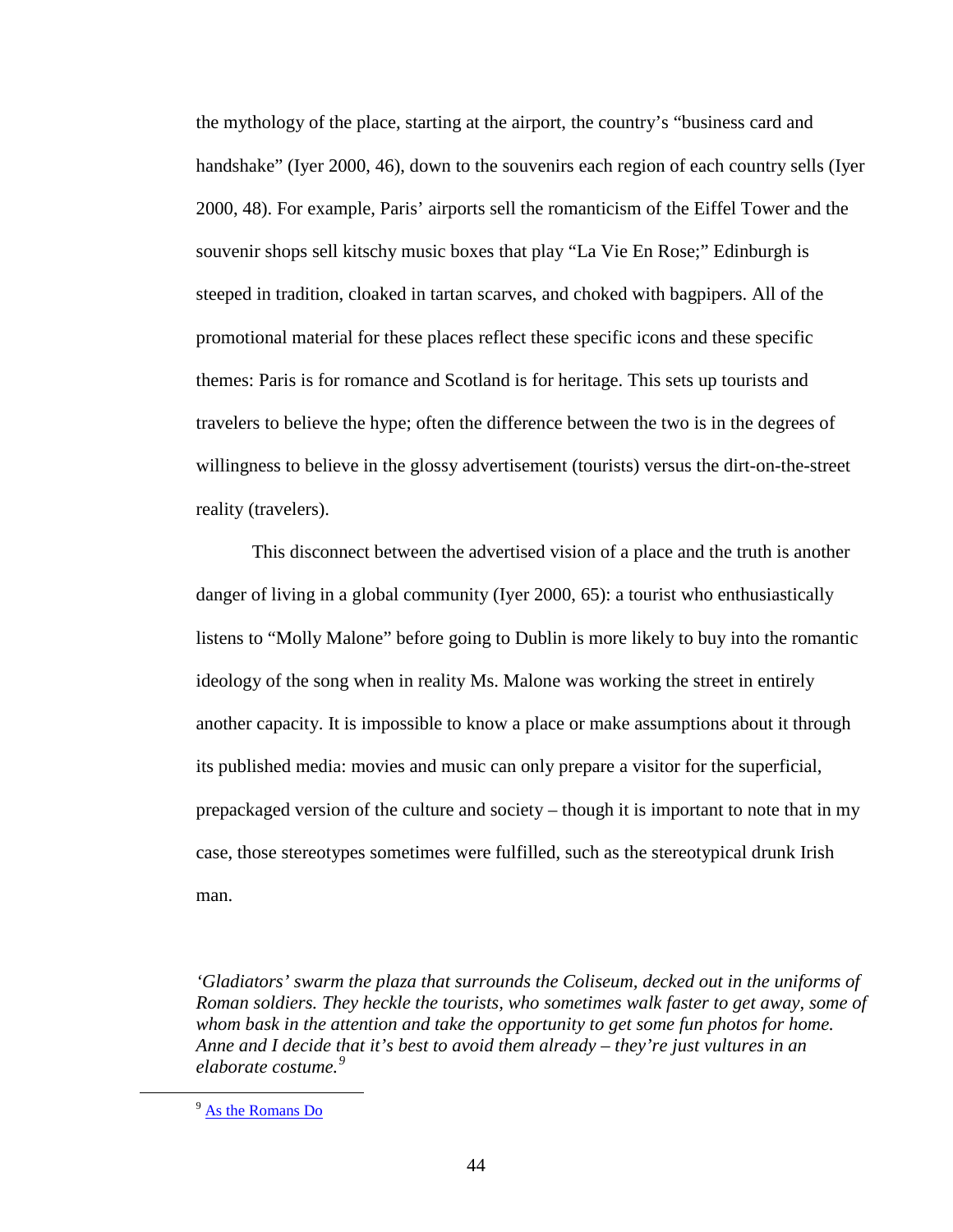At times, the myths and expectations generated around a place are created not only by the visitors, but by the hosts, as well. An example of this is Zelve, a place in Cappadocia, Turkey, the site of a series of caves which were home to people from the thirteenth century until 1952, when the caves were deemed too unstable to live in (Tucker 79-81). Now the caves are home to tourists and travelers interested in the caves' long history; tours of the caves stress the early period of inhabitation by Christians and gloss over the relatively longer period of inhabitation by Muslims: "the previous 700 years of habitation seem forgotten; the museum has to some degree has lost its memory" (Tucker 80). The museum, which virtually ignored the Muslim presence, did not utilize the stillliving ex-residents of the caves, some of whom worked in the museum itself.

Tucker was able to get a tour from one of these ex-occupants after she took the official tour; she was surprised to find that the licensed tourgiude had gotten a couple of his facts wrong (83-84) and that in general, the second tour took on a more personal feel, making it easier to relate to:

The differences between the two narratives mark the contrast between a personal memory, which is steeped in nostalgia strongly connected to the actual locale, and an official memory, which is constructed within the much wider notional context of "global heritage." (Tucker 85)

What happened is that the visitors to the site were expecting what the "official memory" was selling, a distant but illustrious past, cultural heritage that fit their ideas about what Zelve should be like (Tucker 85); the curators of the museum saw what the visitors wanted and gave it to them – essentially making both groups complicit in the misinformation and bias of the authorized tour.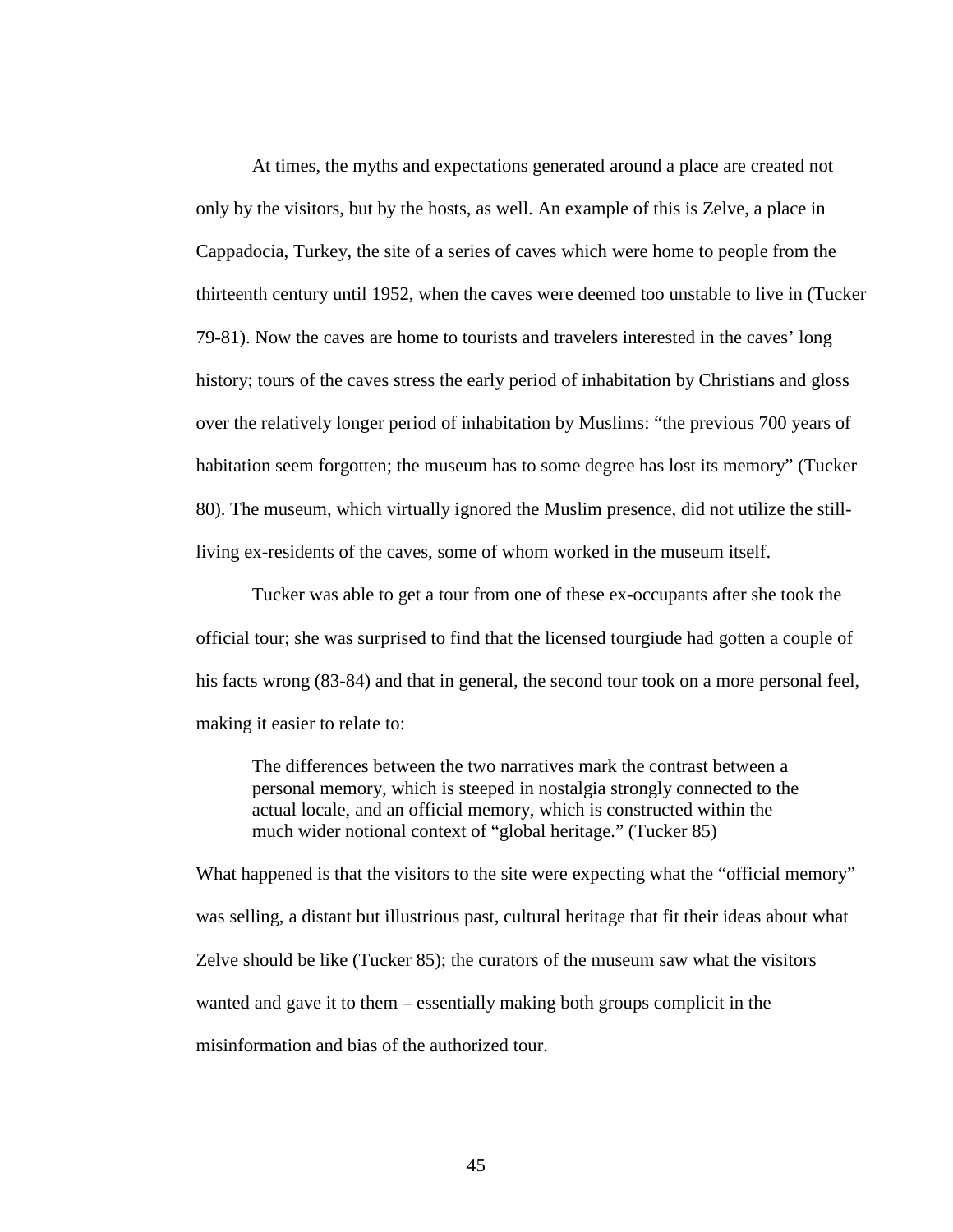However, when the tourists and travelers were presented with the option to choose, they found the informal, personal tour to be much more appealing:

…for the tourists themselves it is the more contemporary cave dwellers of Cappadocia who form the extraordinary 'other' whom they seek to experience…the churches and the more distant Christian history of which they were a part, were experienced as a "dry" and "dead" past. (87)

When the visitors saw a history that was still relevant, they made a more meaningful connection to Zelve and to the people who lived there; the museum was able to fulfill some of the needs that the travelers and tourists were attempting to fulfill. The experience of people at Zelve suggests that oral history is more accessible to people today than professionalized, glossy history.

Another instance very similar to that of Zelve is Rome, which draws tourists and travelers from all over the world to see its ancient ruins. However, it is harder for visitors to visualize what life was like in ancient Rome, as it was a very different culture; someone from a small town in Ohio is not culturally conditioned to know what it was like to watch or even take part in the fights that took place in the Coliseum: that contemporary person does not have the kind of access necessary to understand the scope and use of the space as an ancient Roman would, just as the visitors to Zelve have a hard time conceptualizing what the lives of the early Christians were like. In Rome's case, costumed "gladiators" are provided for tourists to use as a reference point; however, these gladiators are not like the ancient fighters and never could be. On the other hand, the more recent history of Italy is not shown to visitors: travelers and tourists are not encouraged to see the economic or political unrest, even though the same themes that drive that unrest drive people of many different cultures today. The more modern,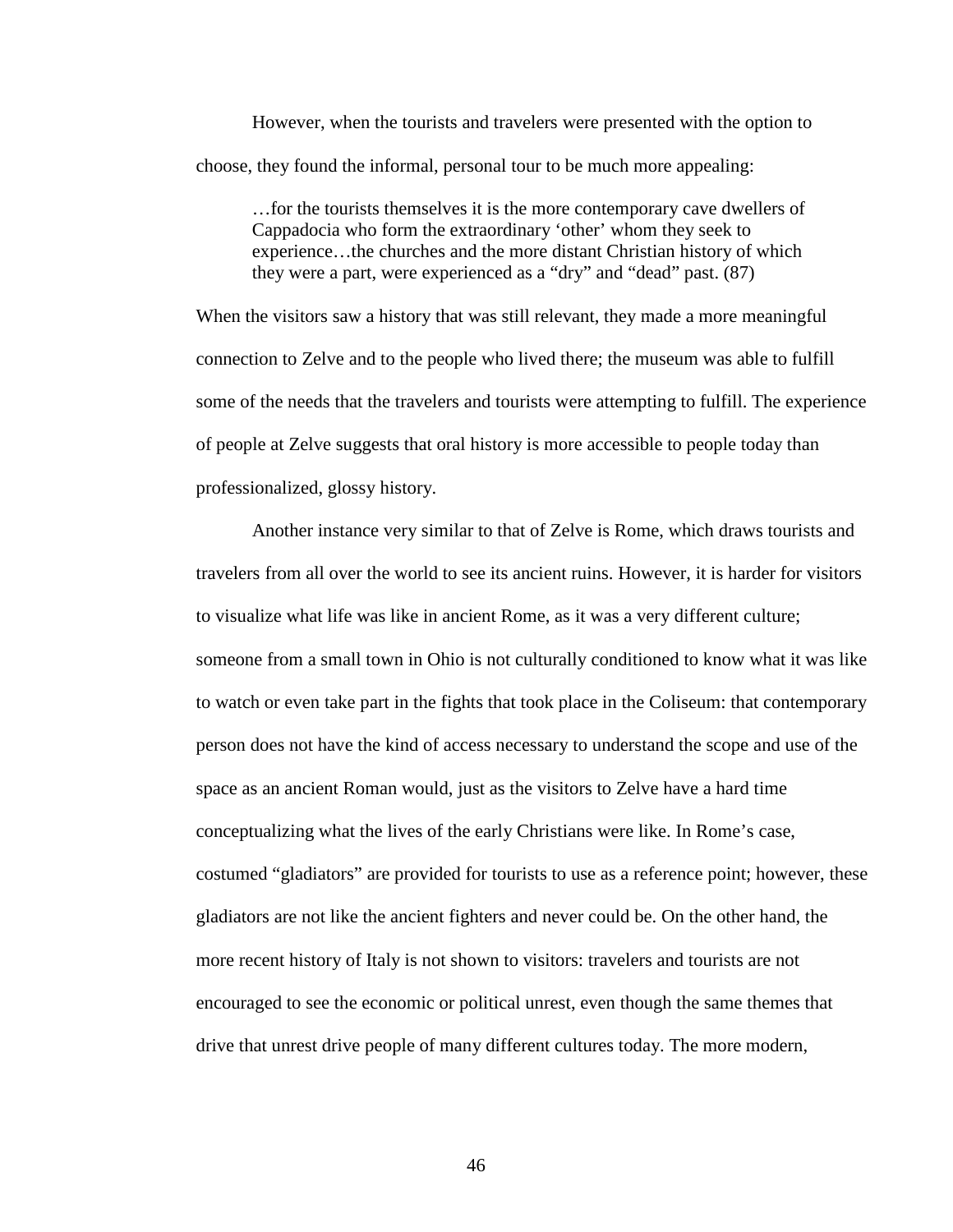"messy" or even "backward" history is set aside for the more grand version of history that many people can buy into.

Historical Attachment

*Picasso's* Guernika *is famous, and for good reason: it is big and splashy, argumentative. The actual place is more humble, as is its symbolic oak tree, at the moment hardly more than a sapling. I have a hard time believing that the iconic history we've just heard about can be reflected in something so fragile: maybe it's a metaphor. This tree is the pride of this country, of resistance and patience; I smile for photos.[10](#page-51-0)*

The western world is experiencing a history craze: genealogies are very popular, as are history shows and dramas, historical fiction, and reenactments. All of these feed a hunger for the past, for roots (Lerner 124); however, these do not give everyone satisfaction: they often lack the perspective or the deeper meaning people need (Lerner 200). There is simply no substitute for personal contact with history and especially historical places: without the context of a site to surround what happened there, people may not be able to understand what they are trying to conceptualize: it is one thing to read about or to see a decisive battle fought on television; it is another thing to stand on Normandy's beaches or at Waterloo and be able to understand the scope of the battle.

History provides many services for cultures and for people, but in general its use is in forming national or personal "selves" and to provide explanations as to why the world is as it is (Lerner 116-117). History also feeds into the basic human desire to live forever – figures such as Alexander the Great and Aristotle are able to, in some sense, live forever because they are remembered and studied (Lerner 116). It is for this reason

<span id="page-51-0"></span><sup>&</sup>lt;sup>10</sup> [Stormclouds Over the Castle](http://sarahgoestobilbork.wordpress.com/2011/09/03/22/) an[d For the Trees Have No Tongues](http://sarahgoestobilbork.wordpress.com/2011/10/26/for-the-trees-have-no-tongues/)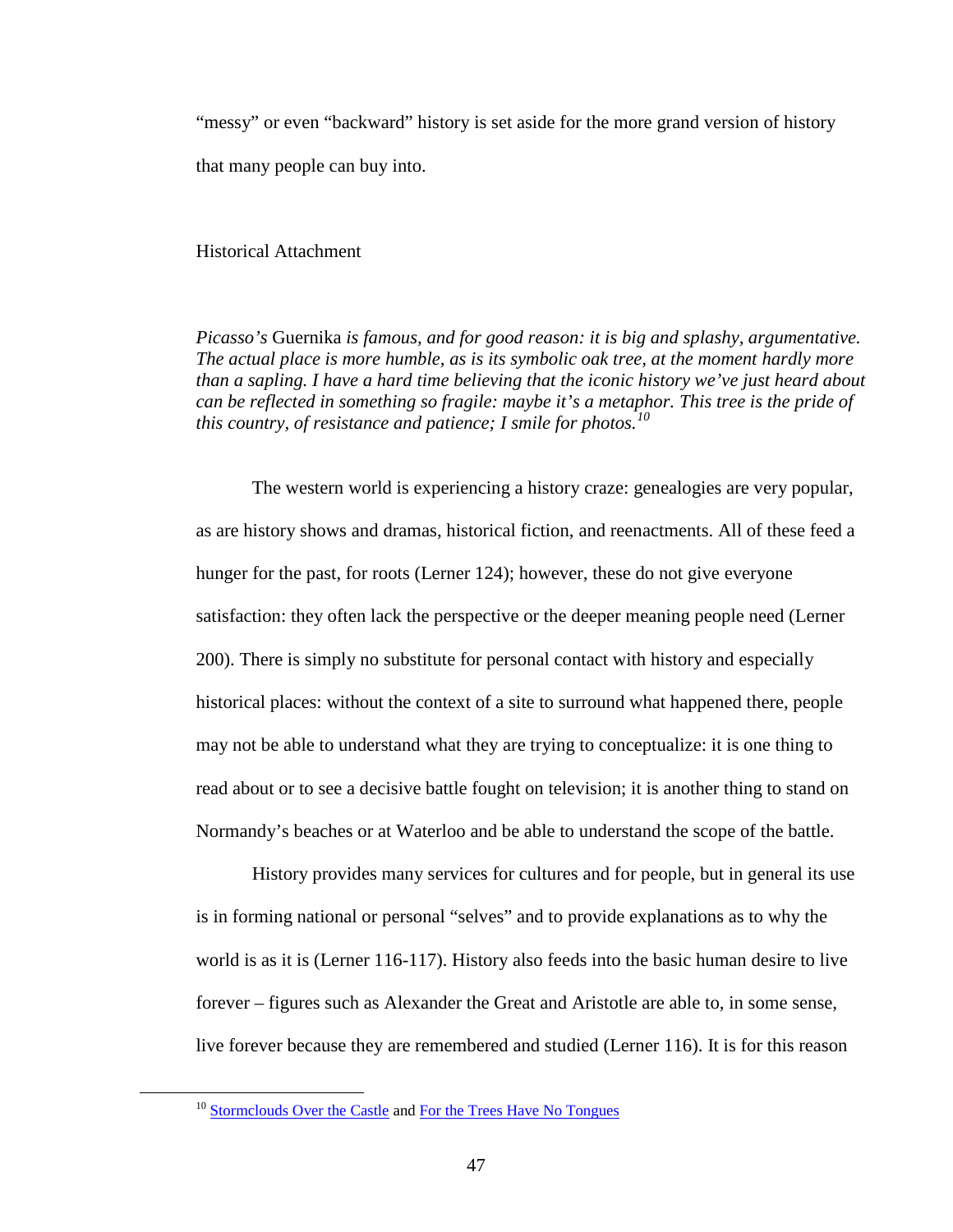that people feel a connection to ancient buildings and pathways, worn over the course of hundreds of years; the idea of not only making a physical impression on a place, but also continuing the history of the people who walked the same steps before, is a powerful one:

What had moved him most, he said, was just the way the stone on the monastery steps had worn down, by centuries of monastic feet, all anonymous, but all walking on the same path to the chapel, to sing the same hymns every morning. (Iyer 2000, 16)

It is crucial for us as human beings to be remembered, and if not remembered, to have made an impact upon places we have been; it is this impact that makes such an impression on the man Iyer was speaking to. History provides that escape from death we fear, especially when it is romanticized (Hummon 194); it is a seducer of travelers, tourists, and fans of the History Channel alike.

That said, there is a danger that historical locations – with dead history but living people – can become nothing more than tourist sites or curiosities to be visited by opentop tourist buses (Lerner 25). Lerner found this to be the case with Berlin, that all of the memorials in the city are admirable but also obscene: "They have made monuments out of concentration camps and tourist sites out of *Sammellager*" (Lerner 26); after all, what is more obscene than happy people posing for photos outside of the gate to Auschwitz or next to the oak at Guernika? I am complicit in this kind of obscenity by putting on rosecolored glasses in front of some of these profound cultural monuments: in these instances, I was not as aware as I would have liked to be. I was, as much as I hated the prospect, a tourist the moment the shutter clicked.

*There is an almost desperate urgency in the man conducting our Black Taxi Tour, an urgency that is conveyed in his rendering of the history. He is not emotional, but there is an undercurrent, a deep desire for us girls to understand what was had gone on, what is*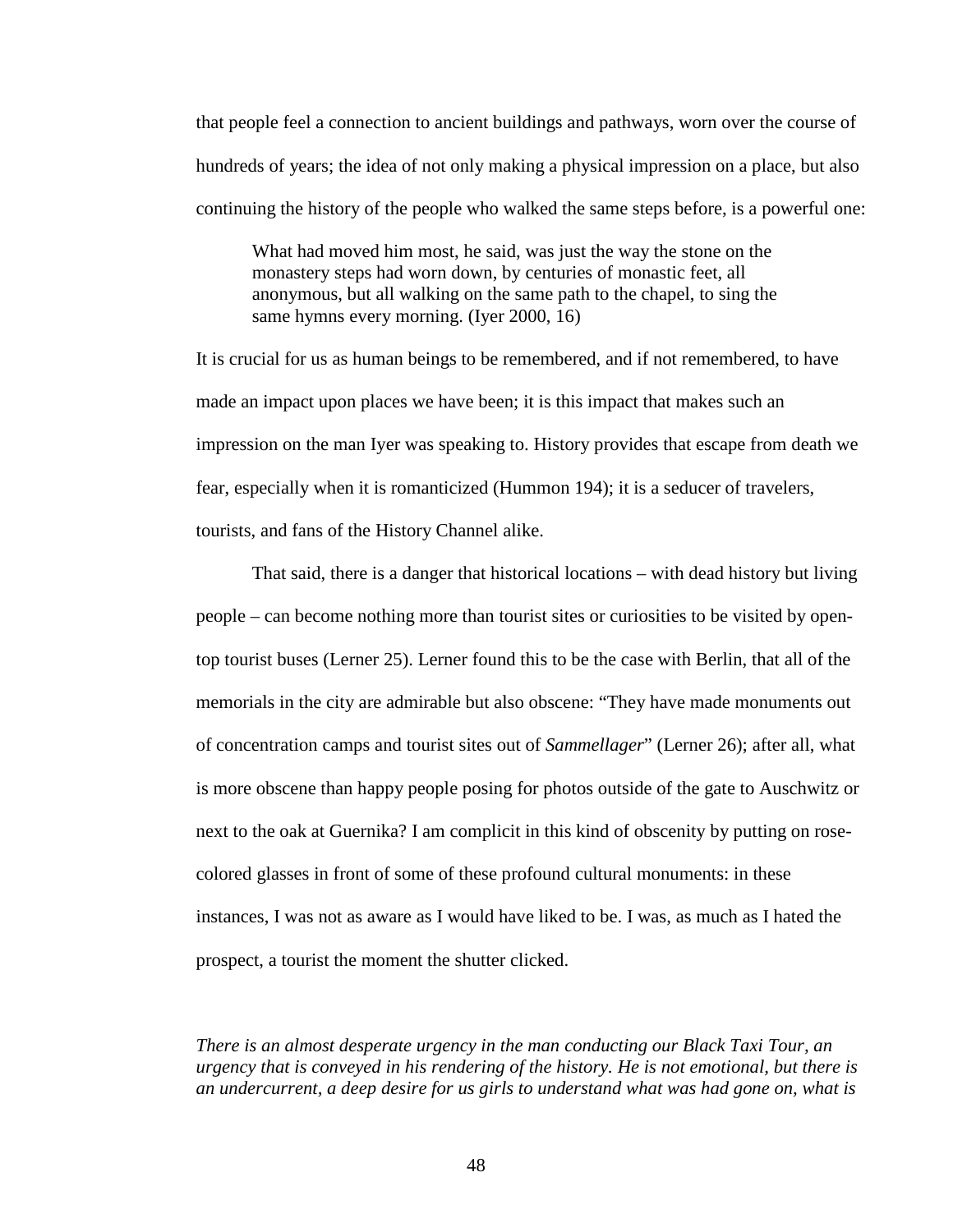*still going on, the history that we are witnessing, as real as the giant wall in front of us. He is asking us in this moment not to forget what happened, to take that history with us.[11](#page-53-0)*

What is potentially more dangerous than the trivialization and commoditization of history is selective memory and collective forgetting. Instances of selective memory and collective forgetting would include U.S. detention camps of Japanese-Americans during World War II and the consequences of the atom bombs dropped on Hiroshima and Nagasaki: instead, most people remember the concentration camps of the Germans and that the atom bombs shortened the war. The victors in whatever grisly circumstances are free to rationalize and to reassure the public that good has been done on their behalf; however, there are costs:

Such collective forgetting of the dark side of events is hurtful to the individual as well as to the entire society, because one cannot heal nor can one make better decisions in the future, if one evades responsibility for the consequences of past actions. (Lerner 52)

It is for this reason that every country with the resources has or is still developing atomic weapons, even after the world lived in fear of being caught in nuclear crossfire for half a century: without hindsight, there can be no forethought.

Belfast is another good example of selective memory, though there is also a duality present among the people of the city concerning how they wish to be represented. On the one hand, one group idealizes the Victorian industrial period – especially now that the Titanic museum has been opened, in commemoration of the  $100<sup>th</sup>$  anniversary of the shipwreck – and on the other, the second group focuses on the Troubles, which remain a present part of the history, a violent past that is represented by the Peace Line and continued (though loosening) segregation. For the tourists and travelers of the city, there

<span id="page-53-0"></span><sup>&</sup>lt;sup>11</sup> [Good Fences](http://sarahgoestobilbork.wordpress.com/2012/11/26/good-fences/)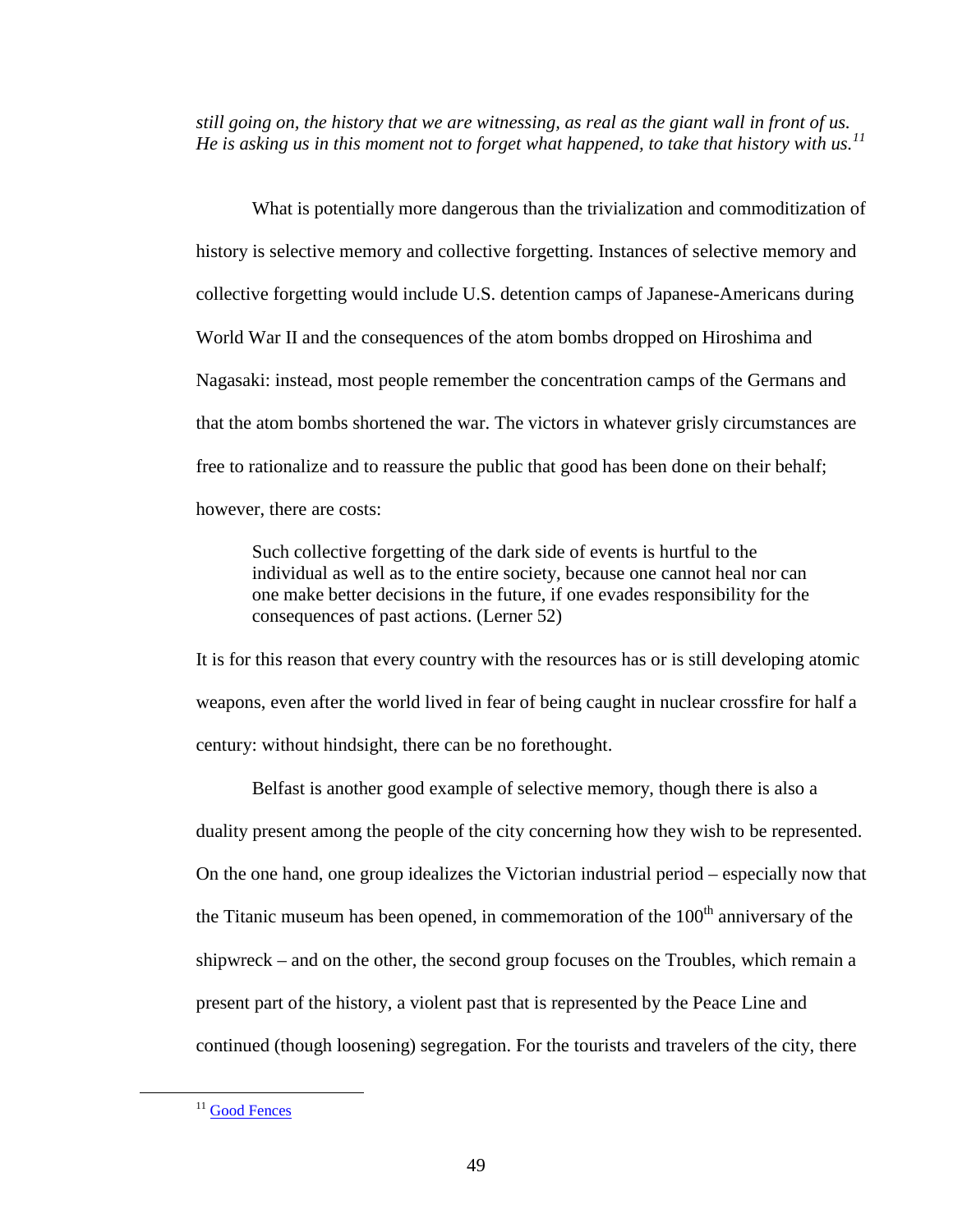are these two different lenses to view it through, but neither can give the full picture of what "defines" the city. What one group deemphasizes, the other accentuates, each selecting a different vision of Belfast's history.

Selective memory has not only been a function of traumatic world events; it has also been largely forgotten that the first major group to use nonviolent protest was not the civil rights movement, but women's suffrage, as well as other women's rights milestones, such as the integration of women in the workforce during World War II: interviews of women who worked in a fabrication plant in Ontario, Canada showed that it was more than simple patriotism moved them to join men in welding and riveting. They worked for the empowerment of having a wage, being able to do "men's work" well, or to contribute to the safe return of loved ones (Wakewich et al. 66). However, history now remembers the working women of the war more as nationalistic sacrificers, rather than the multifaceted reality.

In visiting historical places, both travelers and tourists seek to gain deeper insight into the complexity of history (that is why historical tours are so popular); whether or not that learning actually happens may be what separates the two: "A meaningful connection to the past demands, above all, active engagement…imagination and empathy…curiosity and respect. When we do this, the rewards are considerable" (Lerner 201). Is the tourist, for whom one of the main priorities is to relax, willing to undertake such rigorous reflection and thought? It is doubtful that that would be the case, improbable that anyone set on unwinding for a few days would come close to conclusions that define the human experience: "human actions have consequences and that certain choices, once made, cannot be undone" (Lerner 205). It is more likely that a traveler, who would have the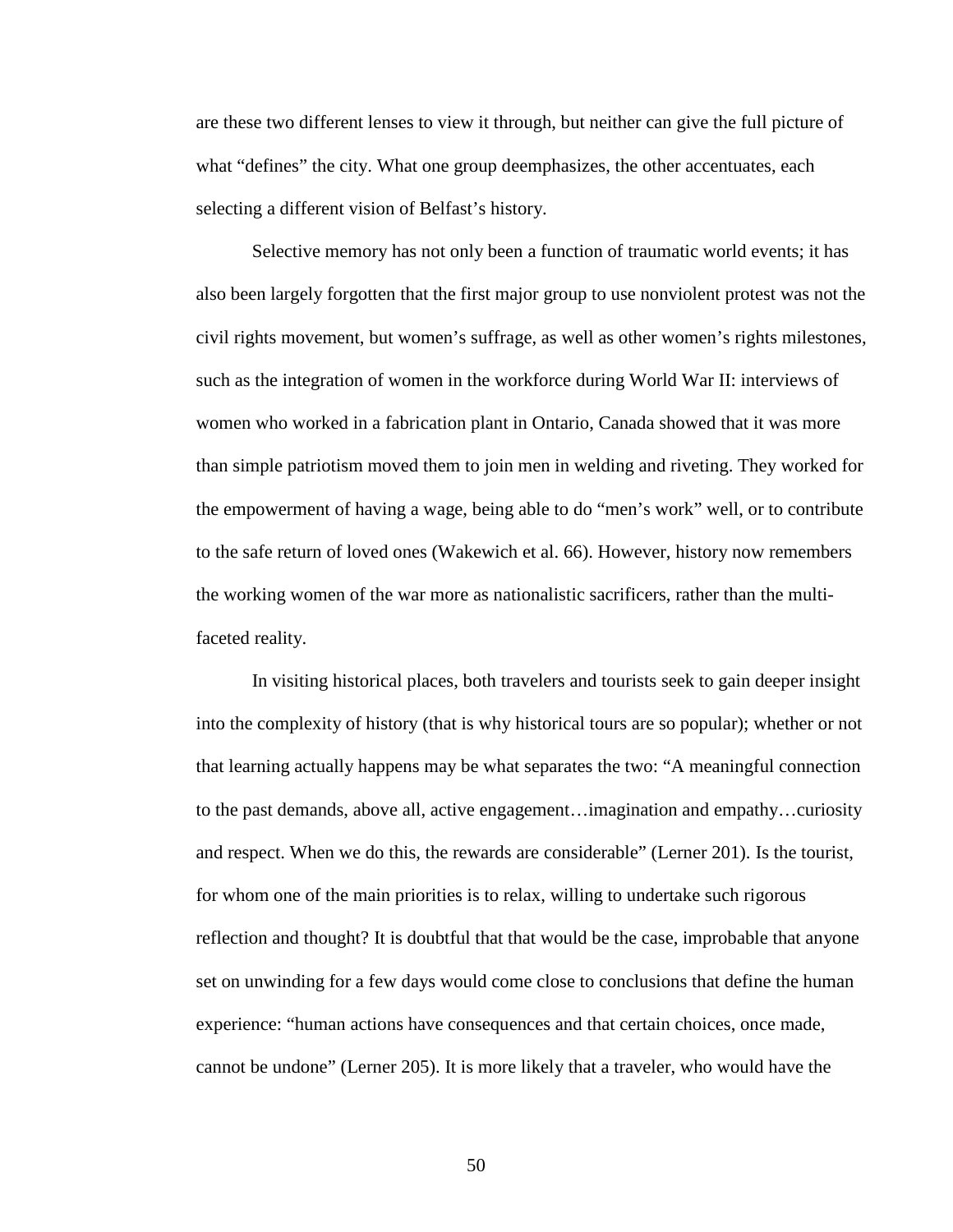desire to understand the places he or she travelled to, would want to understand the ramifications of the events of a certain location, consequences not detailed by tour guides or pamphlets but which require footwork, thought, and interaction with other people.

*I can't say that I had gotten it before now, the magnitude of what had been done in Oslo.*  I don't need Alette to tell me what an impact that day in July had had on the people of *Norway. I stare at the wall that surrounds the now-demolished section of the building,*  look through the portholes cut into the plyboard, and understand that what had been *killed, what had been destroyed, was more than people and buildings. The patina of innocence had been cracked; everyone could see it.[12](#page-55-0)*

Nature, Aesthetics, and Observation

Many tourists and travelers peregrinate into nature on a yearly basis, in search of tranquility or an escape from their hectic lives; they do this through ecotourism, which is generally associated with more "exotic" habitats, such as rainforests or deserts, or through other explorations of nature which are closer to home, which would include scenic drives, camping, and hiking. However, nature sometimes has unintended, beneficial consequences: it can become easier to accept the unforeseen, those events driven by larger and more powerful machinations than we can control; once faced with the scale of nature, the seemingly fickle finger of fate is easier to understand (de Botton 176). The scope of nature inspires people to question what is important, to re-evaluate their priorities, but more than that, being in nature allows for true observation of a place: since the point is to be "in nature" and to enjoy the panorama, a visitor to a beach, campsite, or woodland trail may be able to observe and experience it more closely than if he or she were to visit a national monument or other tourist attraction. For many, such as

<span id="page-55-0"></span> $12$  [The Shower in the Kitchen and the Ship in the Backyard](http://sarahgoestobilbork.wordpress.com/2012/05/24/the-shower-in-the-kitchen-and-the-ship-in-the-backyard/)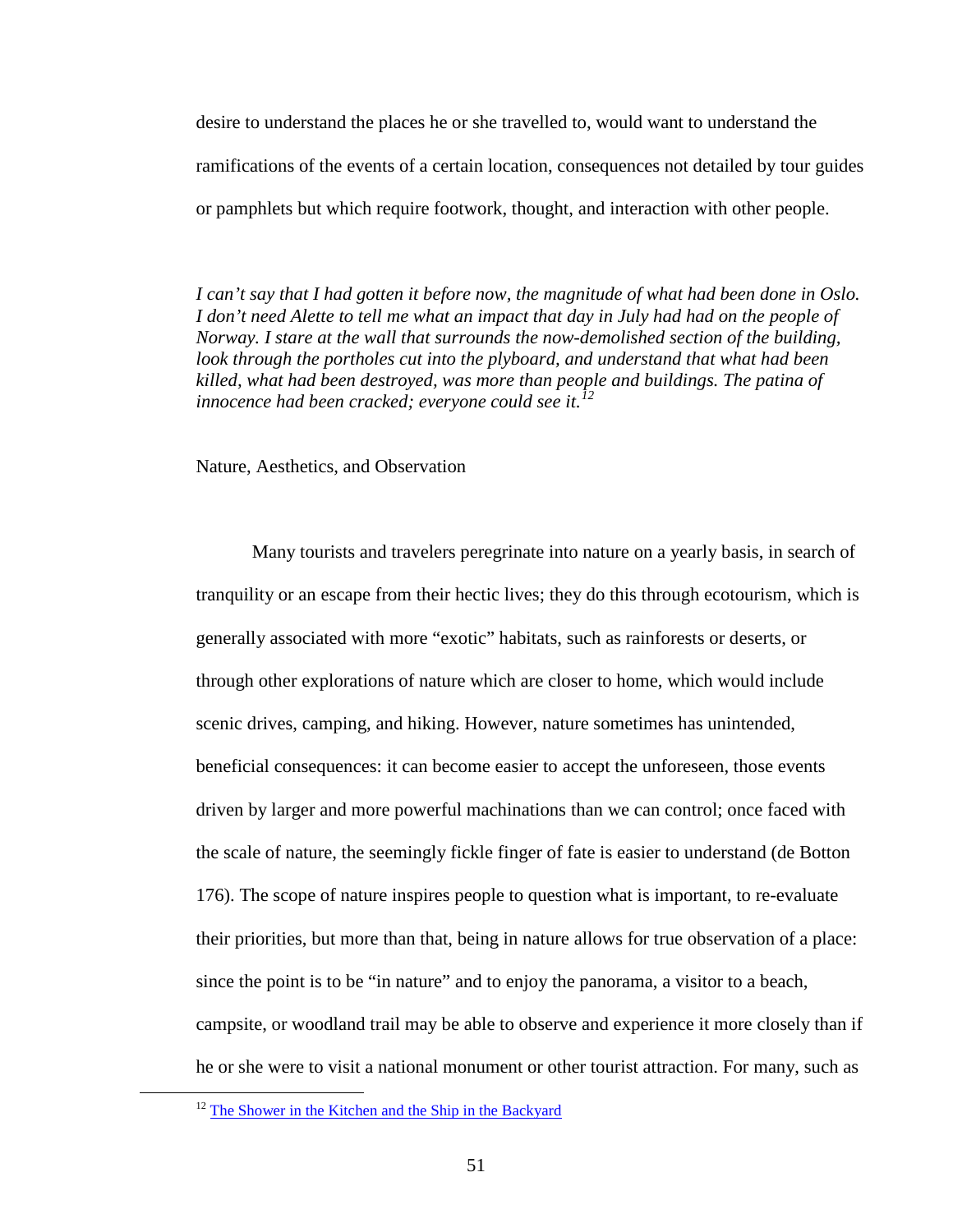Henry David Thoreau, nature is not the "alternative" or the "getaway" in his life; it is his

"real life," where he feels more alive:

Talk of mysteries! – Think of our life in nature, – daily to be shown matter, to come in contact with it, – rocks, trees, wind on our cheeks! The *solid* earth! the *actual* world! the common sense! *Contact*! *Contact*! *Who* are we? *where* are we? (Thoreau 64)

What people seek in nature – and what Thoreau clearly achieves – is an interaction with nature that leads to fulfillment and an ecstatic joy to be alive, borne out of being observant of his surroundings.

*St. Stephen's Green of Dublin is enchanting each time I see it. In April, blue-tinged clouds hang low in the air, contrasting with the new green leaves of the trees. One of my favorite photographs also includes a bright red balloon caught in the braches of a tree still waiting for its leaves. In May, I walk along a wide, tree-lined path, looking up in awe at the canopy of leaves that stretches high above me, like emerald stained glass, letting thin shafts of light through to the ground below.[13](#page-56-0)*

The high level of observance people have in nature becomes more rare when visitors are removed from that natural setting, as is shown by people's use of photography. Photography taps into the impulse to capture and keep beauty for later – which could include the beauty of an experience, for people who insist on taking group photos everywhere they go. Alain de Botton makes the case that having cameras does not actually make it easier to access beauty, even though cameras can make beautiful vistas permanent: "Technology may make it easier to reach beauty, but it does not simplify the process of possessing or appreciating it" (219). The implications of this statement is that all of the tourists that take photographs on a compulsive scale are not necessarily appreciating the beauty in front of them, merely registering that something is beautiful

<span id="page-56-0"></span><sup>&</sup>lt;sup>13</sup> [The Year 1916 and Felafel](http://sarahgoestobilbork.wordpress.com/2012/10/21/dublin-the-year-1916-and-felafel/) an[d A Train, a Museum, a Sunny Day](http://sarahgoestobilbork.wordpress.com/2012/10/21/a-train-a-museum-a-sunny-day/)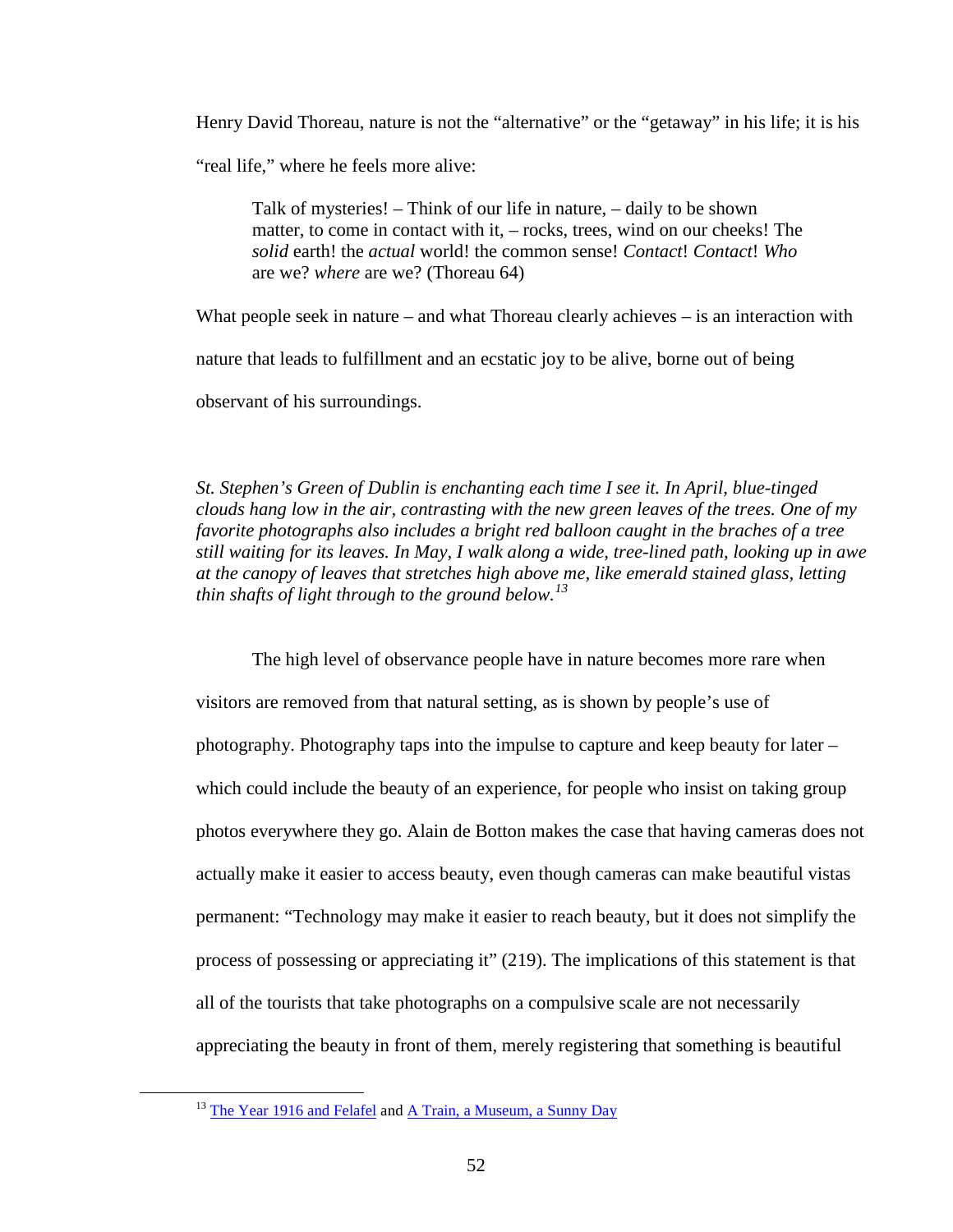and taking the shot, without looking more closely or trying to remember it for themselves. Without the process of deliberate memory, of memorizing a scene, no deeper understanding of why the beauty of a place is so impactful can take place. Taking a photo can be a two second conversion between noticing and snapping the shutter; if it takes more than two seconds to appreciate a work of art, it must take more than that to enjoy the way the sun hits the leaves of tall branches of trees in a park or the way daffodils blanket the ground and bob in the wind.

The difference between travelers and tourists in this instance is the willingness to stand and stare at an object of beauty before taking a photograph; tourists take back photos more as proof that they were there and travelers take back photos in order to remember the fuller beauty of what they saw, or the back-story behind the action of the photograph. Treating beautiful scenes like artworks may be an out-of-the-box idea, but one that can escape the odiousness of the "touristic" stereotype. Where travelers are more deliberate, tourists stay on the face – though there are shades of grey. There can be tourists that consider carefully what photographs to take and still fall within that category; there can also be travelers that are decidedly camera happy but which, again, fall within their moniker.

*I can vividly remember walking in Montmartre in Paris, tired from walking all day. As I reach the square, I can feel a sense of familiarity. While we walk around the square, I try to place the feeling; it is not until I look back that I realize that the canopied café is the same one featured in a Van Gogh painting. The others walk ahead of me, but I stay a moment, taking in all the detail I can. Months later, I look at the painting of the café and compare notes with the mental image I have taken.[14](#page-57-0)*

<span id="page-57-0"></span><sup>&</sup>lt;sup>14</sup> [La Vie En Rose](http://sarahgoestobilbork.wordpress.com/2011/12/14/la-vie-en-rose/)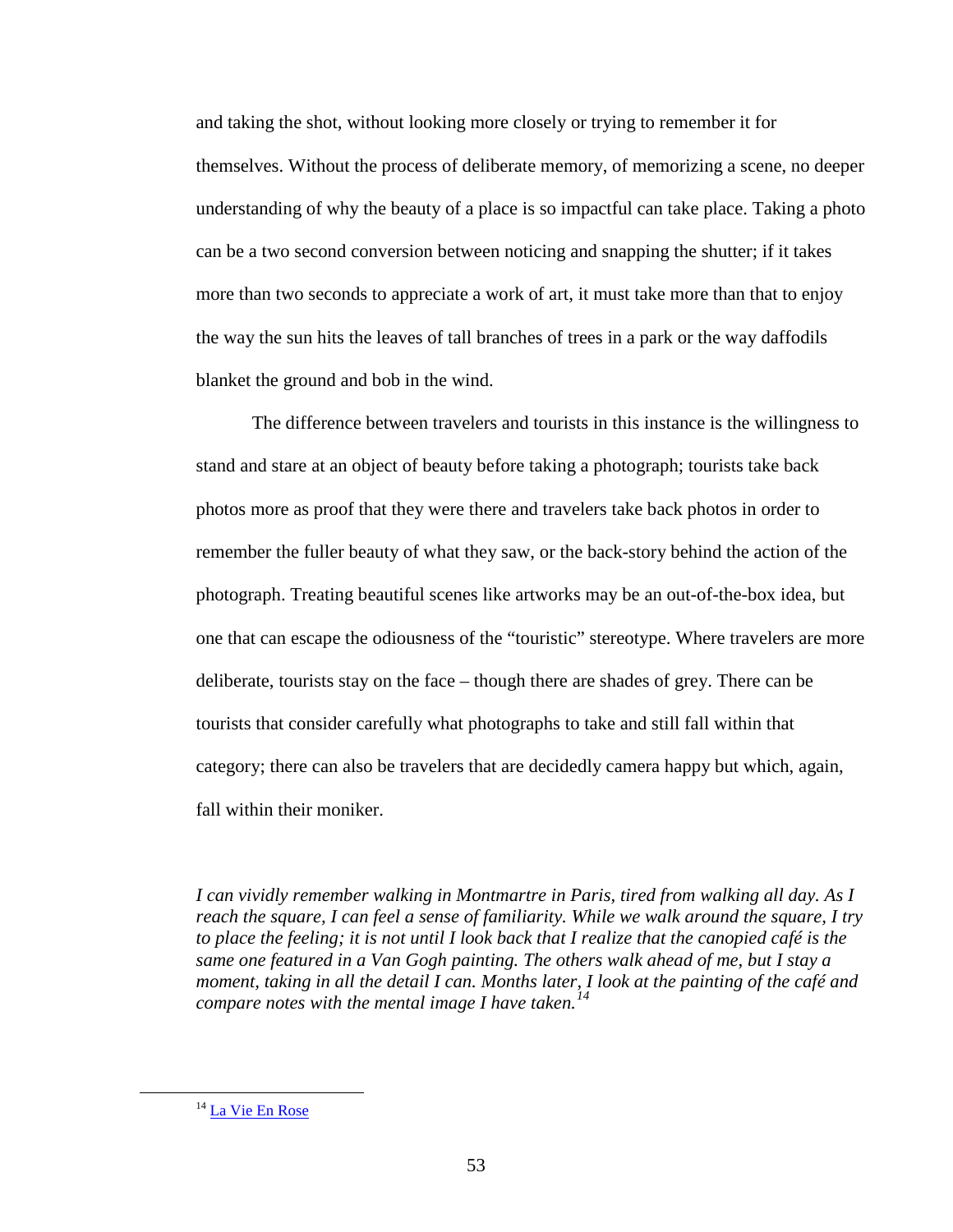#### Internal Change

Travel can make the tourist or traveler change, but only if that is what he or she is looking for; generally tourists do not undergo radical personal changes unless something monumental happens. The change that tourists might undergo usually is a change of perspective, an awakening to the actual circumstances of the world they are visiting, a realization that, for example, Africa's borders do not mark countries whose people chose to be together, but by Europeans who found it convenient to place that line on the map (Kaspin 56). However, this kind of change does not indicate any deep change of the visitor, but of his or her outlook. A change in the fundamental characteristics of a person's character happens to travelers, who actively seek change by displacing themselves from their usual lives.

How and why people change is often inherent in the process of traveling itself: "Journeys are the midwives of thought. Few places are more conducive to internal conversations than moving planes, ships or trains" (de Botton 54). Travelers see their physical selves in transition, which leads them to think about their lives and choices, to reevaluate their priorities. There is something about the groundlessness and even homelessness of travel that changes how travelers put things into perspective and which allows them to make permanent changes. At the end of the trip, a traveler might look back and find that more of his or her memories were based on internal experiences, rather than external ones: "All of us feel this from the cradle, and know, in some sense, that all of the significant movement we ever take is internal" (Iyer 2001, 149-150). The reality of being displaced from home provokes thought and personal inquiry in travelers; often this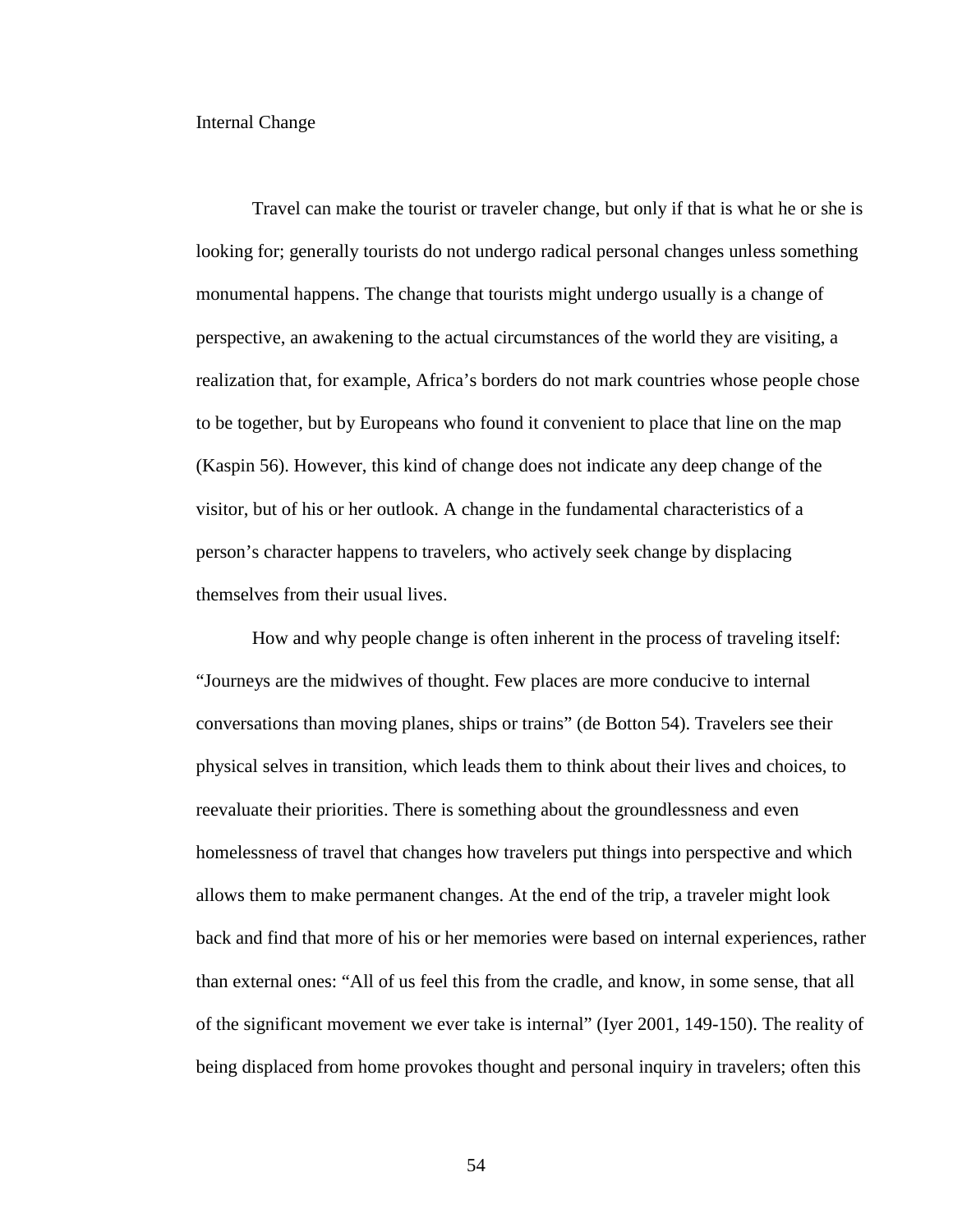inquiry does not provide answers, merely better and better questions (Iyer 2001, 146). The more someone travels, the fewer answers there are, the more black and white fades into grey – and in a world where many people are unwilling to budge in their opinions, more questions paired with more insight can never be a bad thing.

The redefinition process that travelers go through is engineered to shock them into change, whether it is through cultural shock, physical challenges, or other extremes. It is what used to be taken for granted is that which must now be thought about that brings this transformation travelers seek. But more than this, travelers travel to fall in love once again, to immerse themselves in new cultures and ideas, to lose or gain themselves, to learn (Iyer 2001, 142). This is the greatest distinction between travelers and tourists: travelers go away from home to change themselves and tourists travel to relax – though it is good to note that each kind of stereotype may still indulge in aspects of the other; that is to say that travelers can relax and that tourists are allowed to reinvent themselves. The need for change is also the reason why many travelers insist that physical or mental pain must be part of the travelling process: however, even though pain often does feature in intense experiences, profound, powerful experiences are dependant only on the traveler's need for reinvention and change.

One benefit of intense reinvention is that if it occurs abroad, the traveler can then return home and be expected to be different: if enough time has passed, the people at the traveler's home will expect that the traveler will be different in some respect. This counts not only for people who go on long treks on the Appalachian Trail or who go hitchhiking through South America; this applies to people who go into the Peace Corps and who study abroad. It is expected that travel will change the person on the journey, a concept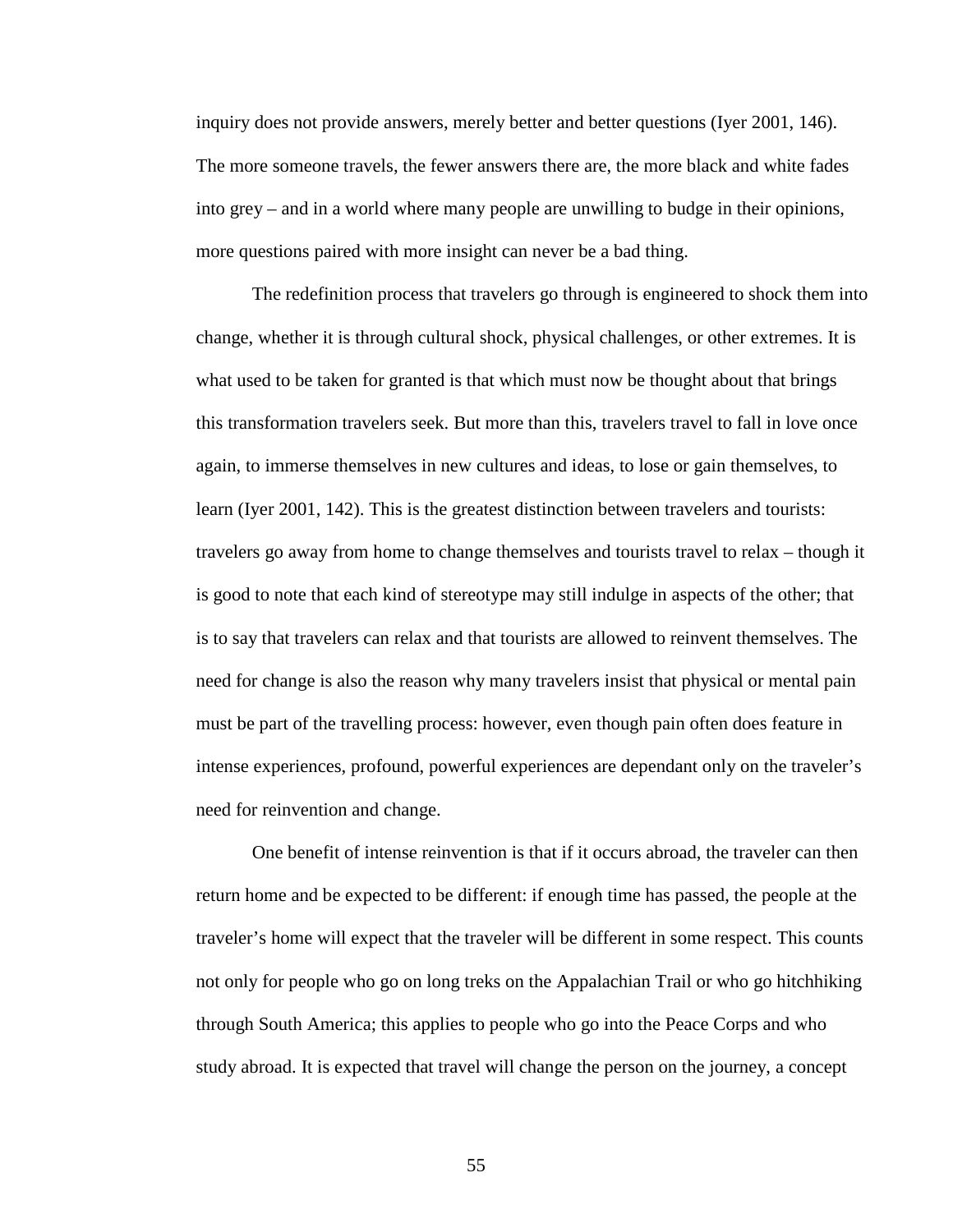that even self-proclaimed tourists accept for people who have been overseas for a long period. Another way to frame this idea of updated expectations is to define the relationships that people have with each other as "social contracts": different people in different relationships expect different things of each other. There is the "fun friend" and the "odious coworker": each person who has been designated as each type is hereafter expected to be either fun or odious, and actions outside of that norm are generally unwelcome. These stereotypes are completely normal; when they are broken by the passage of a long period of time and space, the person who left is then given leeway to be different: the contract is broken and there is room for a new contract to be made.

In the end, the old adage about the journey being more important than the arrival is true: the journey is colored by the process of introspection and the arrival is more of a symbol that the traveler was able to complete his or her challenge. As corny as it is, there are still real life examples: Russell Banks is a writer and mountain climber who nearly reached the summit of Aconcagua, the highest point in the Andes. At the last moment, he turns around to help a friend who has severe altitude sickness. During their descent of the mountain, he meets a woman climbing Aconcagua alone; they share a short, intense conversation: "She smiled. 'That doesn't matter. Beyond that mountains there are more mountains. And the journey is always more important than the arrival'" (Banks 2001, 28). Banks comes to think of her as something of an oracle, a surreal vision, but also as a wise one. There is no way any one man can conquer or discover every peak of every mountain in the world; there will always be another. So too it is with traveling: there is an infinite amount of land to cover, but that is not what matters. What matters is what happens *inside* of the traveler while their life is in motion.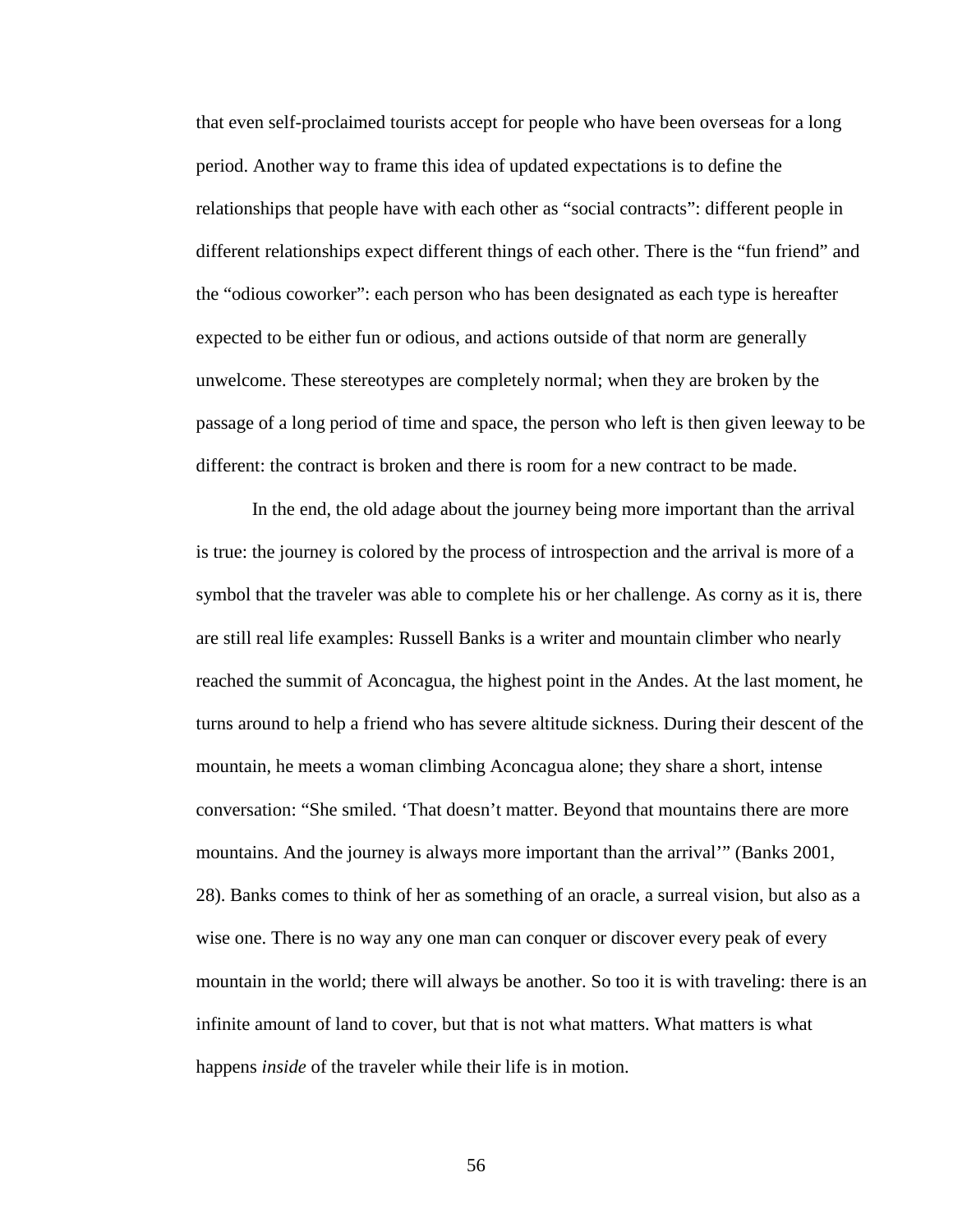*I ventured out into the streets alone. I can do this, I thought. There's no one stopping me but myself, so I'm stepping out of my own way and doing this thing. It doesn't matter whether anyone notices my courage; I will find it from somewhere inside of myself and show it to the light of day.*

#### Writing About Travel

It takes a certain kind of person to write about travel; primarily, he or she needs to think of his or herself as an author and have the confidence that what he or she will write will be worth the time spent, be worth the occasional writer's block and late nights. In addition, the prospective author needs something impactful to write about; generally, these people are travelers, as they have undertaken journeys that have changed them in some respect, a transformation that can reach an audience that will not be bored at the prospect of reading what they have to say. Tourists (again, in general) travel for relaxation – and what could be more boring than an account of a person who vegetated on a beach for a week or took a prescribed tour?

Despite that the term "travel writing" seems transparent, that does not mean that that is the case; there is heated debate by many people who travel writing needs to have certain characteristics in order to deserve the name. Primarily, there is the difference between journal accounts of travel and narratives (Blanton 11); now in the age of blogging, there is even the possibility for a blend of the two writing styles, as blogs can take on the flavor of journals or narratives or both: journal entries are concise and in the moment, while narratives follow the thread of a story, using in-depth descriptions. Some travel blogs offer only what happened and where it happened, but others tell stories and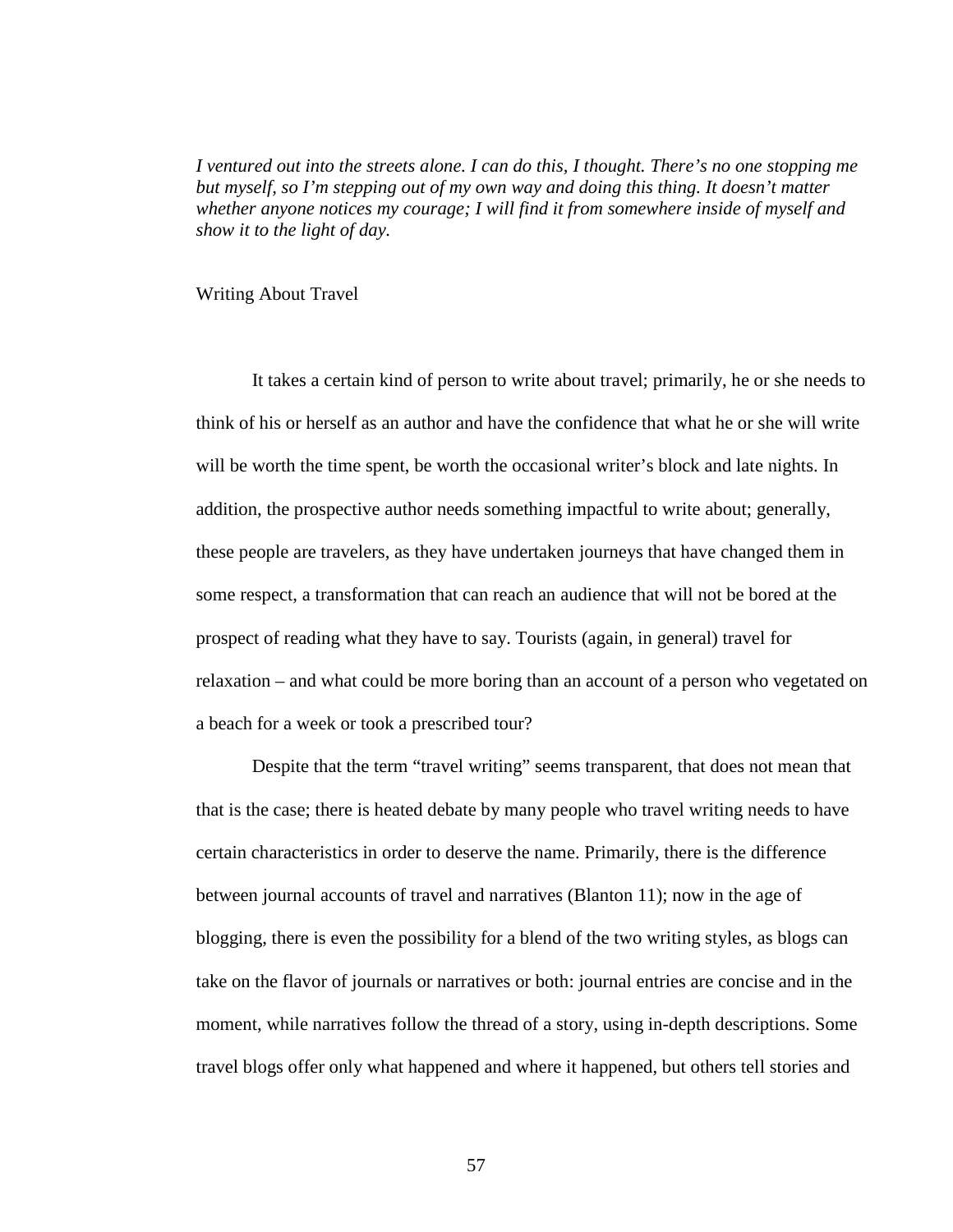offer insights; still others integrate components of each style. My blog was one that integrated both journalistic style and narrative, though I relied more on narrative to convey history.

There are also scientific or sentimental accounts: "scientists" offer only the facts where "sentimentalists" write about the changes that they experience, their discoveries, their reactions (Blanton 13). No matter the mode through which the traveler-cum-writer expresses him or herself, it is ultimately a dialogue between the traveler and the world as he or she experiences it: "The author is wholly centered within the narrative, and, as in both travel writing and anthropology, these narratives say more about the author than they do about the people described" (Blanton 109). The travelers write about their experiences, but in the process of talking about their reactions, the story becomes less about *where* the author was but rather *how* he or she got there.

Great travel books often read like love stories (Iyer 2001, 146-147) or even like confessionals (Theroux xx), angles that authors use to explain the change they experienced, a way to show people who have never set foot outside their hometown what the journey felt like. Travel writing must describe the self of the traveler in order to describe the other place (Blanton 4-5): the emotions of the writer color the experience the readers have. It is for this reason that sentimental narratives have the corner on the market: personal and emotional narratives are easier for readers to access and understand.

However, with travel books centered almost wholly on the interpretive experience of the traveler, there is a greater tendency for some authors to write about things that did not actually happen or people who they did not actually meet; the most notable example is Bruce Chatwin: "Chatwin is fascinated with different versions of stories, some of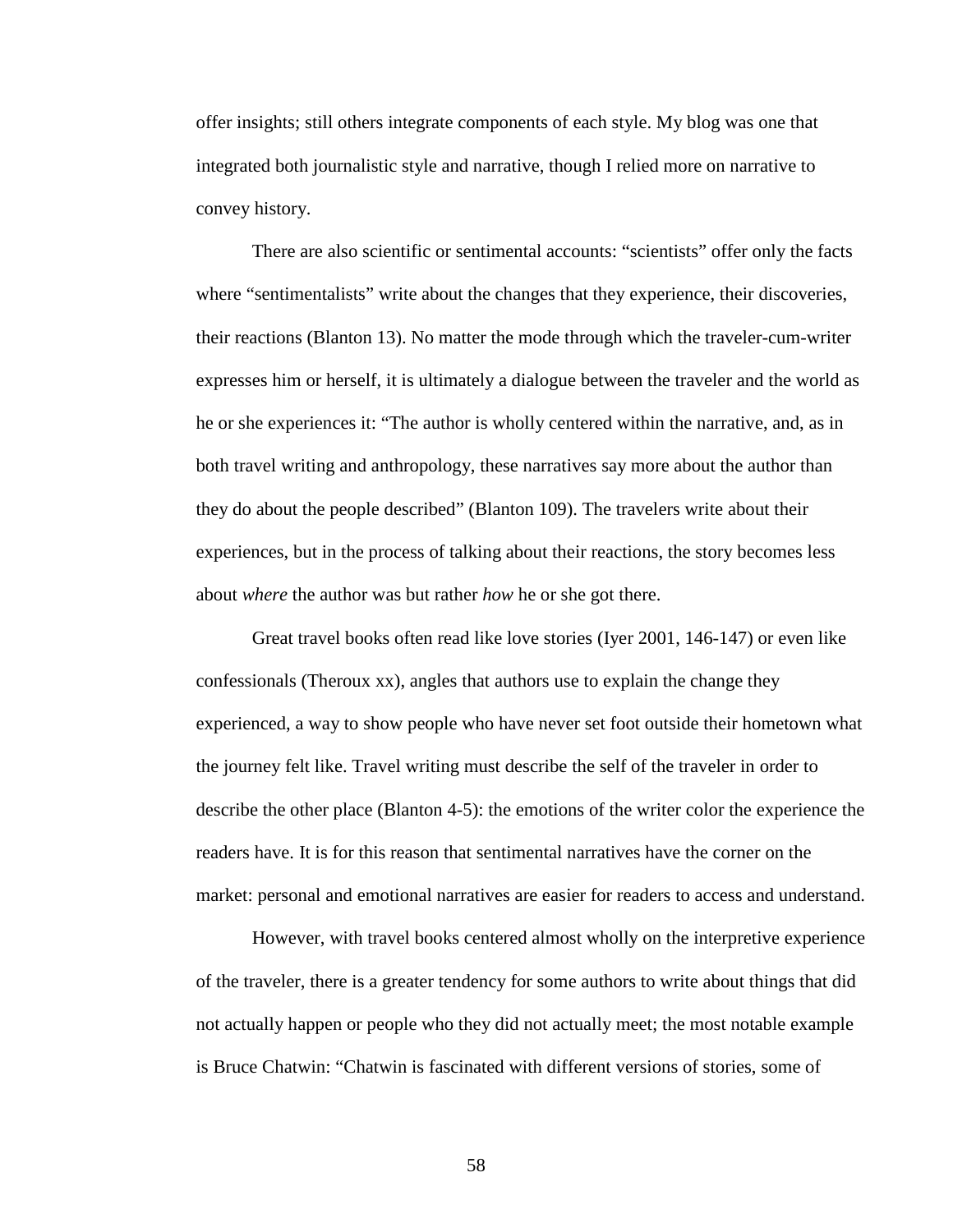which may or may not have the merit of being true" (Blanton 99). With no one going behind the author taking notes on the trip, there is no one to say what is or is not true when the account is published; if the focus is on Chatwin, there is no one to say that what he wrote about Patagonia is 100 percent true or false. Theroux, a friend of the late Chatwin, holds that today's travel writing must not be factual, tasteful, or even reader friendly (Theroux xix): that the account of the trip must reflect the effort it took to get from one point to another, the difficulty the traveler had in understanding what was going on. Theroux's idea of proper travel does not involve first class tickets and wine tastings, but effort and "getting by."

Does travel have to be fraudulent or extremely uncomfortable? Do travel narratives have to reflect these things? No. However, of all of the travel narratives on the market, the narratives that push the restrictions of reality or the limits of the author are the ones to gain the most popularity. These accounts reflect how the traveler was pushed to his or her outer limits in search of enlightenment and happiness, using the machinations of fiction to help the reader understand the process.

Ultimately, through whatever style the author uses, he or she becomes an anthropologist and teacher, if not psychologist, in his or her description of the places he or she has seen and experienced. In other words:

Above all, we seek to tell a story and to tell it well – to hold the audience's attention and to seduce it, by one means or another, into suspending disbelief and inattention. We seek to focus concentrated attention upon ourselves and to hold it long enough for the student's minds to be directed into unexpected and to perceive new patterns…When we succeed in our performance role as teachers, we extend the learner's thoughts and feelings, so that he or she can move into past worlds and share the thoughts and values of another time and place. (Lerner 127)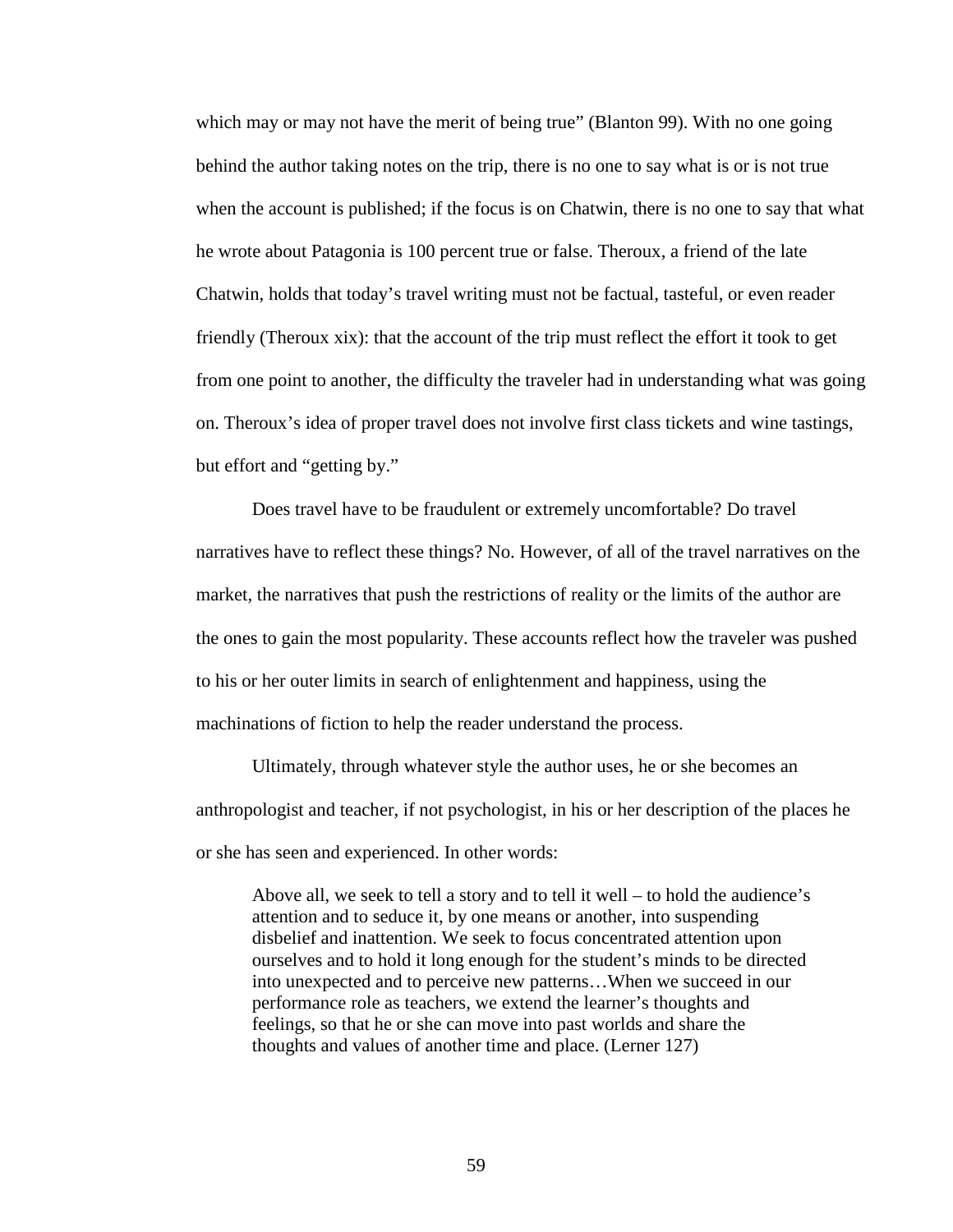In this passage, Lerner writes about the process of teaching, how to engage students in the learning of history: but there are many parallels between how to teach and how to write an at least semi-factual narrative. The goal of any writer of narratives is to transport the reader, to move their minds into another frame and to hold it there long enough to make a lasting impression.

*I sit back from my computer, scroll over what I've just written. Have I said anything that makes a difference? Maybe. Is it true? As far as I can tell. Am I satisfied? After a moment, I decide that I am and click 'Post.'*

## Conclusion

This entire essay traffics in stereotypes. It is impossible to avoid stereotypes: we as human beings deal with them every day, forming our own and being the subject of others; it is doubly hard to avoid stereotypes when traveling. What constitutes each "type," whether it be tourist or traveler, is still very general. Someone that fits the description of a traveler may think of him or herself as a tourist, and vice versa. Selfperception is vital to how someone is classified – because, after all, travelers are classified more by what they what they think about than what they actually do.

How could a 21-year-old study abroad student be classified, someone who traveled to many of the hotspots of Europe, someone who stayed mainly on the beaten path? So far this description is very generic: this person could be expected to consume a large quantity of alcohol, spend recklessly, take large numbers of photos, commit a number of cultural faux pas, and maybe learn a little over the course of their stay. Again,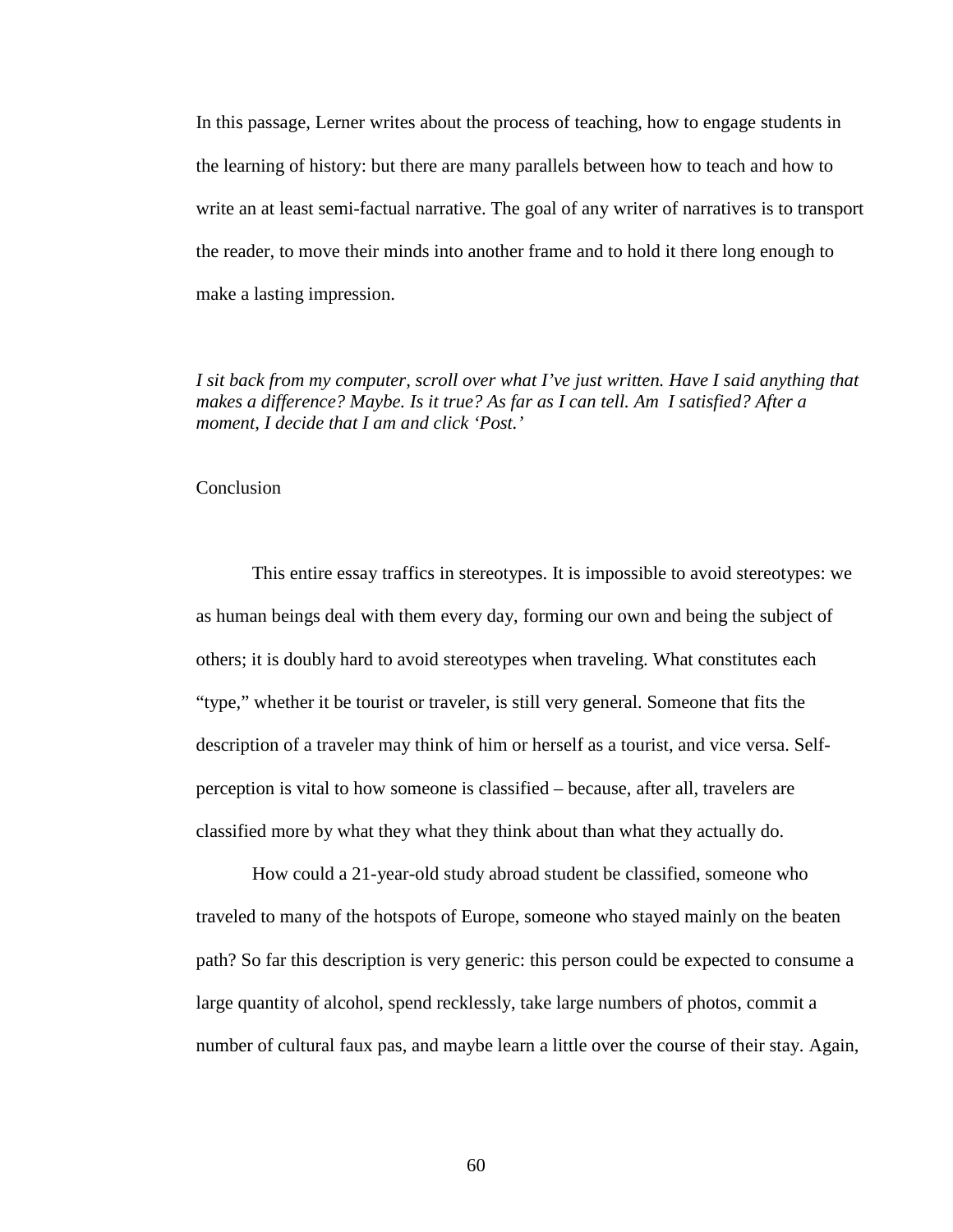this is trafficking in stereotypes, but if the scope is narrowed to, say, me, what does that say? Do stereotypes even work on the personal level?

On the face, I looked very much like a tourist, even in my host cities. In Spain I did not fit in and in Ireland I spent about half of the time utterly lost, so even if I did not look exactly like a typical tourist, I did not look like I completely belonged, either. Outside of Bilbao and Cork, my travels were completely on the beaten path, in touristic hotspots or (very occasionally) on tour buses. I walked around looking even more lost, taking photos at odd moments, scribbling in a notebook, or standing and staring at some cultural monument. If I looked like a tourist and acted like a tourist, was I a tourist?

On the other hand, I never thought of myself as a tourist. I never had truly terrible culture shock or unrealistic expectations. When the unexpected came up, I rolled with the punches until normality asserted itself once again. I tried to understand the history of the places I went to, and in a wider sense, I tried to understand the places themselves, not for the hype, but for what they were (though it is worthwhile to mention that I did not always succeed). I stared openmouthed in nearly every cathedral and basked in the sunlight; I tried to make every photograph count. Travel changed me, made me more confident, just as I knew it would; I wrote about my experiences to reach out to other people and also to reassure myself that the whole adventure was not just mist, a dream I would wake up from in the morning.

There's not much room in stereotypes for hybrids, and yet I feel that is what I was while abroad. My passion for learning was coupled with a desire to see things I had only ever seen on television or textbooks, converting me into a travelist, a shade of grey in between how people perceived me and how I saw myself. Most travelers and tourists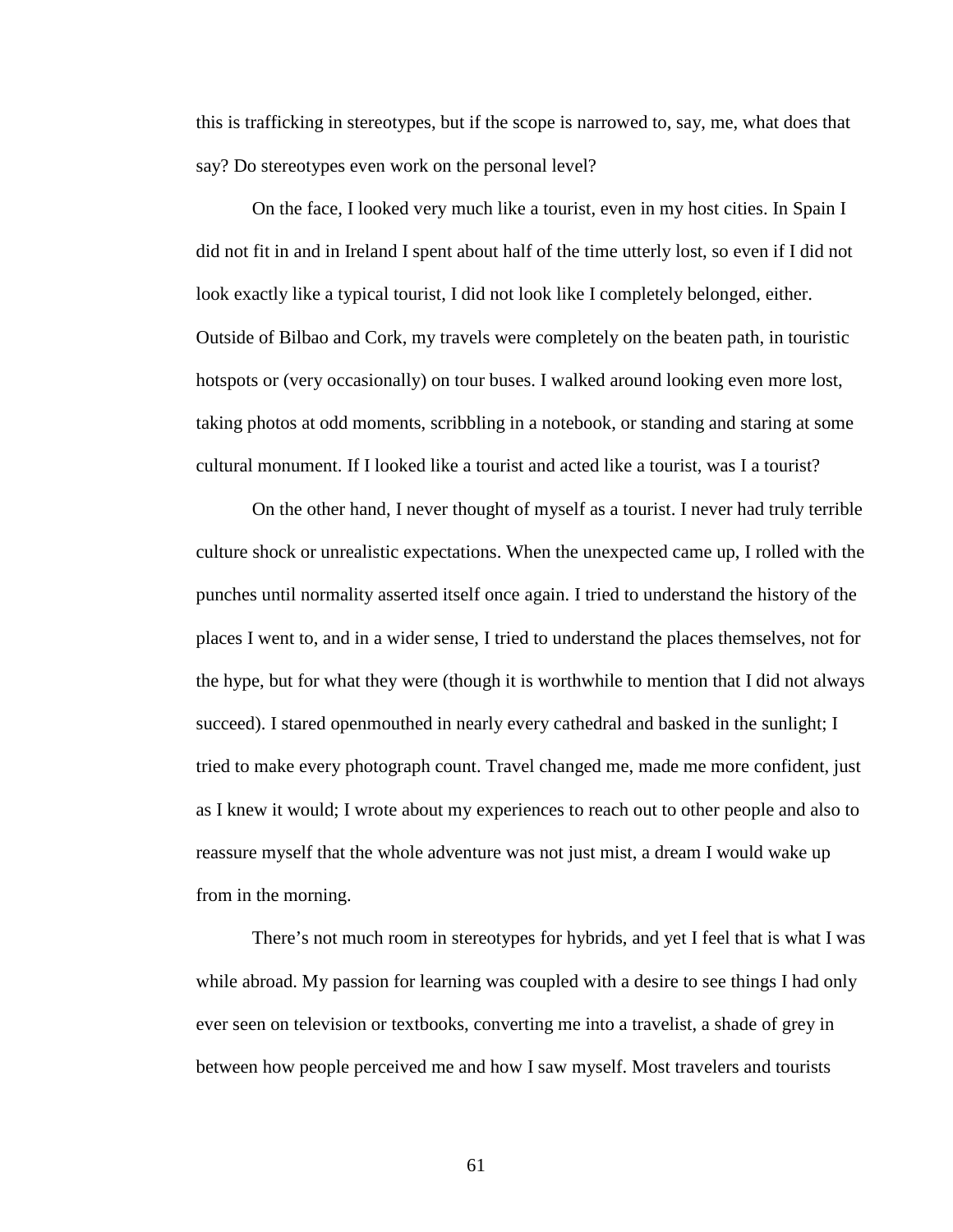must feel the same thing, that they belong in neither category – because it is human nature to compare lifestyles and cultures, as well as to assess the human condition.

However, stereotypes exist for a reason: they allow us to slide ourselves and others into easily definable categories. While many people may in fact be travelists, they are unlikely to view themselves or be seen that way, as making fussy distinctions like this are not applicable to the everyday work of traveling or touristing. That said, it is very interesting that many people view being a tourist as derogatory – people including myself: we can argue that this essay is an effort to prove that I am a traveler, and, for that matter, a pilgrim, as well. There is a contempt for tourists that is strange, but that also makes sense, given the literature we have access to (and which provides cultural context, whether we want it to or not) and the marketing we see. Travel implies adventure and exploration and tourism implies close-mindedness and cluelessness, when that may not be so: the bias against tourists itself implies close-mindedness and cluelessness, so travelers can be at the mercy of their own egos. Whatever the implications, both kinds of voyages give benefits: tourists are able to relax and travelers get an understanding of other cultures and peoples.

In the end, what travelers, tourists, and travelists have in common is the desire to venture into the unknown, in search of happiness, peace, or completion. It is a fundamental need to travel, even if it is over short distances: going somewhere not for classes, work, family, or money gives people freedom, a way of thinking outside of the box, of viewing life differently. When we come back from these voyages, we see ourselves in a new light and can start our "real lives" again with fresh faces. Knowing that no one is as "stuck" in their lives as they might think is a very powerful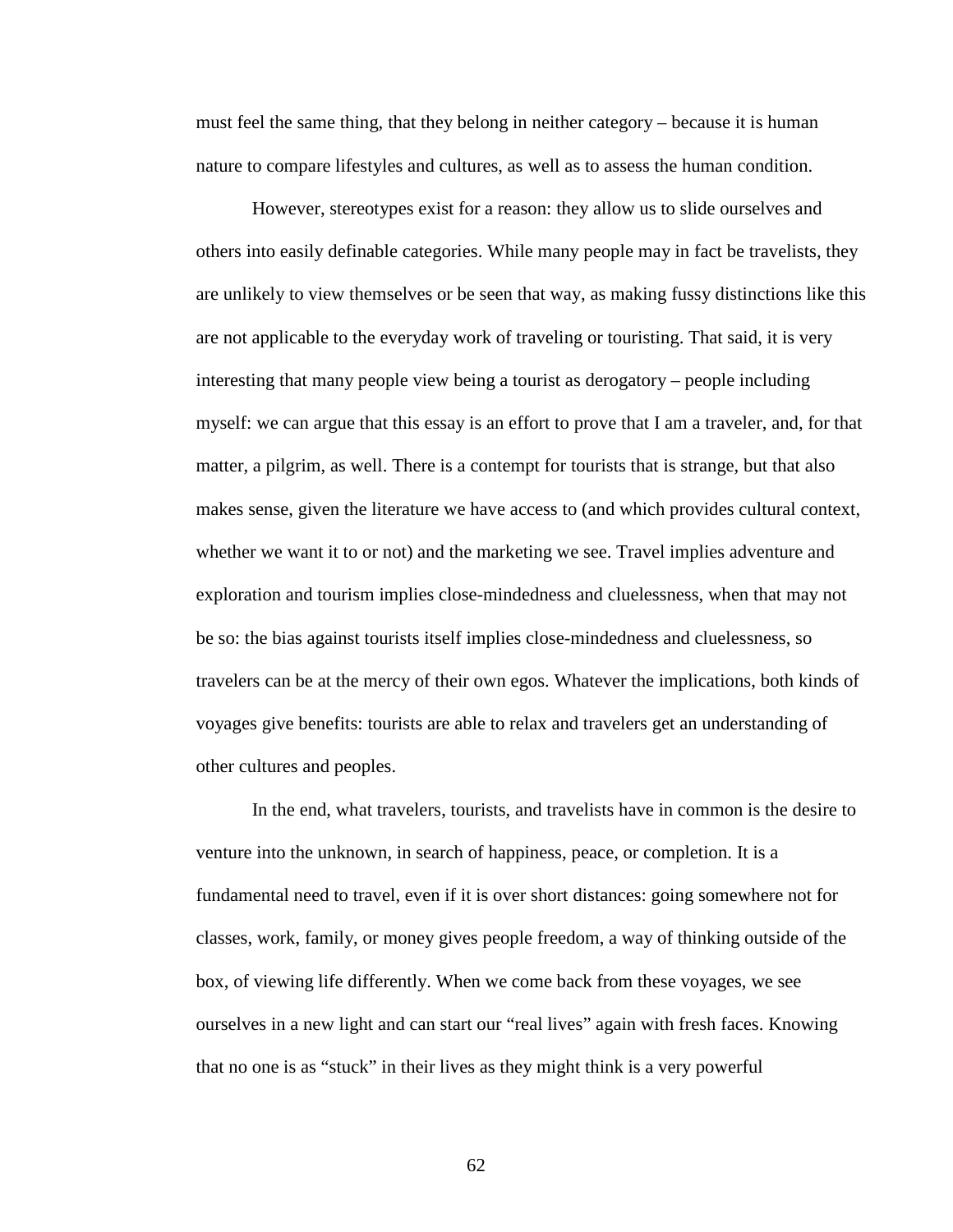understanding of our world as we know it: even if the traveler or tourist comes back from their journey no happier than they were before, there is at least the satisfaction of a mission completed, a successful foray into the unknown come full circle.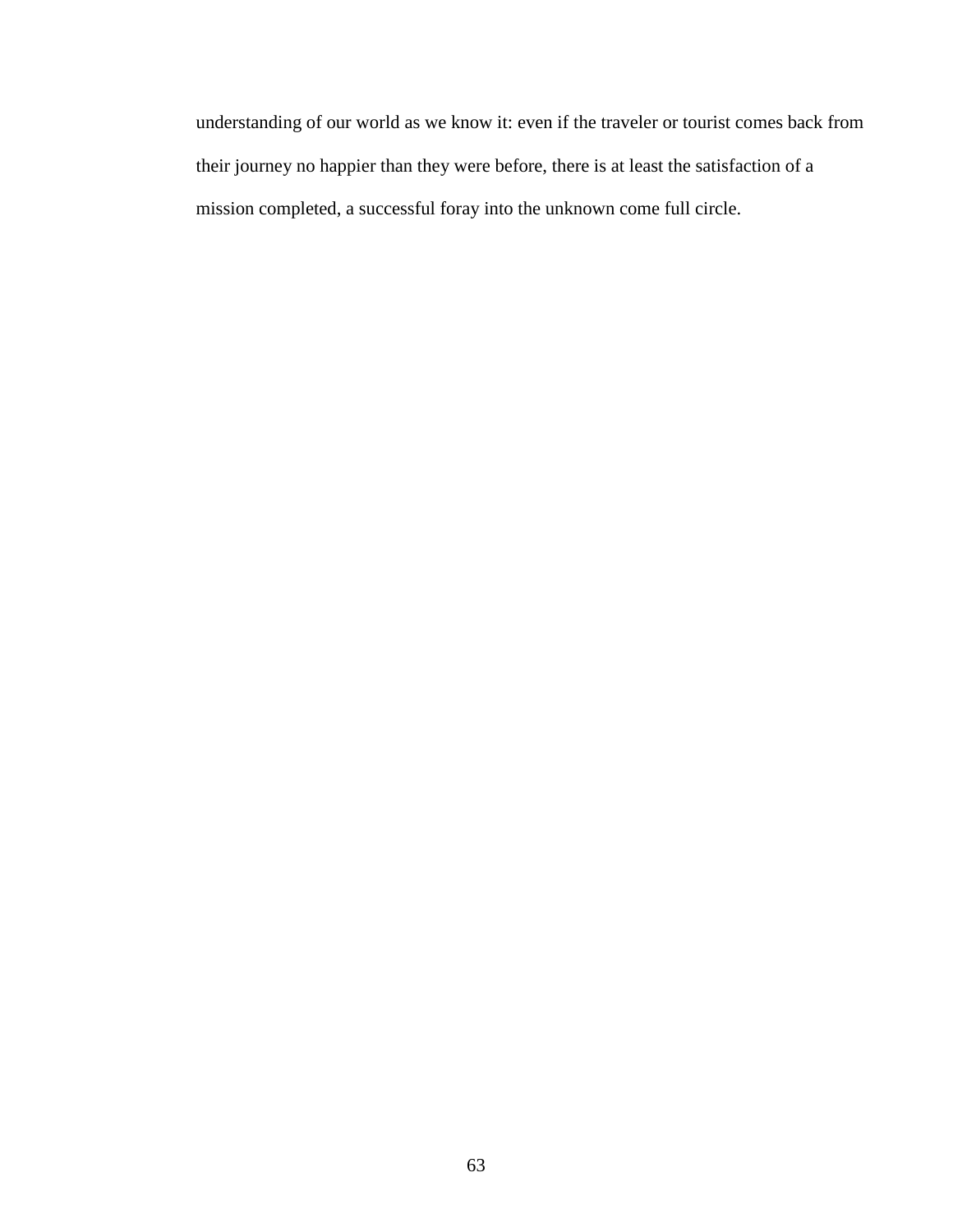## **VI. Conclusion**

Traveling is an excellent way for people to examine their lives, to look for better versions of themselves or for something so simple as happiness. This essay has explored religion and pilgrimage – the search for self – and of what defines a traveler or a tourist, which on another level is purely the search for happiness. Essentially, travel, of whatever stripe, is not really just travel: it is something more, sometimes on the surface, sometimes a transaction that happens on a deeper level. Not every travel experience is profound, but the reason for traveling is: the act of a person leaving home not for work or for academic purposes reflects a need for something different, a need for reinvention, for happiness. We travel to experience new emotions and to explore the unknown.

One common thread through many of the authors I have explored has been that traveling isn't just the logistics of moving from one place to another, that the state of motion and the feeling of being out of place shake loose revelations about life, the universe, and everything. There is a real freedom in being away from home: even if the same worries plague us, we are somehow still able to think outside of the box and to change our outlook. Is it any accident that many of the influential people of our society and of history in general traveled widely? I do not think so: travel broadens the mind and allows people to fit in outside of their home cultures, to find a place for themselves in another social order.

There is no denying that my study abroad experience left a great impact upon me and my character. What it also means is that there is much for me to digest, even now when I have been back in the United States for nearly a year. This thesis is part of my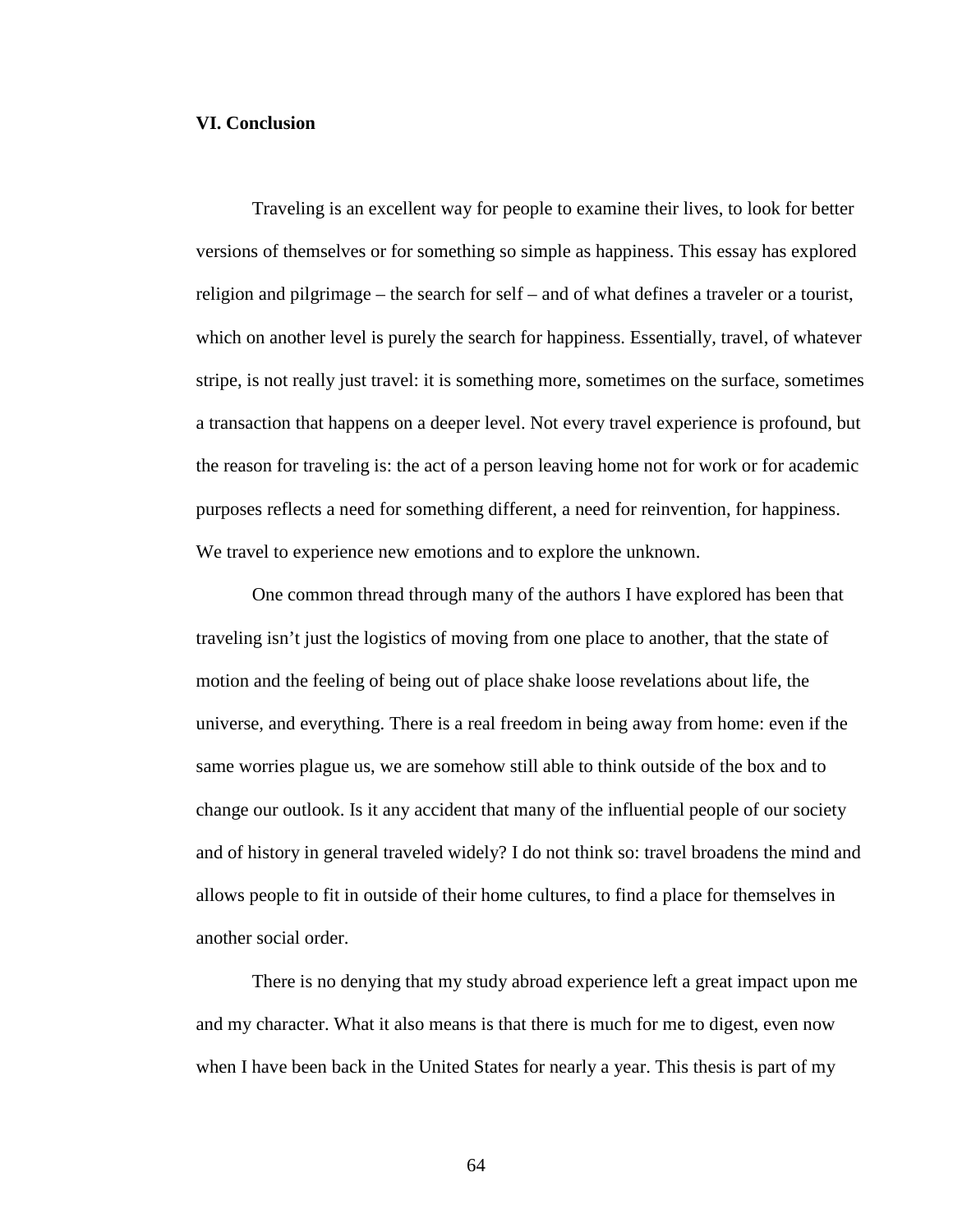process, of taking one very great achievement (the blog) and converting it into a larger subtext, my effort in understanding how my culture informed my thoughts and emotions when I traveled: the authors I have cited are the representatives of my society, of ours. They have shown me that my thoughts were the same as others before me, that I was not alone in thinking some of the things I did – or for that matter, that the judgments I have made of people were not alone in a vacuum. They gave me a new lens – a new perspective – and have allowed certain aspects of my experience to come full circle.

In other words, what I went through was a coming of age experience, an intense series of events that changed who I am and how I perceive the world that I will never have to the same extent again. I believe that there are many different kinds of coming of age experiences, different elements that are sometimes combined, depending on the person and the circumstances. These types of growing-up experiences generally center around six different themes: academic achievements (large projects, theses, capstones, or simply going to college), personal feats (which under my definition are mainly physical, such as climbing mountains or long-distance running), relationships and sexuality (romantic relationships are often more volatile when people are coming of age, as there is more at stake), drugs (which means that the struggle to get clean or to resist detoxification is also in play), writing (such as journals or blogs), and finally, study abroad. For me, my coming of age experience melded study abroad, writing, and most recently, academic achievements. I am now on a track that will inform the direction for the rest of my life due to the congress of these different elements; travel was the key to accessing this profound personal change.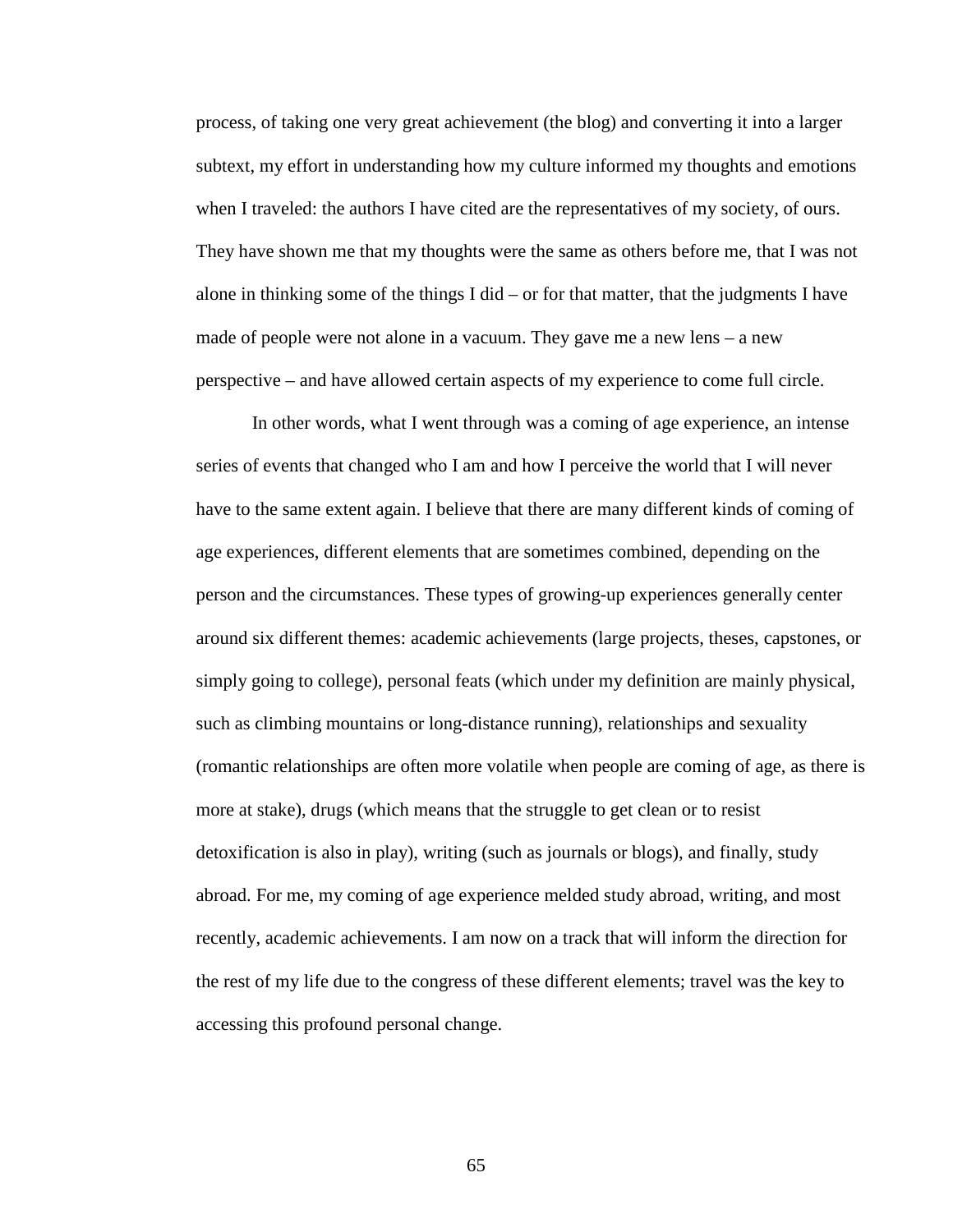This thesis marks a milestone in my life: one year I walked in the footsteps of history and within different worlds; with the next, I retraced that path in an attempt to excavate those ideas I found along the way. I feel that I now know much not only about history and about myself, but of people in general, of what makes art, the importance of friends, and the role of a good pair of shoes. I never knew where I was going to go next, but that if I was armed with the right ideas and the right outlook, I could discover new territory.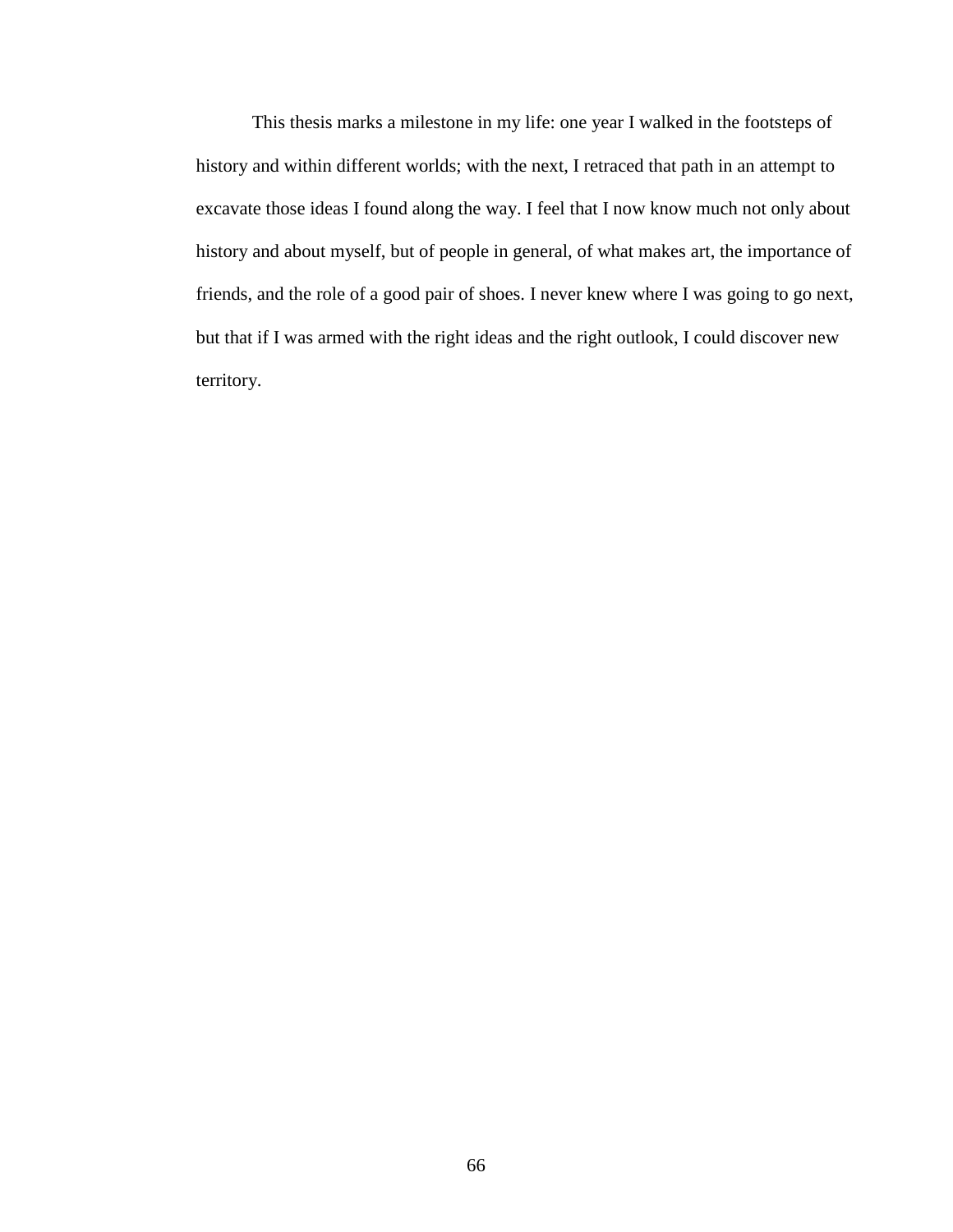# **VII. Works Cited**

- Banks, R. (2001). Fox and Whale, Priest and Angel. In P. Theroux, & J. Wilson (Ed.), *The Best American Travel Writing* (pp. 20-28). Boston: Houghton Mifflin Company.
- Blanton, C. (2002). Travel Writing: The Self and the World (1st ed.). New York: Routledge.
- Boswell, J. (1955). *Boswell on the Grand Tour: Italy, Corsica, and Rome* (1st ed.). New York: McGraw-Hill Book Company, Inc.
- Budd, D. E. (1989). Pilgrimage and Enlightenment. *Journal of Religion and Health*, *28*(2), 119-127. Retrieved from http://www.jstor.org/stable/27506011.
- Cahill, S. (Ed.). (1997). *Desiring Italy* (1st ed.). New York: Fawcett Books.
- Campo, J. E. (1998). American Pilgrimage Landscapes. *Annals of the American Academy of Political and Social Science*, *558*, 40-56. Retrieved from http://www.jstor.org/stable/1049103.
- Collins-Kreiner, N., & Kliot, N. (2000). Pilgrimage Tourism in the Holy Land: The Behavioral Characteristics of Christian Pilgrims. *GeoJournal*, *50*(1), 55-67. Retrieved from http://www.jstor.org/stable/41147449.
- "Culture." In *Oxford English Dictionary*. Retrieved from http://www.oed.com.prxy4.ursus.maine.edu/view/Entry/45746?rskey=FsjFQx&re sult=1&isAdvanced=false#eid.
- De Botton, A. (2002). *The Art of Travel*. New York: Vintage International.
- Franke, L. B. (2005). *On the Road with Francis of Assisi: A Timeless Journey through Umbria and Beyond* (1st ed.). New York: Random House.
- Gallard, B. (2006). *Riding the Milky Way: A Journey of Discovery to Santiago* (1st ed.). Long Rider' Guild Press.
- Gallard, B. (2007). *Riding the Roman Way* (1st ed.). Arles, France: Pilgrimage Publications.
- Hamblin, D. J., & Grunsfeld, M. J. (1974). *The Appian Way, A Journey*. New York: Random House.
- Herntrei, M., & Pechlaner, H. (2011). Spiritual Tourism The Church as a Partner in Tourism? In R. Conrady, & M. Buck (Eds.). *Trends and Issues in Global Tourism 2011* (1st ed., pp. 201-217). Berlin, Germany: Springer-Verlag.
- Hoinacki, L. (1996). *El Camino: Walking to Santiago de Compostela* (1st ed.). University Park, PA: Pennsylvania State University Press.
- Hummon, D. M. (1988). Tourist Worlds: Tourist Advertising, Ritual, and American Culture.*The Sociological Quarterly*, *29*(2), 179-202. Retrieved from www://www.jstor.org/stable/4121475.
- Iyer, P. (2000). *The Global Soul: Jet Lag, Shopping Malls, and the Search for Home*. New York: Alfred A Knopf.
- Iyer, P. (2001). Why We Travel. In P. Theroux, & J. Wilson (Ed.), *The Best American Travel Writing* (pp. 142-151). Boston: Houghton Mifflin Company.
- Kaspin, D. (1997). On Ethnographic Authority and the Tourist Trade: Anthropology in the House of Mirrors. *Anthropological Quarterly*, *70*(2), 53-57. Retrieved from http://www.jstor.org/stable/3317505.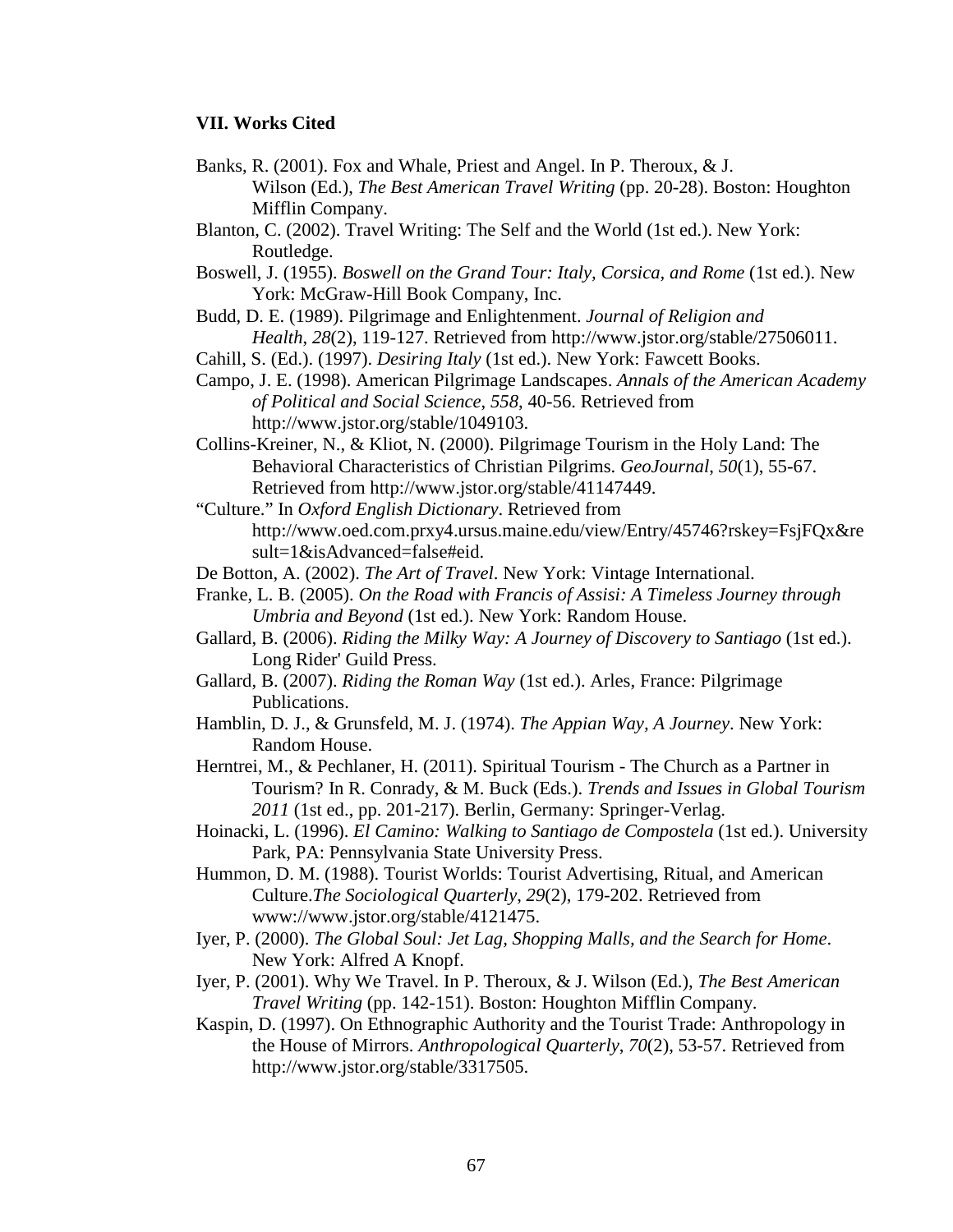- Lee, K. (2001). Into the Heart of the Middle Kingdom. In P. Theroux, & J. Wilson (Ed.), *The Best American Travel Writing* (pp. 152-163). Boston: Houghton Mifflin Company.
- Leo, J. L. (2003). *Sand in My Bra and Other Misadventures*. Berkeley: Publisher's Group West.
- Lerner, G. (1997). *Why History Matters: Life and Thought*. New York: Oxford University Press.
- Martin, J. (2006). *My Life with the Saints* (1st ed.). Chicago: Loyola Press.
- Macleod, D. (1999). Tourism and the Globalization of a Canary Island. *The Journal of the Royal Anthropological Institute*, *5*(3), 443-456. Retrieved from http://www.jstor.org/stable/2661277.
- Nash, D. (1981). Tourism as an Anthropological Subject. *Current Anthropology*, *22*(5), 461-481. Retrieved from www://www.jstor.org/stable/2742284.
- Nooteboom, C. (1992). *Roads to Santiago* (1st ed.). New York: Harcourt Brace & Co. "Pilgrim." In *Oxford English Dictionary*. Retrieved from
	- http://www.oed.com.prxy4.ursus.maine.edu/view/Entry/143866?rskey=qDoATp &result=1&isAdvanced=false#eid.
- "Pilgrimage." In *Oxford English Dictionary*. Retrieved from http://www.oed.com.prxy4.ursus.maine.edu/view/Entry/143868?rskey=o8gGrz&r esult=1&isAdvanced=false#eid.
- Quammen, D. (2001). The Post-Communist Wolf. In P. Theroux, & J. Wilson (Ed.), *The Best American Travel Writing* (pp. 238-253). Boston: Houghton Mifflin Company.
- Sheen, F. J., Karsh, Y., & Morton, H. V. (1960). *This is Rome: A Pilgrimage in Words and Pictures* (1st ed.). New York: Hawthorn Books, Inc.
- "Spiritual." In *Oxford English Dictionary*. Retrieved from http://www.oed.com.prxy4.ursus.maine.edu/view/Entry/186900?redirectedFrom= spiritual#eid.
- "Spirituality." In *Oxford English Dictionary*. Retrieved from http://www.oed.com.prxy4.ursus.maine.edu/view/Entry/186904?redirectedFrom= spirituality#eid.
- Starkie, W. (1957). *The Road to Santiago* (1st ed.). London: John Murray, Ltd.
- Stronza, A. (2001). Anthropology of Tourism: Forging New Ground for Ecotourism and Other Alternatives. *Annual Review for Anthropology*, *30*, 261-283. Retrieved from http://www.jstor.org/stable/3069217.
- Swatos, W. H. (2012). Religious Pilgrimage, Pilgrimage Spirituality and Everyday Life. In G. Giordan (Ed.). *Religion, Spirituality and Everyday Practice* (1st ed., pp. 33- 43). doi:10.1007/978-94-007-1819-7\_3.
- Theroux, P. (2001). Introduction. In J. Wilson (Ed.), *The Best American Travel Writing*  (pp. xvii-xxii). Boston: Houghton Mifflin Company.
- Thoreau, H. D. (2009). *The Maine Woods - A Fully Annotated Edition*. J. S. Cramer (Ed.). New Haven: Yale University Press.
- "Tourist." In *Oxford English Dictionary*. Retrieved from
	- http://www.oed.com.prxy4.ursus.maine.edu/view/Entry/203937?rskey=gi4Nzw& result=1&isAdvanced=false#eid.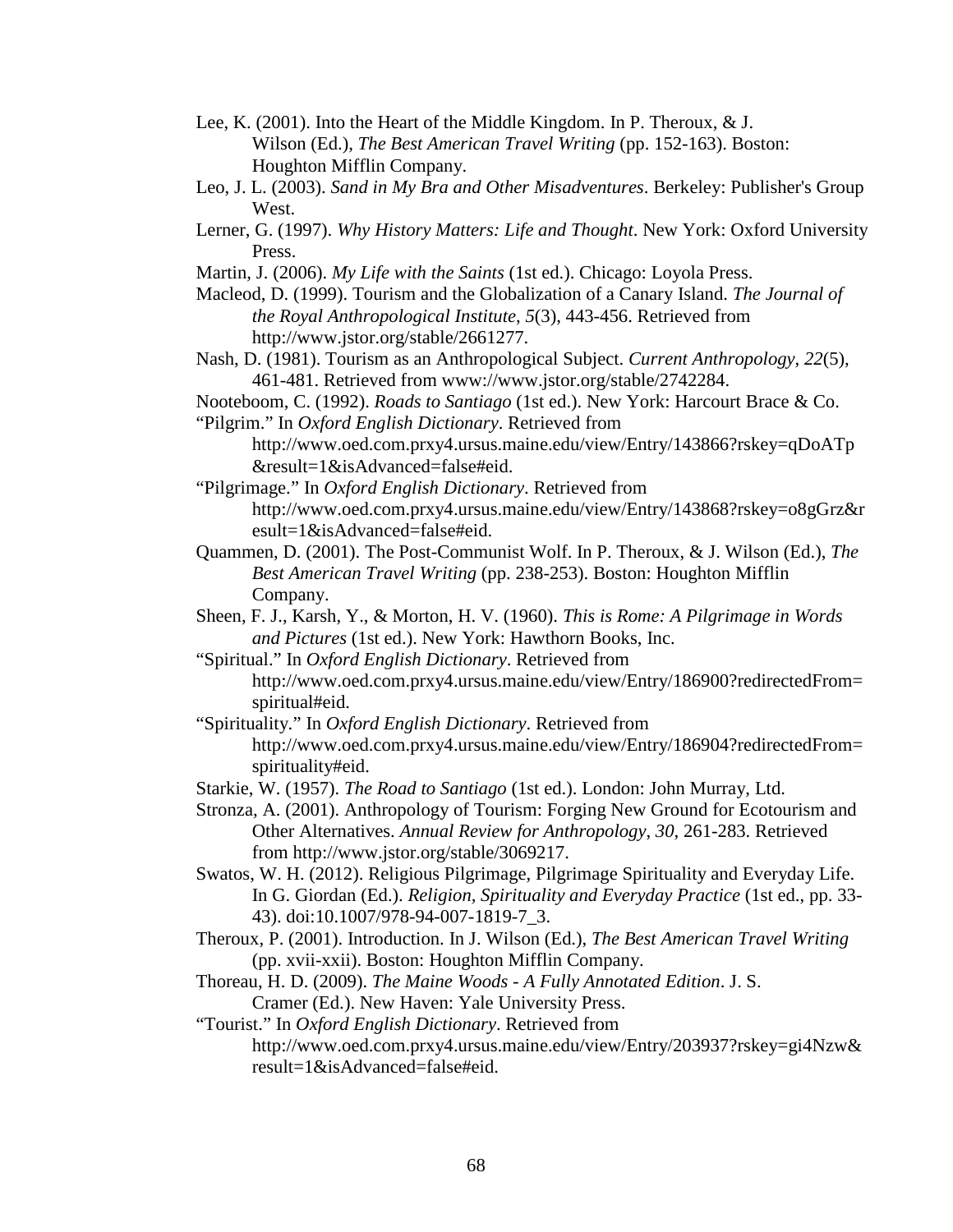- "Travel, n." In *Oxford English Dictionary*. Retrieved from http://www.oed.com.prxy4.ursus.maine.edu/view/Entry/205267?rskey=8jHHBK &result=1&isAdvanced=false#eid.
- "Traveller." In *Oxford English Dictionary*. Retrieved from http://www.oed.com.prxy4.ursus.maine.edu/view/Entry/205271?redirectedFrom= traveler#eid.
- Tucker, H. (2000). Tourism and the Loss of Memory in Zelve, Cappadocia. *Oral History*, *28*(2), 79-88. Retrieved from http://www.jstor.org/stable/40166861.
- Vowell, S. (2003). Take the Cannoli. In J. L. Leo (Ed.), *Sand in My Bra and Other Misadventures* (pp. 91-99). Berkeley: Publisher's Group West.
- Wakewich, P., & Smith, H. (2006). The Politics of 'Selective' Memory: Re-Visioning Canadian Women's Wartime Work in the Public Record. *Oral History Society*, *34*(2), 56-68. Retrieved from http://www.jstor.org/stable/40179897.
- West, P. (2008). Tourism as Science and Science as Tourism: Environment, Society, Self, and Other in Papua New Guinea. *Current Anthropology*, 49 (4), 597-626. Retrieved from http://www.jstor.org/stable/10.1086/586737.